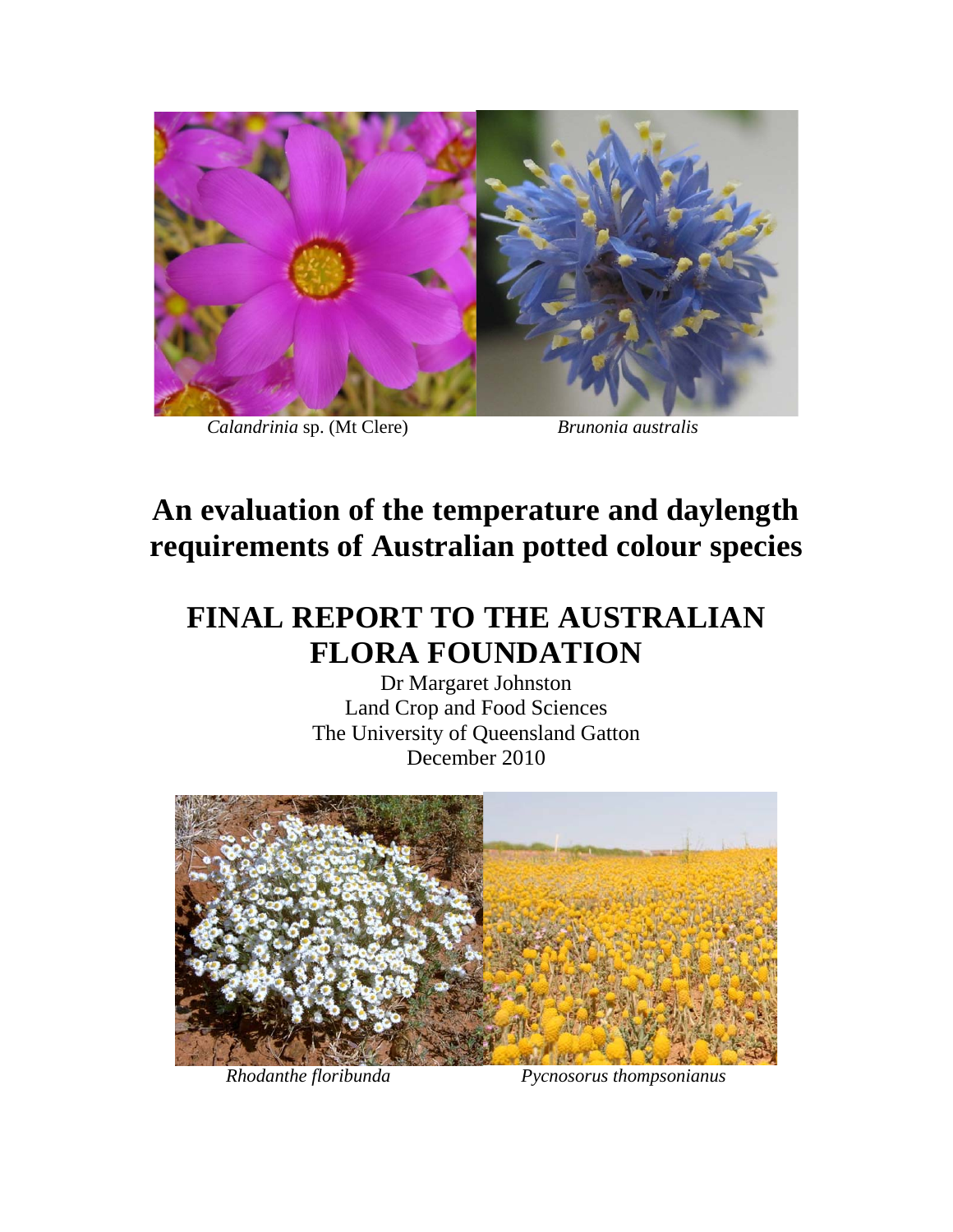### **Table of Contents**

| Summary                                                             | 3  |
|---------------------------------------------------------------------|----|
| Section 1: Regulation of flowering of <i>Brunonia australis</i> and |    |
| Calandrinia sp. (Mt Clere)                                          | 6  |
| Section 2: The effect of daylength and temperature on flowering of  |    |
| Pycnosorus thompsonianus                                            | 23 |
|                                                                     |    |
| Section 3: The effect of low temperature on flowering of            |    |
| Rhodanthe floribunda                                                | 37 |
|                                                                     |    |
| Appendix table 1 Asteraceae                                         |    |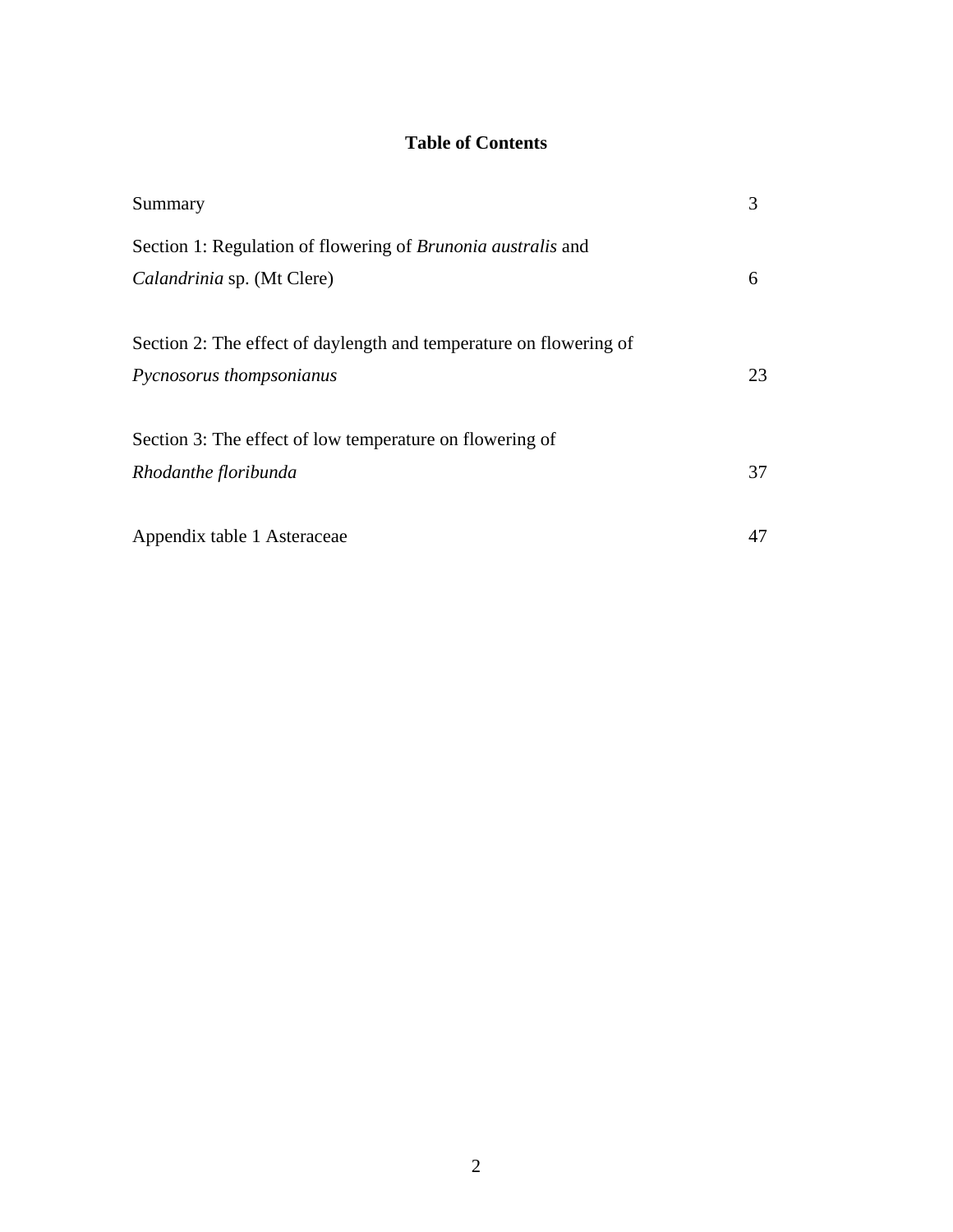### **Summary**

The Asteraceae species have been the focus of much of the Australian research on flowering physiology. Information on the flowering responses of several species has been published (Mott and McComb 1975; Sharman and Sedgley 1988; 1989 a, b; Sharman et al. 1990; Bunker 1995). Species have been classified into facultative long day plants (LDP), facultative short day plants (SDP) and day neutral species. For some species the importance of low temperatures for flowering has been reported (Mott and McComb 1975; Sharman and Sedgley (1988; 1989a, b; Sharman et al. 1990). Flowering of *Rhodanthe chlorocephala* subsp. *rosea* (syn. *Helipterum roseum*) was inhibited at constant 25°C under a 12 h photoperiod at 250 Wm<sup>-2</sup> (Sharman and Sedgley 1989b: Sharman et al 1990). Halevy et al. (2001) reported that temperature influenced the daylength response of the woody cut flower species *Ozothamnus diosmifolius* (syn. *Helichrysum diosmifolium)* in Israel. A summary of environmental conditions imposed in these experiments and flowering responses can be found in Appendix 1.

Many studies have reported a range of diverse flowering responses of Australian species to temperature, daylength and light intensity including *Acacia* (Sedgley 1985), *Chamelaucium* (Shillo et al 1984; Dawson and King 1993), *Anigozanthos* (Motum and Goodwin 1987), *Eucalyptus* (Moncur 1992), *Pimelea* (King et al. 1992; King et al. 1995; Seaton and Plummer 2004), *Boronia* and *Hypocalymma* (Day et al. 1994), *Hardenbergia* (King 1998), *Crowea, Lechenaultia* and *Verticordia* (King et al. 2008), *Brunonia* and *Calandrinia* (Cave et al 2010a and b; Wahyuni et al. 2011 in press).

The diversity of flowering responses reported means that each species requires investigation of the effect of environmental factors on flowering to enable manipulation of flowering time especially if species are to be used as potted colour products. In addition it is important to understand juvenility and determine when the seedling is able to perceive the flowering signal as well as quantifying the effect of environmental factors on flower induction, initiation and development. Environmental factors also influence plant habit particularly height and branching and this can influence the number of flowers per plant

3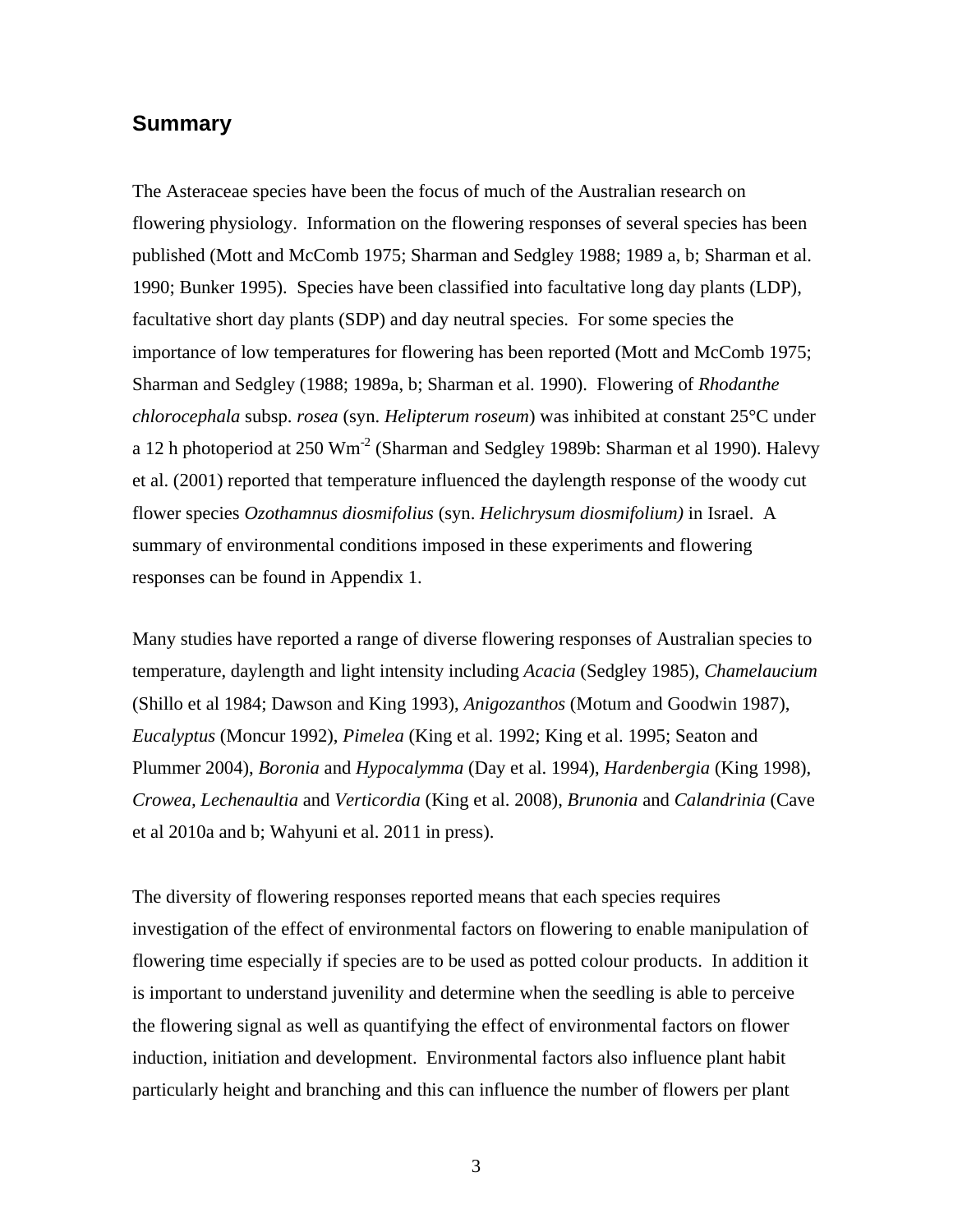and hence plant quality. Plant growth regulators can be used to modify plant habit and may also influence flowering (King et al. 2008).

This study investigated the flowering responses of *Brunonia australis*, *Calandrinia* sp. (Mt Clere; not yet fully classified), *Pycnosorus thompsonianus and Rhodanthe floribunda.* 

The first study on *Brunonia australis* R. Br (Goodeniaceae ) and *Calandrinia*  (Portulacaceae) investigated the role of daylength and growth regulators, Gibberellic acid  $(GA<sub>3</sub>)$  and paclobutrazol (Pac), to control vegetative growth, peduncle elongation and flowering of *Brunonia* and *Calandrinia.* Plants were grown under long days (16h), short days (11h) and 8 weeks under short day then transferred to long day (SDLDs). Plants in each daylength were treated with  $GA_3$ , Pac, and  $GA_3$ + Pac.  $GA_3$  was applied as 10 µL drop of 500 mg  $L^{-1}$  concentration to the newest mature leaf. A single application of Pac was applied as a soil drench at 0.25 mg a.i. dose per plant.

Both *Brunonia* and *Calandrinia* flowered earlier in long days but still flowered in short days, so both can be classified as facultative LD plants. *Brunonia* under SDLDs were more vigorous and attractive than plants under LDs while still being more compact than plants under SDs. In *Brunonia*, GA<sub>3</sub> promoted earlier flowering and increased the number of inflorescences under SDs. Pac at 0.25 mg a.i. per plant applied alone or in combination with GA<sub>3</sub> delayed flower development in *Brunonia*, and resulted in a reduced number of inflorescences per plant compared to the control plants. Vegetative growth of *Calandrinia*  was similar under LDs, SDs and SDLDs, whereas GA<sub>3</sub> application increased plant size. Pac-treated *Calandrinia* looked compact and attractive, and Pac application did not affect time to flower and flower number.

The second study investigated the flowering responses of *Pycnosorus thompsonianus*  (Asteraceae), to daylength and temperature regimes. Plants were cooled at 20/10°C or kept at 30/20°C for 21 or 42 days under short day (SD), long day (LD), or short day for six weeks before transfer to long day (SDLD).

4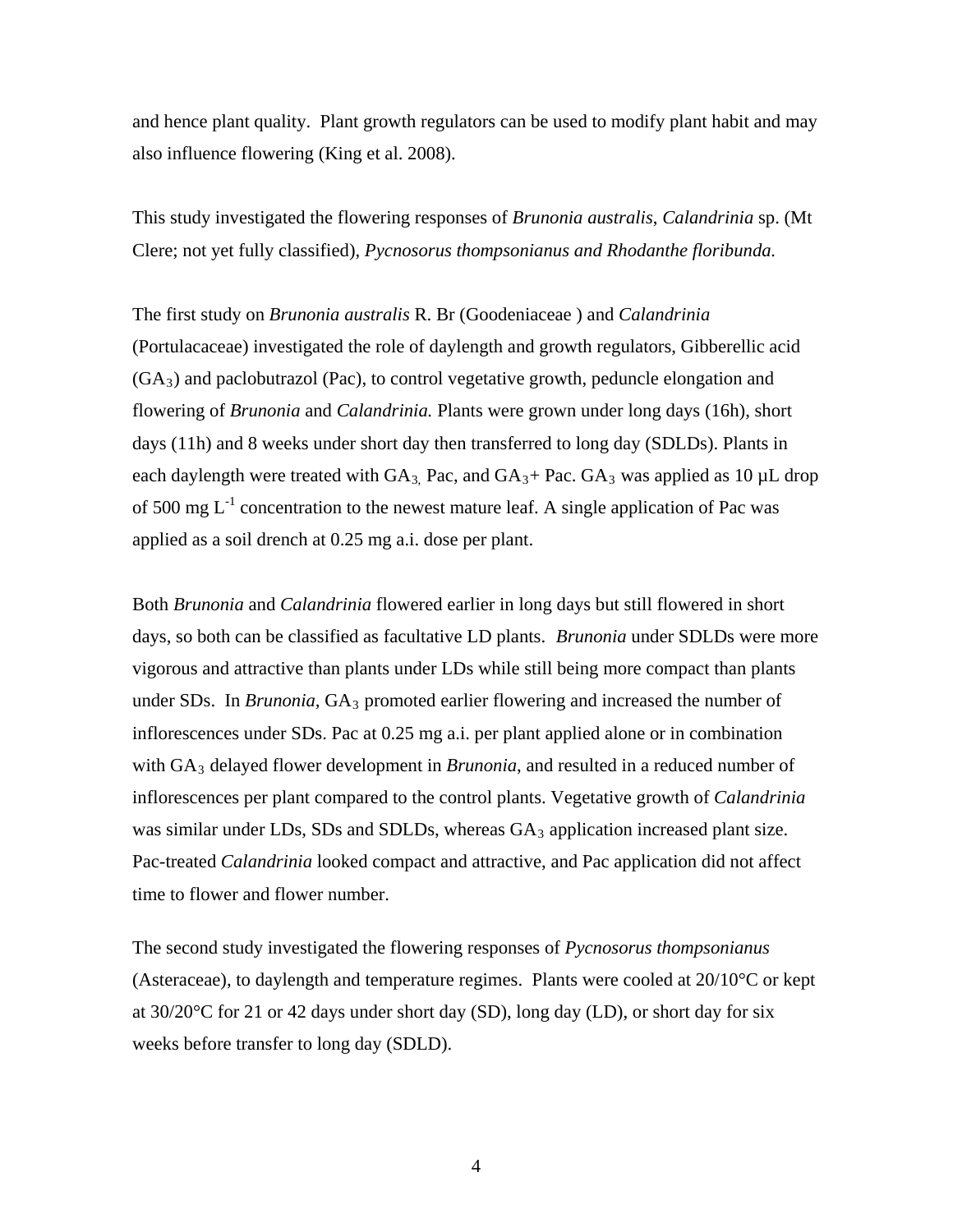LDs promoted earlier flowering and plants under LDs flowered regardless of temperature regimes. Cool temperatures and cooling periods were required for flowering of plants under SDs, but this was not important for plants under LDs and SDLDs. Plants under SDs without cooling only produced 3 inflorescences per plant whereas plants which received 21 or 42 days of cooling had 19. Forty-two percent of the SD plants under 30/20°C remained vegetative after a 20 week growing period. Extending the cooling period from 21 to 42 days induced earlier flowering of plants in all daylengths but did not increase number of inflorescences per plant. Daylength was more effective than temperatures for promoting earlier flowering and for increasing the flower production.

Similar to *Pycnosorus,* plants of *R. floribunda* flowered without chilling showing a facultative requirement for low temperature. Plants were competent to perceive chilling as one day old seedlings. Chilling for 21 days was the most effective treatment, reducing time to first visible floral bud (FVFB) and anthesis and increasing inflorescence number by 100% at 23 weeks. Chilling for seedlings at 4 week old stage increase flowering of by 4-5 fold (Table 3.1).

The number of growing degree days (GDD) from transplanting to FVFB and anthesis of 3 week chilled plants of *R. floribunda* was found to be shortest among chilling treatments with 419 and 628 degree days, respectively. These could be used to guide for commercial production to reduce production time by chilling plants at seedling stage (4 weeks old) for 3 weeks under  $20/10^0C$ .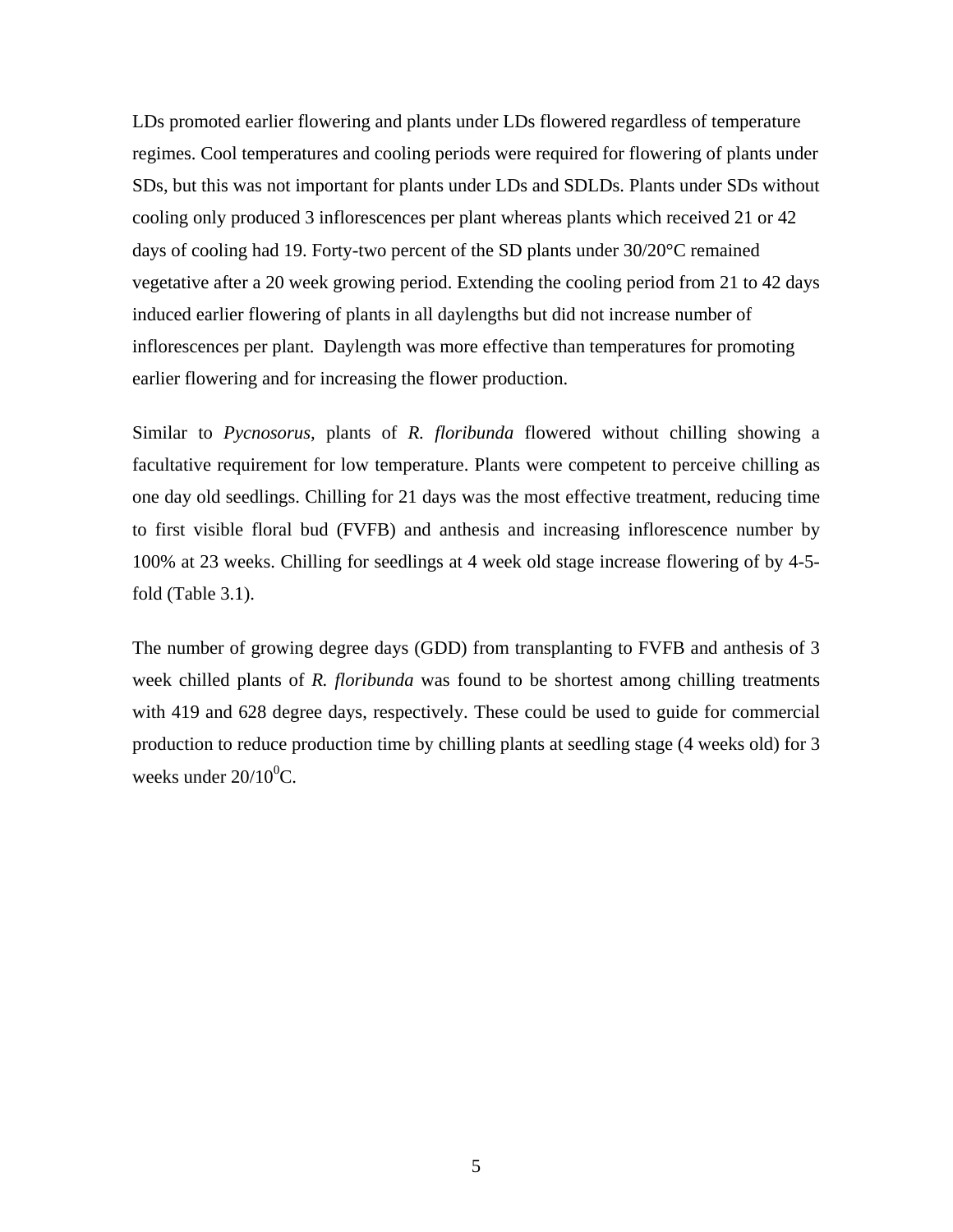# **Section 1: Regulation of Flowering of** *Brunonia australis* **and** *Calandrinia* **sp.**

S. Wahyuni<sup>A</sup>, S. Krisantini<sup>B</sup>, M. E. Johnston<sup>AC</sup>

<sup>A</sup> The University of Queensland, School of Land, Food and Crop Sciences, Gatton, Australia 4343

<sup>B</sup> Bogor Agricultural University, Department of Agronomy and Horticulture, Bogor, Indonesia 16680

 $\rm ^c$  Corresponding author; email: m.johnston@uq.edu.au

### **Abstract**

*Brunonia australis* R. Br (Goodeniaceae ) and *Calandrinia* (Portulacaceae), native to Australia, are potential new flowering potted plants. This research investigated the role of daylength and growth regulators, Gibberellic acid  $(GA_3)$  and paclobutrazol (Pac), to control vegetative growth, peduncle elongation and flowering of *Brunonia* and *Calandrinia.* Plants were grown under long days (16h), short days (11h) and 8 weeks under short day then transferred to long day (SDLDs). Plants in each daylength were treated with GA<sub>3</sub>, Pac, and GA<sub>3</sub>+ Pac. GA<sub>3</sub> was applied as 10  $\mu$ L drop of 500 mg L<sup>-1</sup> concentration to the newest mature leaf. A single application of Pac was applied as a soil drench at 0.25 mg a.i. dose per plant. Both *Brunonia* and *Calandrinia* flowered earlier in long days but still flowered in short days, so both can be classified as facultative LD plants. *Brunonia* under SDLDs were more vigorous and attractive than plants under LDs while still being more compact than plants under SDs. In *Brunonia,*  GA<sub>3</sub> promoted earlier flowering and increased the number of inflorescences under SDs. Pac at 0.25 mg a.i. per plant applied alone or in combination with  $GA_3$  had extended flower development in *Brunonia*, and resulted in a reduced number of inflorescences per plant compared to the control plants. Vegetative growth of *Calandrinia* was similar under LDs, SDs and SDLDs, whereas  $GA_3$  application increased plant size. Pac-treated *Calandrinia* looked compact and attractive, and Pac application did not affect time to flower and flower number.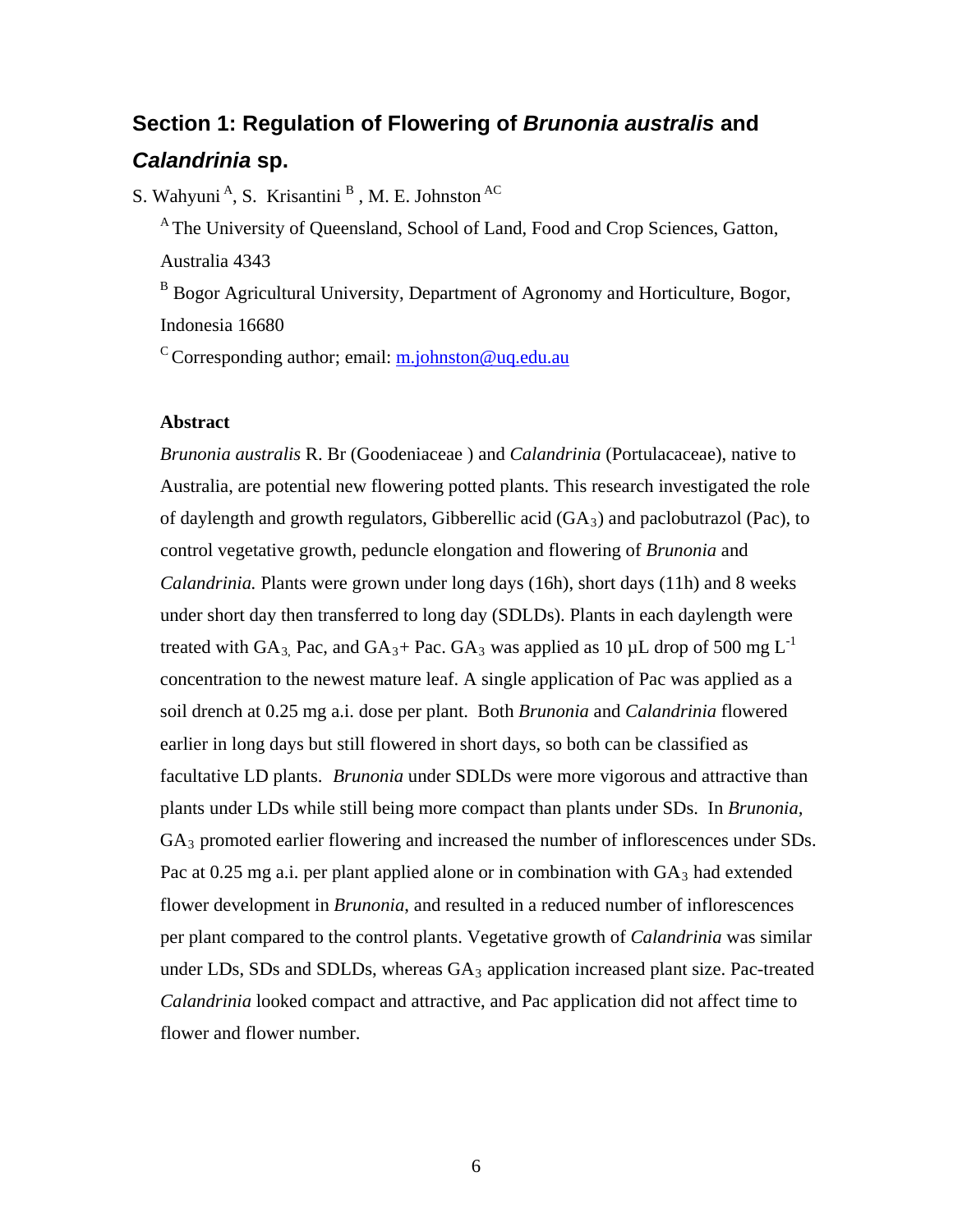*Keywords*: Australian native species, gibberellic acid, growth regulator, paclobutrazol, photoperiod.

### **Introduction**

*Brunonia australis* R. Br and *Calandrinia,* native to Australia, are potential new flowering potted plants. *Brunonia* is a perennial herb endemic to Australia, with a cluster of elliptical leaves at the base of the plant from which 50 cm flowering stems arise. The blue flowers occur in an inflorescence of 2-3 cm in diameter. *Brunonia* makes an attractive pot plant and display when mass-planted as annual bedding or border plants. *Calandrinia* (not yet fully classified) is a drought tolerant succulent (Harrison et al. 2009) with pink to purple flowers of ca 7 cm diameter (Harrison et al. 2009) about 40-50 cm in size. Both species have a rosette growth habit when juvenile, are found in semi-arid areas and flower mainly in spring to early summer (Gray and Knight 2001).

Two major issues are under investigation in order to commercialise these species: regulation of flowering, and control of vegetative growth and elongation of peduncle. Photoperiod plays an important role in the plant's transition to flowering (Mouradov et al. 2002). Gibberellin has been reported to induce flowering of long day and/or cold requiring species grown under non-inductive conditions, including rosette long day (LD) plants such as *Arabidopsis* (Zeevart 2006) and of commercial ornamental plants such of the Araceae family such as *Philodendron* (Chen et al, 2003), *Zantedeschia* (Kozlowska et al. 2007*)*, and *Spathiphyllum* (Henny et al. 2000)*.* Gibberellin may cause stem elongation, an undesirable feature for ornamentals, and interacted with other hormones in affecting plant growth and development (reviewed by Ross and O'Neill, 2001).

7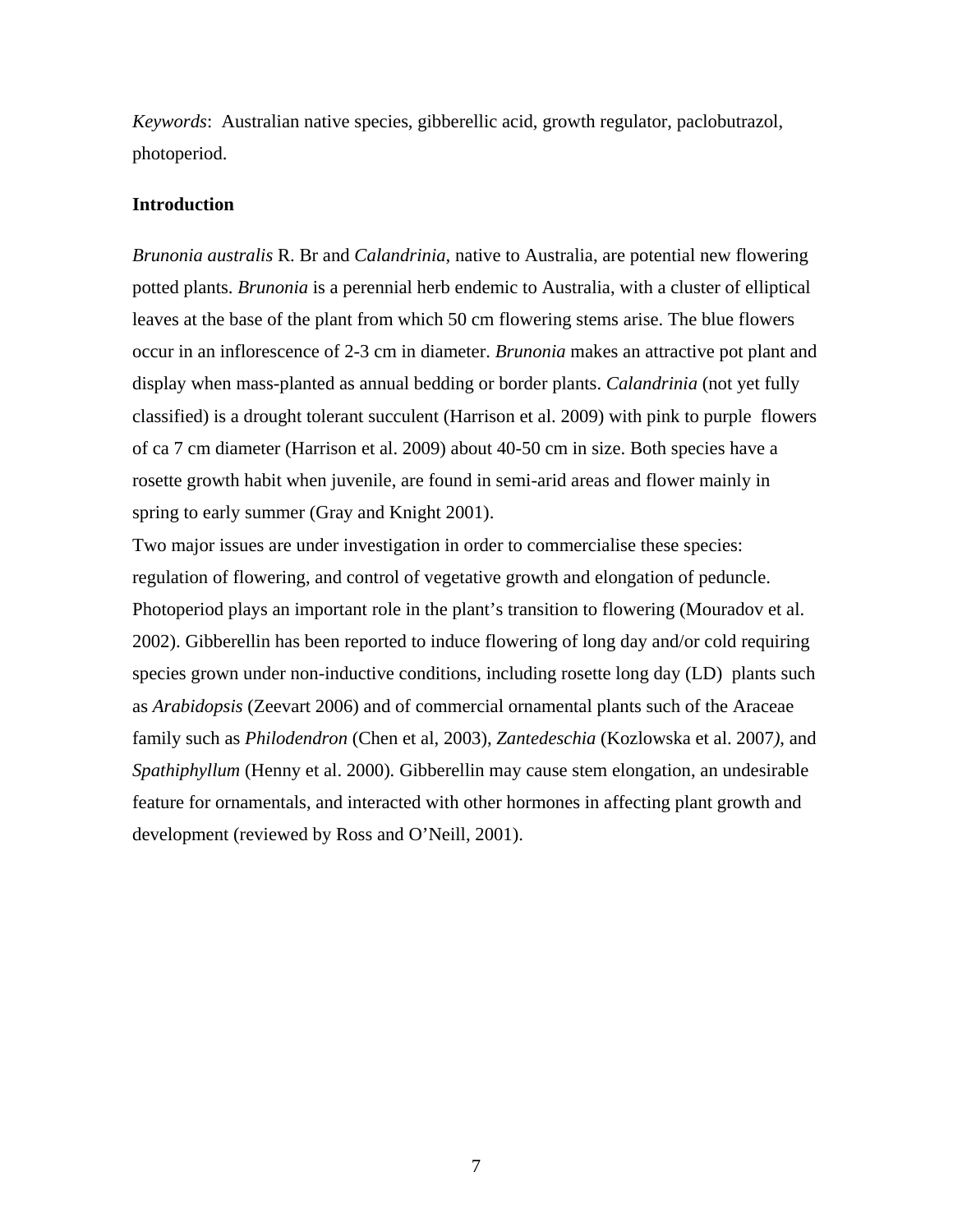Paclobutrazol, a gibberellin biosynthesis inhibitor, is a growth regulator frequently applied to enhance flowering (Thompson et al. 2005; Mishra et al. 2005) and to reduce plant height of ornamentals to produce more compact plants with higher ornamental values (Faust et al., 2001, Gibson & Whipker 2001, Karaguzel et al., 2004, Warner & Erwin 2003). Paclobutrazol has been reported to reduce peduncle length of *Dicentra* (Kim et al, 1999), *Ixia* (Demeulemeester et al. 1995) and *Cichorium* (Wulster & Ombrello 2000).

The objectives of this study were (1) to investigate the role of daylength on *Brunonia* and *Calandrinia* flowering; (2) to determine if GA<sub>3</sub> could be used to stimulate rapid and uniform flowering of *Brunonia* and *Calandrinia* grown at several daylengths, (3) to determine if paclobutrazol or  $GA_3$  + paclobutrazol can reduce plant size and peduncle length.

### **Materials and methods**

### *Plant materials*

Seeds were surface sterilized by immersion in 0.2% sodium hypochlorite solution for 10 minutes then triple rinsed with distilled water before sowing in 50 mm (0.125 L) tubes containing propagation media of peat, perlite and vermiculite (1:1:1) with  $2 \text{ g L}^{-1}$ Osmocote<sup>®</sup> Exact Mini 3-4 month [N:P:K 16:3.5:9.1 + 1.2 Mg] (Scotts International B.V., The Netherlands). Seed were kept for 5 days in a greenhouse with a mean temperature of 27.5 $\degree$ C and light intensity ranged from 277 to 1018 µmol/sec.m<sup>2</sup>. Nine weeks after emergence *Brunonia* seedlings were transplanted to individual 100 mm (0.5 L) diameter plastic pots containing growth media of 100% pine bark with 2 g  $L^{-1}$ Osmocote<sup>®</sup> plus 8-9 month [N:P:K:Mg:: 15:4:7.5:1.8], 2 g L<sup>-1</sup> Osmocote<sup>®</sup> plus 3-4 month  $[N:P:K:Mg:: 16:5:9.2: 1.8], 2 g L^{-1}$  Nutricote<sup>®</sup> [N:P:K 16:4.4:8.3] (Chisso-Asahi Fertilizer Co.,Ltd. Tokyo, Japan),  $1.3 \text{ g L}^{-1}$  Osmoform<sup>®</sup> [N:P:K:Mg:: 18:2.2:11:1.2] (Scotts Australia, Baulkham Hills, NSW, Australia), 1.3 g  $L^{-1}$  Coated iron [Fe:S 28:17], 1.2 g  $L^{-1}$  Dolomite<sup>®</sup> [Ca:Mg:: 14:8] (Yates, Australia) and 1.2 g  $L^{-1}$  Saturaid<sup>®</sup> (Debco, Melbourne, Australia). Plants were treated with  $1g L^{-1}$  Banrot<sup>®</sup> (a.i. Thiophanate-methyl etridiazole, Scotts Australia Pty. Ltd., Australia) shortly after transplanting. *Calandrinia* was kept in 50 mm tubes (0.125 L) throughout the duration of the experiment. Twelve weeks after emergence,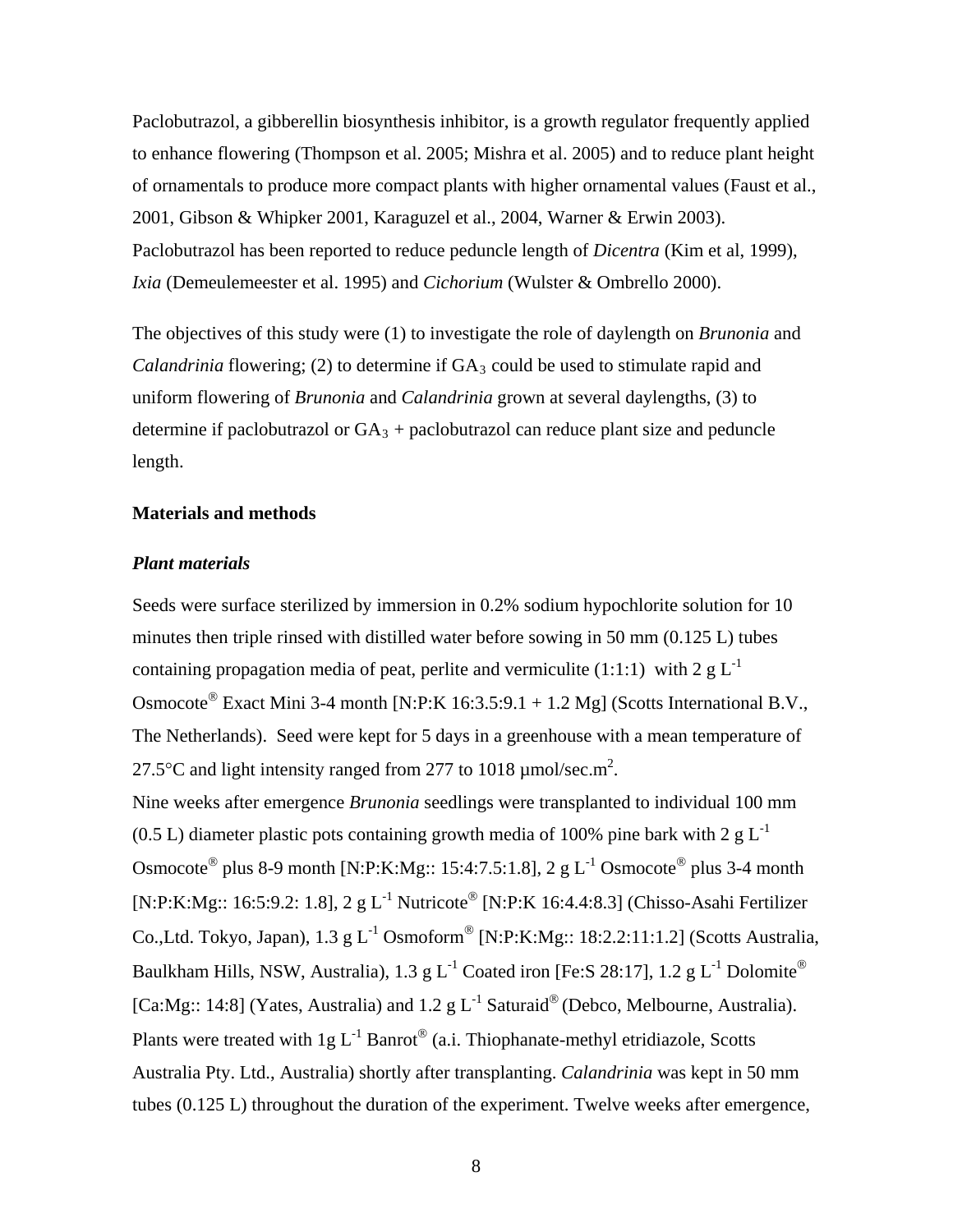2 g per tube of Basacote<sup>®</sup> Mini 3-4 month [N:P:K:S:Mg :: 13:6:16:10:1.4] (Compo GmbH) & Co.KG, Germany) was applied as a top-dressing.

### *Treatments*

Five days after emergence, seedlings were transferred to a controlled-environment research greenhouse for daylength treatments. The plants were randomly allocated to one of the three groups for the daylength treatments a, i.e. LD, SD and SD for 8 weeks then transferred to LD (SDLD) in the temperature controlled greenhouses with set points at  $25/10^{\circ}$ C (day/night) operating on a 12 h cycle (6:00 – 18:00h daily) under an 11 (SD) or 16 h (LD) photoperiod. Variation in temperature from the set point was  $\pm 2$  °C. The SD treatment (6:00-17:00h daily) was provided by ambient light (380  $\pm$  44 µmol m<sup>-2</sup>sec<sup>-1</sup>) and regulated by blackout curtains. The LD treatment consisted of 11 h of ambient light (described above) plus a 5 h night break from 21:00 to 2:00 h daily  $(4.5 \text{ µmol m}^2 \text{sec}^1)$ supplied by 100 W incandescent lamps spaced 125 cm apart, 90 cm above the plants (Sylvania, Indonesia).

The plants in each daylength treatment were randomly allocated to treatment with gibberellin (GA<sub>3</sub>), paclobutrazol (Pac) or  $GA_3$  + Pac. The first  $GA_3$  (GA<sub>3</sub>, 67645-1G, Sigma-Aldrich Inc., USA) treatment was performed three weeks after the mean date of emergence. GA<sub>3</sub> was applied as a 10  $\mu$ l drop of 500 mg L<sup>-1</sup> concentration solution to the centre of the uppermost expanded leaf blade of the plants by using  $F$ innpipette<sup>®</sup> (Themo Fisher Scientific, Finland) micropipette as described by King et al. (2001) and MacMillan et al. (2005). The application of  $GA_3$  was repeated every two weeks for the duration of the experiment applied onto the youngest mature leaf. Five applications of  $GA_3$  were applied to *Brunonia* while *Calandrinia* received six applications.

Paclobutrazol (Condense®, Crop Care Australasia Pty. Ltd., Australia) was applied as a single soil drench application at 0.25 mg a.i. per plant (Rademacher, 2000) when 50% of the plants in each daylength treatment had initiated flowers buds. The control plants were treated the same way with distilled water.

The experiment was conducted at The University of Queensland, Gatton (27° 34'S, 152° 20'E) from January to July 2008. Once plants were transferred to the controlled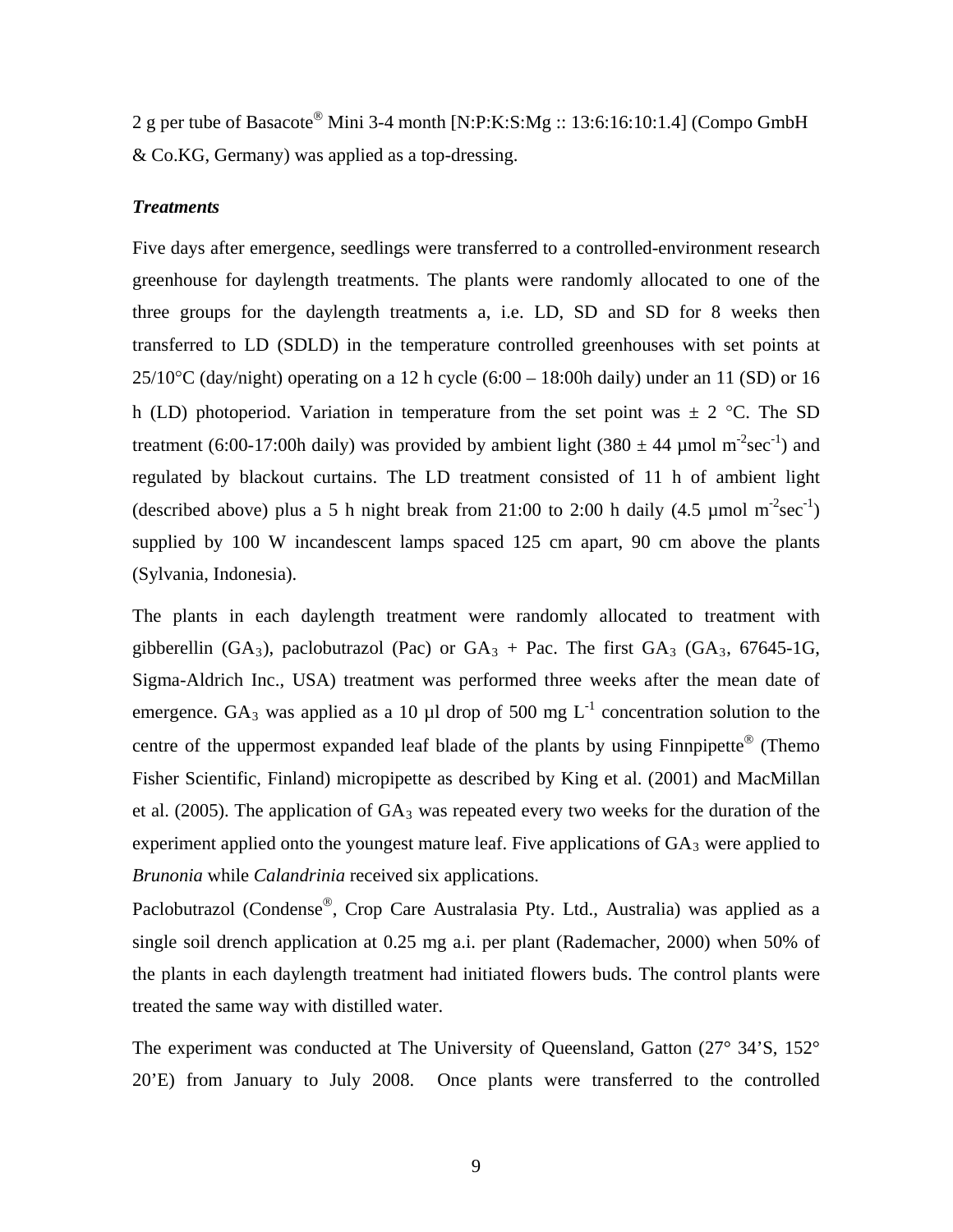environment research greenhouse, plants were observed every two days and the number of days to first visible flower bud (FVFB) and to anthesis was recorded. The peduncle length (*Brunonia*) was measured at anthesis of the first floret, and number of leaves at the FVFB and at anthesis was recorded. The total number of inflorescences was recorded at the completion of the experiment 15 weeks after plant emergence. Plant height was measured from the medium to the apical tip. Data on plant size (height and width) were collected at transplanting date and at the end of the experiment.

### *Experimental design and statistical analysis*

A completely randomized design was used within each three daylength (LD, SD and SDLD). The plants were randomly allocated to treatment with  $GA_3$ , paclobutrazol (Pac) and  $GA_3$  + Pac, or distilled water (control) and plants were re-randomised every 3 days. There were 15 plant replicates of *Brunonia* and 7 plant replicates of *Calandrinia* for each treatment. Data obtained were subjected to analysis of variance using the GLM procedure in Minitab $^{\circ}$  version 15.

### **Results**

### *Brunonia*

GA3-treated Brunonia under SDs or SDLDs initiated the FVFB about 7 days earlier than the control plants (Table 1.1) and reached anthesis 7 to 8.5 days, respectively for SDs and SDLDs (Table 1.1). In addition,  $GA_3$ -treated plants had fewer leaves at FVFB (Table 1.1) and at anthesis (Table 1.1).

Daylength interacted with PGR application to affect the number of inflorescences per plant (Table 1.1).  $GA_3$ -treated plants had 30 % more inflorescences per plant under SDs compared to control plants, but  $GA_3$  did not affect number of inflorescences under LDs or SDLDs (Table 1.1). In general under LDs and SDLDs plants had significantly more inflorescences than plants under SDs (Table 1.1), e.g. the control plants under SDs had 25 inflorescences whereas plants under LD and SDLDs had more than 45 inflorescences per plant (Table 1.1).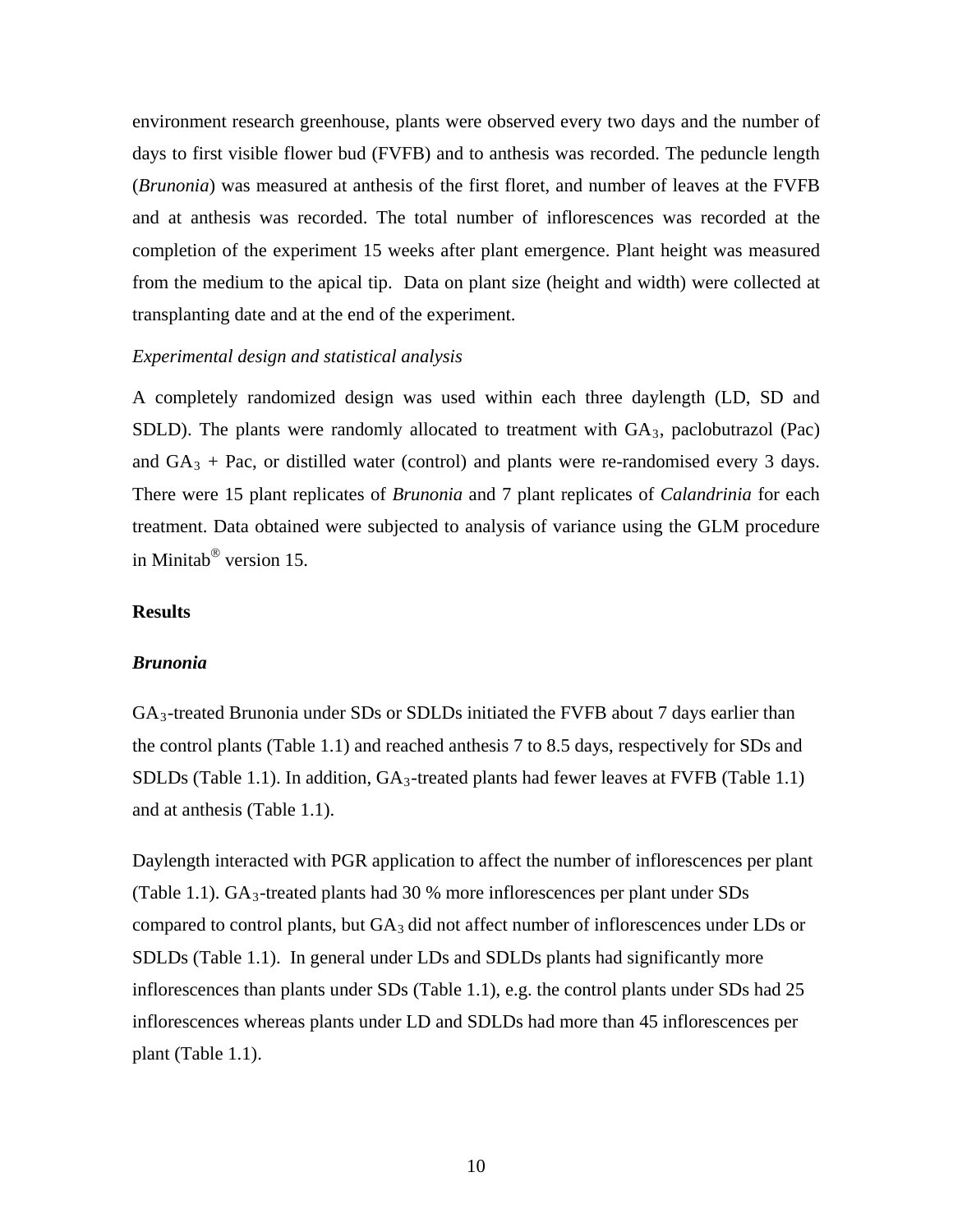| Daylength   | Growth          | Days to           | Leaf                | Days to              | Leaf               | <b>Total Number</b> |
|-------------|-----------------|-------------------|---------------------|----------------------|--------------------|---------------------|
|             |                 | <b>VB</b>         |                     | Anthesis             | Number at          | of                  |
| (DL)        | Regulator       |                   | Number at           |                      |                    |                     |
|             | (GR)            |                   | <b>VB</b>           |                      | Anthesis           | Inflorescences      |
|             |                 |                   |                     |                      |                    |                     |
| LD          |                 |                   |                     |                      |                    |                     |
|             | Control         | 32.6 <sup>a</sup> | $9.7^{\mathrm{b}}$  | 65.1 <sup>a</sup>    | $38.3^{\circ}$     | 44.9 $^{\circ}$     |
|             | GA <sub>3</sub> | 29.8 <sup>a</sup> | $8.4$ <sup>ab</sup> | 62.7 <sup>a</sup>    | 26.7 <sup>a</sup>  | 46.2 $\degree$      |
|             | Pac             | 32.8 <sup>a</sup> | 9.9 <sup>b</sup>    | $72.8^{\mathrm{b}}$  | 35.8 <sup>bc</sup> | $28.3$ $^{\rm a}$   |
|             | $GA_3+Pac$      | 29.9 <sup>a</sup> | 8.0 <sup>a</sup>    | $66.8$ <sup>ab</sup> | $29.0^{ab}$        | $36.5^{b}$          |
| <b>SDLD</b> |                 |                   |                     |                      |                    |                     |
|             | Control         | 45.7 $^{\rm b}$   | $18.5^{b}$          | 86.1 <sup>b</sup>    | 70.3 <sup>b</sup>  | 49.3 $^{\circ}$     |
|             | GA <sub>3</sub> | 38.2 <sup>a</sup> | 11.3 <sup>a</sup>   | 77.7 <sup>a</sup>    | 46.3 <sup>a</sup>  | $52.2$ $\degree$    |
|             | Pac             | 60.9 <sup>c</sup> | $29.0^\circ$        | 94.7 $\degree$       | $67.0^{b}$         | 11.5 <sup>a</sup>   |
|             | $GA_3+Pac$      | 39.8 $a$          | 13.0 <sup>a</sup>   | $81.4$ <sup>ab</sup> | 41.4 <sup>a</sup>  | 35.1 <sup>b</sup>   |
| <b>SD</b>   |                 |                   |                     |                      |                    |                     |
|             | Control         | $47.6^{b}$        | $21.0^{b}$          | 89.5 $^{b}$          | $78.3^{b}$         | $25.5$ $\degree$    |
|             | GA <sub>3</sub> | 40.6 <sup>a</sup> | 13.4 <sup>a</sup>   | $82.4^{a}$           | 49.7 $a$           | 38.1 $d$            |
|             | Pac             | $65.3$ $\degree$  | 33.8 <sup>c</sup>   | 97.0 $\degree$       | 70.3 <sup>b</sup>  | 2.8 <sup>a</sup>    |
|             | $GA_3+Pac$      | 37.6 <sup>a</sup> | 12.7 <sup>a</sup>   | 79.6 <sup>a</sup>    | 44.1 $a$           | 12.6 <sup>b</sup>   |
| DL          |                 | $**$              | $**$                | $**$                 | $**$               | $**$                |
| <b>GR</b>   |                 | $**$              | $**$                | $\ast$               | $\ast$             | $**$                |
| DL x GR     |                 | $**$              | $**$                | ns                   | ns                 | $**$                |

Table 1.1. Effects of daylength (DL) and growth regulator (GR) on days to the first visible flower buds (VB) and to anthesis, leaf number at VB and at anthesis and number of inflorescence in *Brunonia*.

Note: Values followed by different letters within a column and daylength treatment are significantly different at 95% LSD. Significance of interaction between LD and GR is given; n.s. : not significant,  $*P < 0.05$ ,  $**$ P<0.01, \*\*\* P< 0.001

Under LDs  $GA_3$  application did not promote earlier flowering (Table 1.1). The time taken to the FVFB and to anthesis, leaf number at FVFB and number of inflorescences per plant under LDs were similar to the control plants (Table 1.1).

Plants treated with  $GA_3 + Pac$  initiated the FVFB and commenced anthesis at a similar time with the  $GA_3$ -treated plants.  $GA_3+Pac$ -treated plants had number of inflorescences intermediate to the  $GA_3$  and the Pac-treated plants in all daylengths, and had fewer inflorescences per plant than the control plants (Table 1.1).

When compared to the  $GA_3$  treated plants, Pac applied alone when 50% of the plants had initiated floral buds delayed the average time taken to FVFB and to anthesis of plants, especially under SDLDs and SDs. The Pac-treated plants had significantly more leaves at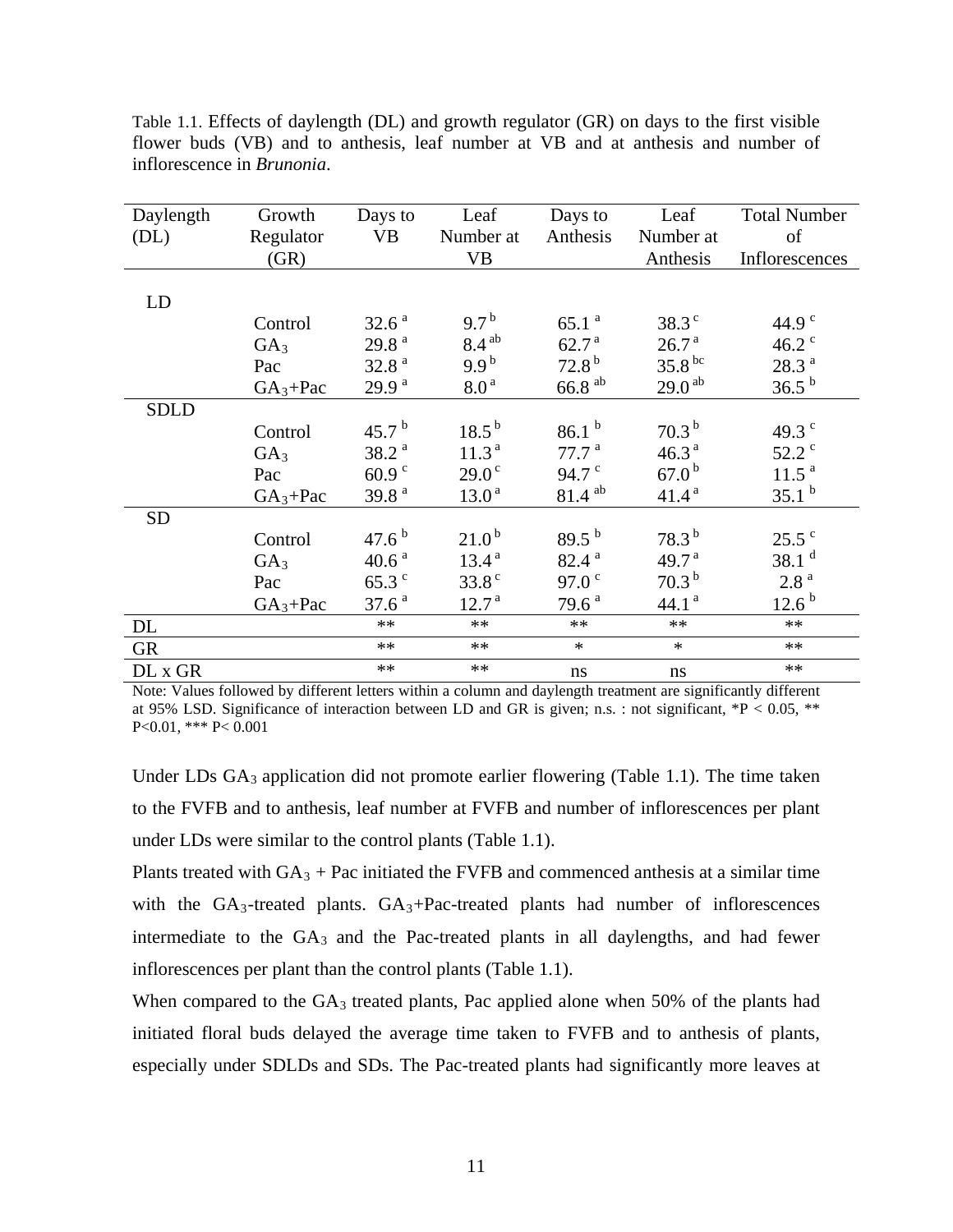FVFB, particularly under SDs and SDLDs, but at anthesis the leaf number of Pac treated plants were similar to the control (Table 1.1).

The initial height and width of the *Brunonia* plants were similar (Table 1.2). GA<sub>3</sub> applied alone did not affect final *Brunonia* height and width compared to the control plants. Pactreated plants were the shortest and the smallest in all daylengths (Table 1.2), whereas  $GA_3$  $+$  Pac-treated plants had plant height and width intermediate to the  $GA_3$  and the Pac-treated plants in all daylengths (Table 1.2).

GA3 did not affect the peduncle length whereas Pac significantly inhibited peduncle elongation; Pac-treated plants had peduncle length of about 10% of the control in all daylength treatments (Table 1.2). Plants treated with  $GA_3 + Pac$  had peduncle length intermediate to the  $GA_3$  and the Pac treated plants in all daylength treatments (Table 1.2).

| Treatment       | Plant Height (mm) |                   |         | Plant Width (mm)   | Peduncle          |
|-----------------|-------------------|-------------------|---------|--------------------|-------------------|
|                 |                   |                   |         |                    | Length $(cm)$     |
|                 | Initial           | Final             | Initial | Final              |                   |
| Daylength (DL)  |                   |                   |         |                    |                   |
| LD              | 19.5              | $49.4^x$          | 29.5    | 101.9 <sup>x</sup> | 13.6 <sup>x</sup> |
| <b>SDLD</b>     | 19.5              | 62.9 <sup>y</sup> | 27.7    | 138.7 <sup>y</sup> | 15.8 <sup>y</sup> |
| <b>SD</b>       | 20.2              | 59.9 <sup>y</sup> | 27.6    | 132.7 <sup>y</sup> | 17.2 <sup>y</sup> |
| Growth          |                   |                   |         |                    |                   |
| Regulator (GR)  |                   |                   |         |                    |                   |
| Control         | 19.7              | 71.9 <sup>a</sup> | 26.8    | 147.1 <sup>a</sup> | 24.7 <sup>a</sup> |
| GA <sub>3</sub> | 20.1              | 71.8 <sup>a</sup> | 29.9    | 146.3 <sup>a</sup> | 24.1 <sup>a</sup> |
| Pac             | 19.8              | $36.0^\circ$      | 28.2    | $88.5^{\circ}$     | $2.3^{\circ}$     |
| $GA_3+Pac$      | 19.4              | 49.8 $^{\rm b}$   | 28.1    | 116.0 <sup>b</sup> | 11.0 <sup>b</sup> |
| DL              | <sub>ns</sub>     | $**$              | ns      | $**$               | $**$              |
| <b>GR</b>       | <sub>ns</sub>     | $**$              | ns      | $**$               | $**$              |
| DL x GR         | ns                | ns                | ns      | ns                 | ns                |

Table 1.2. The effect of daylength (DL) and growth regulator (GR) on peduncle length, plant height dan plant width of *Brunonia*.

Note: Values followed by different letters within a column are significantly different at 95% LSD. Significance of interaction between LD and GR is given; n.s. : not significant, \*P < 0.05, \*\* P<0.01, \*\*\* P< 0.001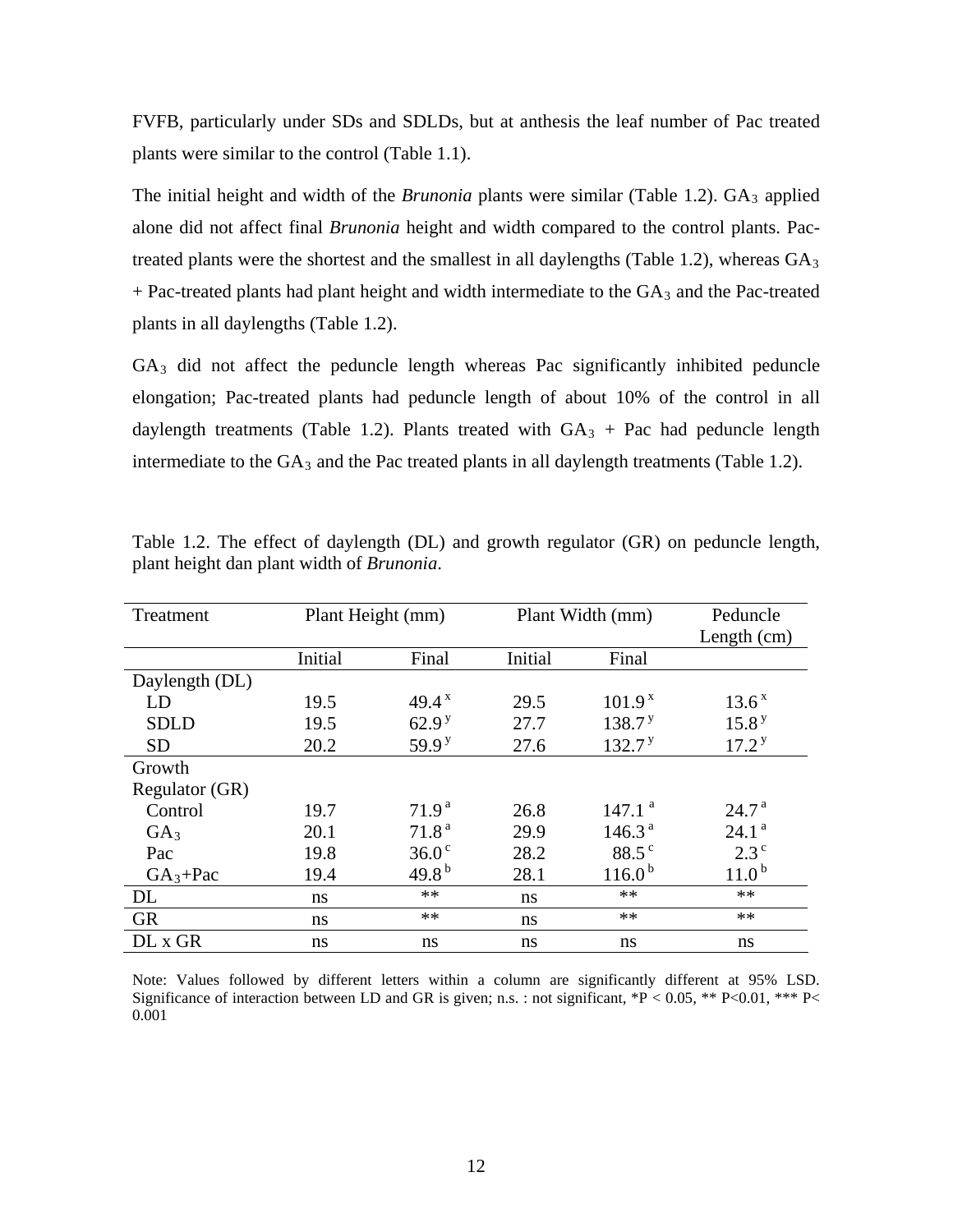### *Calandrinia*

*Calandrinia* reached FVFB earlier in LD with fewer leaves than in SD and SDLD treatments (Table 1.3). Daylength had no significant effect on final *Calandrinia* height and width (Table 1.3).

 $GA<sub>3</sub>$  or  $GA<sub>3</sub> + Pac-treated$  plants initiated the FVFB about 5 days earlier with fewer leaves than the control plants (Table 1.3), but the number of floral buds formed were similar. The plants in each of PGR and daylength treatment had about 30 floral buds per plant when the experiment was terminated.  $GA_3$ -treated plants were 1.4 cm taller and 2 cm wider than the control plants (Table 1.3).

Pac applied alone when 50% of the plants had initiated floral buds did not affect the average time taken to FVFB in *Calandrinia*. Pac-treated plants had similar number of leaves at FVFB and plant sizes to the control and  $GA_3 + Pac$ -treated plants (Table 1.3).

| Treatment       |                   | Days to VB Leaf Number | Number of         | Plant             | Plant Width       |
|-----------------|-------------------|------------------------|-------------------|-------------------|-------------------|
|                 |                   | at VB                  | Flower            | Height            | (cm)              |
|                 |                   |                        | <b>Buds</b>       | (mm)              |                   |
| Daylength (DL)  |                   |                        |                   |                   |                   |
| LD              | 81.2 <sup>x</sup> | 71.6 <sup>x</sup>      | $29.5^{\text{X}}$ | 28.4 x            | 22.4 x            |
| <b>SDLD</b>     | 87.1 <sup>y</sup> | 88.2 <sup>y</sup>      | 28.0 <sup>x</sup> | 33.5 <sup>x</sup> | $21.1^{\text{x}}$ |
| <b>SD</b>       | 85.4 <sup>y</sup> | 82.1 <sup>y</sup>      | 29.8 <sup>x</sup> | 32.4 x            | 23.7 x            |
| Growth          |                   |                        |                   |                   |                   |
| Regulator (GR)  |                   |                        |                   |                   |                   |
| Control         | 87.8 <sup>a</sup> | $92.1^{b}$             | 26.3 <sup>a</sup> | 27.2 <sup>a</sup> | 22.8 <sup>a</sup> |
| GA <sub>3</sub> | $81.9^{b}$        | 69.7 $a$               | 30.1 <sup>a</sup> | 41.3 $^{b}$       | 25.1 <sup>b</sup> |
| Pac             | 86.3 <sup>a</sup> | $87.6^{b}$             | 30.4 <sup>a</sup> | 23.2 <sup>a</sup> | 18.7 <sup>c</sup> |
| $GA_3+Pac$      | $82.2^{b}$        | 73.0 <sup>a</sup>      | 29.7 <sup>a</sup> | 31.4 <sup>a</sup> | 22.9 <sup>a</sup> |
| DL              | $**$              | $**$                   | ns                | ns                | ns                |
| <b>GR</b>       | $***$             | $**$                   | ns                | **                | $***$             |
| DL x GR         | ns                | ns                     | ns                | ns                | ns                |

Table 1.3. The effects of daylength (DL) and growth regulator (GR) on days to first visible bud (VB), leaf number at VB and number of flower buds of *Calandrinia*.

Note: Values followed by different letters within a column are significantly different at 95% LSD.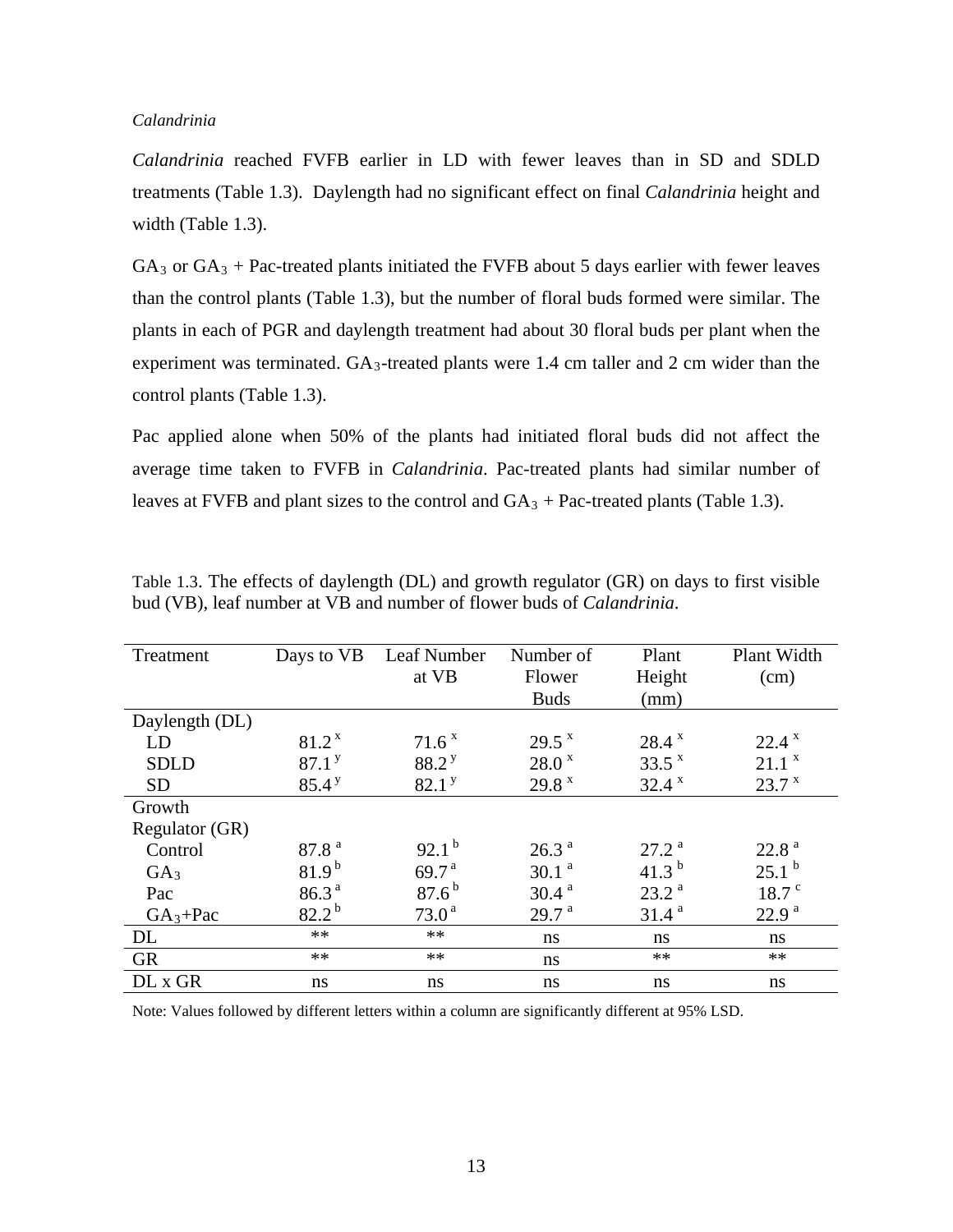#### **Discussion**

LD treatment promoted earlier flowering of both species (Table 1.1 and 1.3). *Brunonia* under LDs initiated the FVFB 15 and 16 days earlier than under SDs and SDLDs, respectively (Table 1.1) and produced double the number inflorescences per plant compared to SDs (Table 1.1). In addition, *Brunonia* reached anthesis 19 days earlier under LD compared to SD and SDLD (Table 1.1). The effect of LD on time to FVFB in *Calandrinia* was not as pronounced, i.e. 4 to 5 days earlier than under SDs or SDLDs (Table 1.3). In addition, number of flower buds in *Calandrinia* was not affected by daylengths or growth regulator treatments (Table 1.3).

Even though flowering was promoted by LDs both *Brunonia* and *Calandrinia* still flowered in SDs, implying that both species can be classified as facultative LD plants. These results are consistent with the recent reports on *Brunonia* and *Calandrinia* regulation of flowering (Cave and Johnston, 2010).

GA3 promoted earlier flowering and anthesis in *Brunonia* in SDLDs and in SDs (Table 1.1) and increased the number of inflorescences per plant in SDs by 30% (Table 1.1), but had no effect in LDs. GA application might replace long day requirement for flowering (Wilson et al, 1992). A possible correlation between gibberellin and photoperiod pathways of flowering has been described by Boss et al. (2004). The gibberellin pathway has a minor effect on flowering under LD, whereas under SD the gibberellin pathway is the key promotion pathway of flowering (Boss et al. 2004, Mouradov et al. 2002).

A certain level of endogenous GA might be important for flowering; an *A. thaliana* mutant that was severely defective in gibberellin biosynthesis failed to flower under SD unless GA3 was applied (Wilson et al. 1992). In another rosette LD plant, *Silene armeria,* the endogenous GA content increased several fold following transfer of plants from SD to LD (Talon and Zeevaart, 1992). Other long day, rosette plants such as *Agrostemma githago*  (Jones and Zeevaart, 1980)*, Spinacia oleracea* (Wu et al. 1996) and *A. thaliana* (Gocal et al. 2001) have been reported to have a similar stem elongation and flowering response to GA and daylength. This might explain, at least partly, the promotion of *Brunonia* flowering by  $GA_3$  application under SD.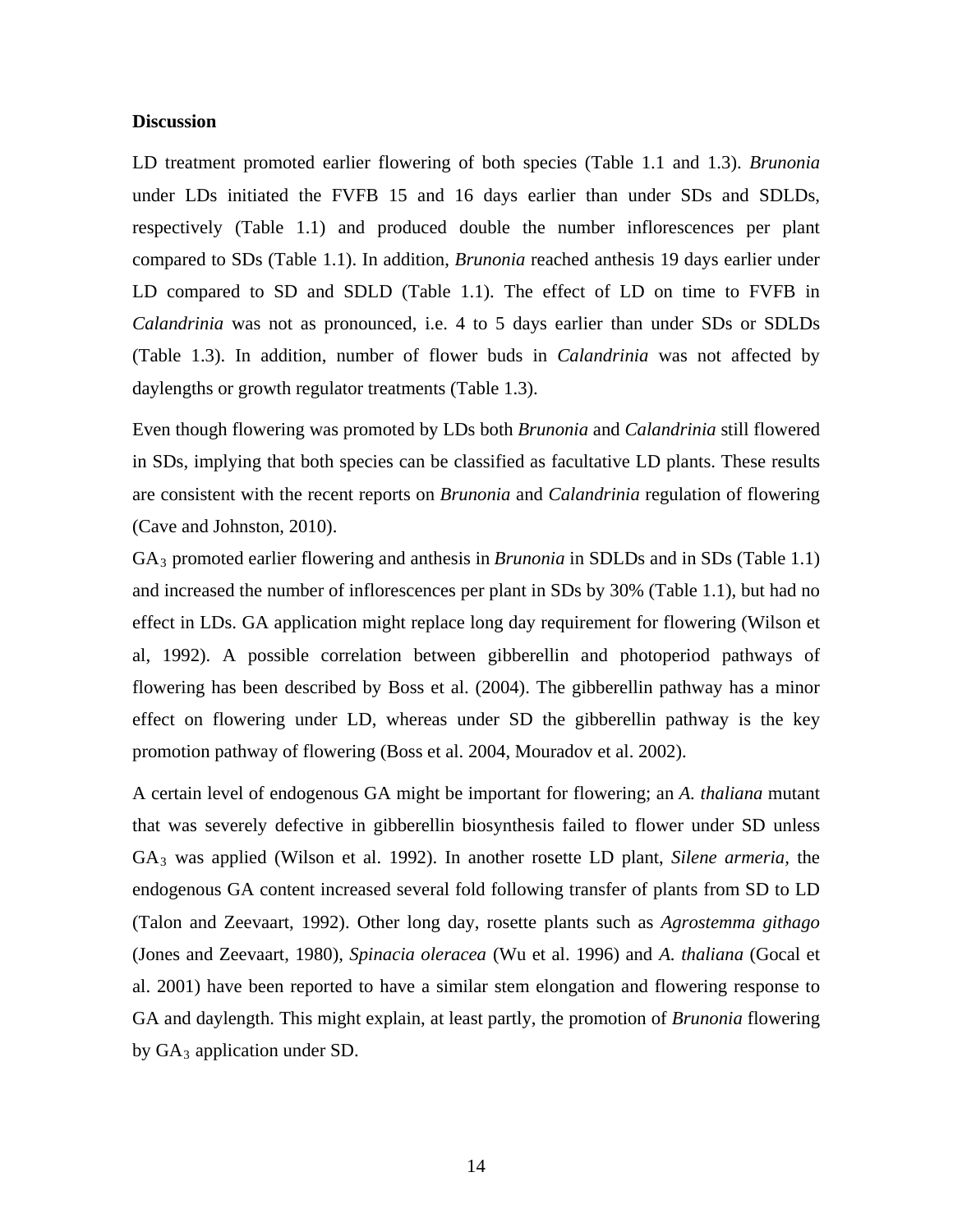Pac application at 0.25 mg a.i delayed the average time taken to FVFB and to anthesis and had severely reduced the number of inflorescences in *Brunonia* in all daylengths (Table 1.1). Since Pac was applied when 50% of the plants had initiated floral buds, Pac obviously had delayed the time to FVFB of the rest 50% of the *Brunonia* plants in each daylength treatment which had delayed floral development resulting in fewer inflorescences per plant (when the final scoring was conducted at 15 weeks after plant emergence). In contrast to *Brunonia*, Pac had no effect on time to flower and number of flower buds in *Calandrinia*, and the Pac-treated *Calandrinia* had similar number of leaves at FVFB and plant size to the control and  $GA_3$  + Pac-treated plants (Table 1.3). Similar results were reported in azalea (Wilfret and Barrett, 1994); Pac-treated plants at 0.8 mg a.i. flowered at a similar time with untreated plants (Wilfret and Barrett, 1994).

One of the aims of this research is to obtain pot plants with compact growth and with shorter peduncles. The peduncle length in *Brunonia* grown under LDs was about 3 cm shorter compared to inflorescences in SDLDs and SDs (Table 2), but the vegetative growth was poor and the plants were less attractive (Fig 1). *Brunonia* plants grown under SDs were most vigorous, whereas plants under SDLDs were more vigorous and attractive than plants under LDs while still being more compact than plants under SDs. Therefore, 8 weeks in SDs to enhance the vegetative growth, followed by transfer to LDs to reduce the peduncle length can be used for commercial production of *Brunonia*.

Pac was more effective than LD in reducing *Brunonia* peduncle length (Table 1.2). However, Pac application severely inhibited *Brunonia* vegetative growth (Table 1.2, Fig. 1.1), delayed flowering under SDs and SDLDs and reduced the number of inflorescences per plant in all daylengths (Table 1.1). The rate of Pac applied in this study, i.e. 0.25 mg a.i. per plant, was the optimum dose for *Dianthus caryophyllus* to get compact plants with a darker colour of flowers and leaves (Banon et al. 2002) and had effectively shortened flower stalks of *Ixia* (Wulster and Ombrello, 2000), but was clearly too high for *Brunonia*. The Pac dose needs to be reduced, or growth retardants with lower degree of activity such as daminozide or cycocel might be tested for the future studies.

*Brunonia* treated with GA<sub>3</sub>+ Pac did not experience a delay in flowering, had intermediate peduncle length at anthesis, plant height and width of the GA3-treated and the Pac-treated plants. These results demonstrate that when  $GA_3$  was combined with Pac,  $GA_3$  partially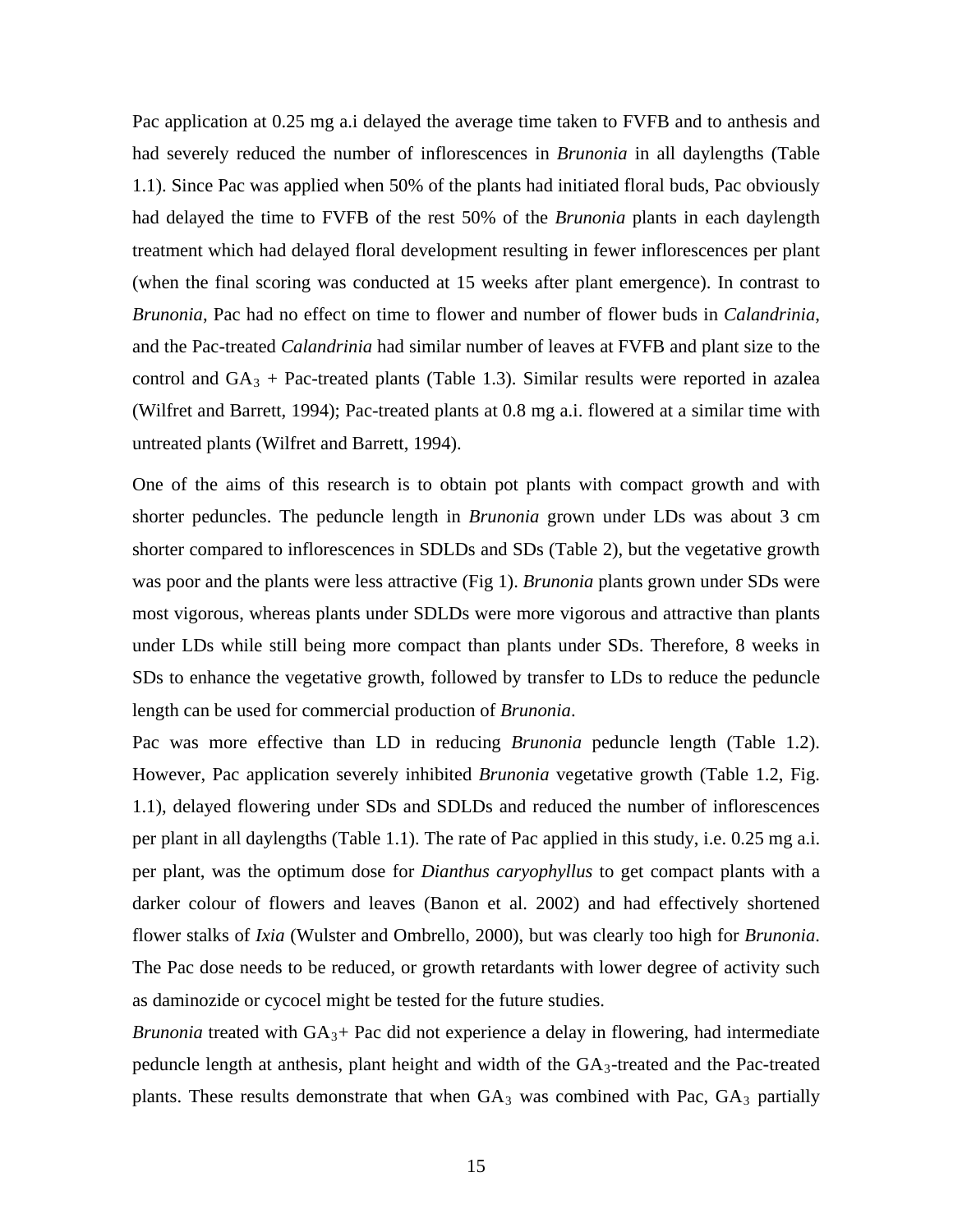counteracted the severe growth inhibition effects of Pac. Gibberellins promote stem elongation, and Pac retards growth due to its inhibition effect on gibberellin biosynthesis (Gocal et al. 2001, Karaguzel et al. 2004).  $GA_3+$  Pac-treated plants were compact and attractive due to less elongated peduncles, but the plants produced fewer inflorescences compared to untreated plants (Fig 1.1). Further research is required to determine the appropriate rate of Pac and GA3 application for *Brunonia.*

GA<sub>3</sub> application promoted earlier flowering in *Calandrinia* but the GA<sub>3</sub>-treated plants were 14 cm taller and 3 cm wider compared to the control plants (Table 1.3, Fig 1.1). Elongated plants are less desirable and are more difficult to handle, so the application of  $GA<sub>3</sub>$  to *Calandrinia* is not recommended. In contrast, the Pac-treated plants were compact, did not experience delay in flowering, and produced a similar number of flower buds to untreated plants, so application of 0.25 mg a.i. of Pac is considered appropriate for *Calandrinia*.



Fig 1.1. *Brunonia* (A) and *Calandrinia* (B). Left to right: untreated, GA<sub>3</sub>, Pac, and  $GA_3+Pac-treated$  plants.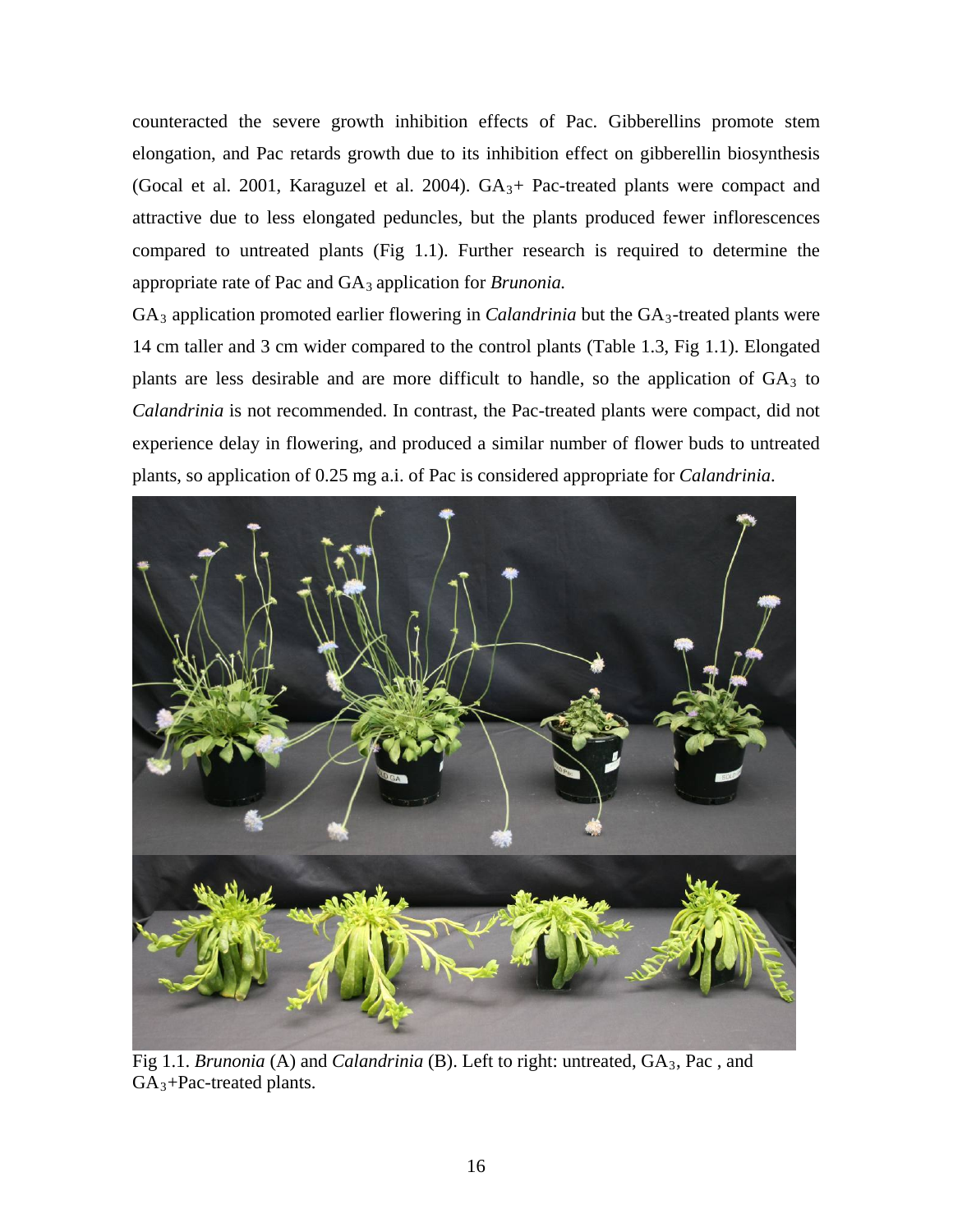#### **Conclusion**

Both *Brunonia* and *Calandrinia* can be classified as facultative LD plants; they flowered earlier under LDs but still flowered under SDs. Application of 10  $\mu$ l GA<sub>3</sub> at 500 mg L<sup>-1</sup> can promote an earlier flowering of *Brunonia* and *Calandrinia* in SDs. However, GA3 application to *Calandrinia* was not recommended since it resulted in elongated plants. Pac at 0.25 mg/plant was suitable to produce a compact *Calandrinia* plants, but a reduced dose is recommended for *Brunonia*, applied once the flower buds are visible to obtain plants with shorter inflorescences. GA<sub>3</sub>+ Pac-treated *Brunonia* looks compact and attractive due to less elongated peduncles, but the plants produced fewer inflorescences compared to untreated plants. Further research is required to determine the appropriate rate of  $GA_3 + Pac$ application for *Brunonia.* Growing plants for 8 weeks in SD followed by transfer to LD is recommended for commercial production of *Brunonia* to obtain vigorous, compact and attractive plants.

### **Acknowledgements**

This project was funded by The Australian Flora Foundation and The University of Queensland. We thank Mr. Allan Lisle for support with statistical analysis, Brigitte Pruess and Bradley Pearce for plant maintenance, Ade Damayanti and Chiqa Graciosa for their assistance with data collection.

### **References**

- Banon, S.A., Gonzalez, E.A., Cano, J.A., Franco, J.A., and Fernandez, J.A., 2002. Growth, development and colour response of potted *Dianthus caryophyllus* cv. Mondriaan following paclobutrazol treatment. Sci. Hort 94, 371-377.
- Boss, P.K., Bastow, R.M., Mylne, J.S., Dean, C., 2004. Multiple pathways in the decision to flower: enabling, promoting, and resetting. Plant Cell 16, (Supplement, s18-s31).
- Cave, R.L., Johnston, M.E., 2010. Vernalization promotes flowering of a heat tolerant *Calandrinia* while long days replace vernalization for early flowering of *Brunonia*. Sci. Hort. 123, 379-384.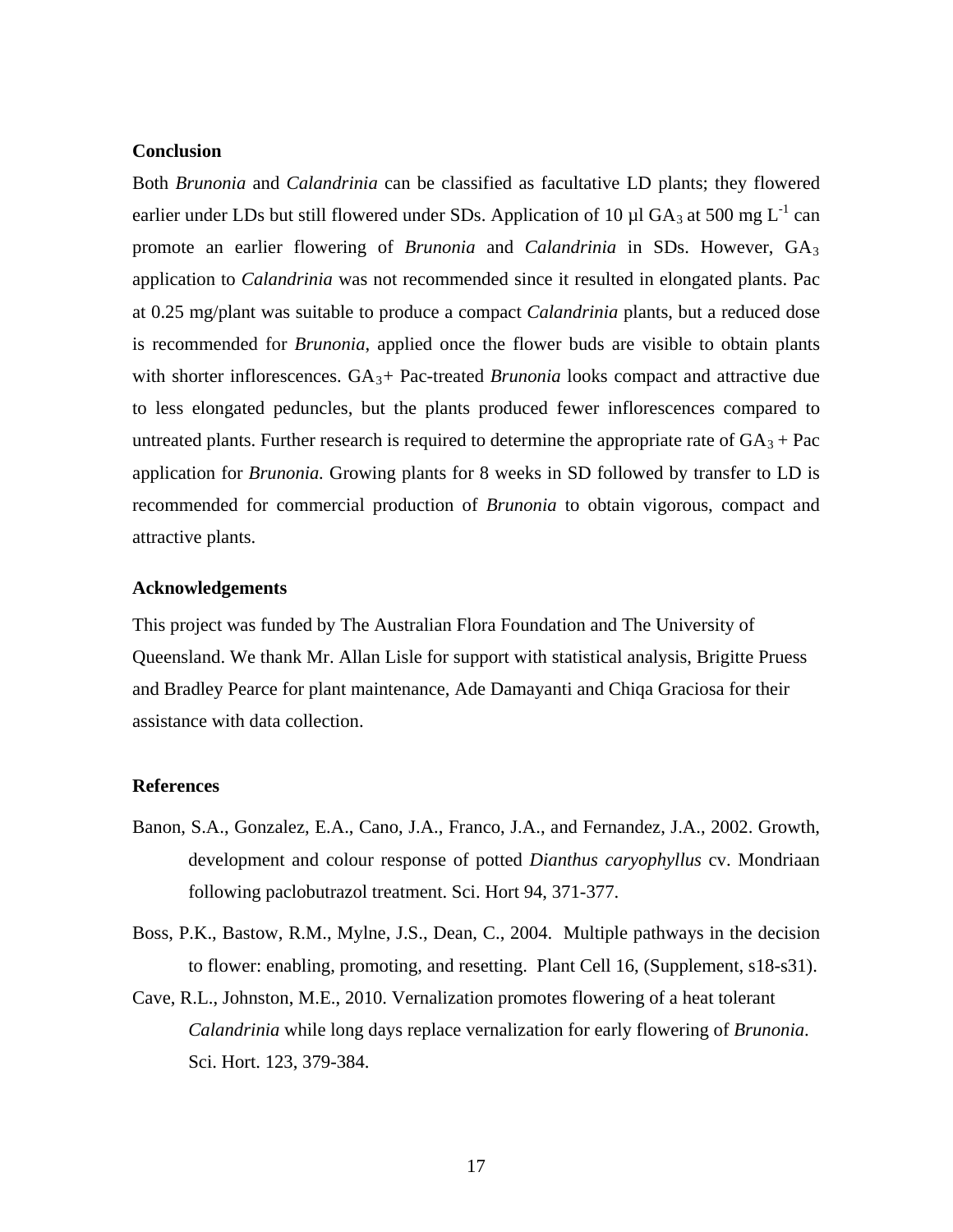- Chen, J., R.J. Henny, D.B. Mc Connell, D.B., Caldwell, R.D., 2003. Gibberellic acid affects growth and flowering of *Philodendron* 'Black Cardinal'. Plant Growth Regul. 41, 1-6.
- Demeulemeester, M.A.C., Rademacher, W., Mierop, A.V.D., Proft, M.P.D., 1995. Influence of gibberellin biosynthesis inhibitors on stem elongation and floral initiation on *in-vitro* chicory root explants under dark and light conditions. Plant Growth Regul.17, 47-52.
- Faust, J.E., Korczynski, P.C., Klein, R., 2001. Effects of paclobutrazol drench application dates on poinsettia height and flowering. Hort Tech. 11, 557-560.
- Gibson, J.L., Whipker, B. E., 2001. Ornamental cabbage and kale growth responses to daminozide, paclobutrazol, and uniconazole. Hort Tech. 11, 226-230.
- Gocal, G.F.W., Sheldon, C.C., Gubler, F., Moritz, T., Bagnall, D. J., MacMillan, C.P., Li, S.F. , Parish, R.W., Dennis, E.S., Weigel, D., King, R.W., 2001. GAMYB-like genes, flowering, and gibberellin signaling in *Arabidopsis*. Plant Physiol. 127, 1682-93.
- Gray, M., Knight, J. (Ed)., 2001. Flora of Melbourne, Hyland House Publishing Pty. Ltd., Melbourne, pp. 8, 9, 36, 72, 324.
- Harrison, D.K., Wickramasinghe, P., Johnston, M.E., Joyce, D.J., 2009. Evaluating mutation breeding methods to fast-track the domestication of two Australian native *Calandrinia* species for ornamental horticulture. Acta Hort. 829, 85-90.
- Henny, R.J., Chen, J., Mellich, T.A., 2000. Flowering response of three *Spathiphyllum* cultivars to treatment with three levels of Gibberellic Acid. Proc. Fla. State Hort. Soc 114: 169-170.
- Jones, M.G., Zeevart, J.A.D.,1980. Gibberellins and the photoperiodic control of stem elongation in the long-day plant *Agrostemma githago L.* Planta 149, 269 273 (1980)
- Karaguzel, O., Baktir, I., Cakmakci, S., Ortacesme, V., 2004. Growth and flowering responses of *Lupinus varius* L. to paclobutrazol. Hort Sci. 39, 1659-1663.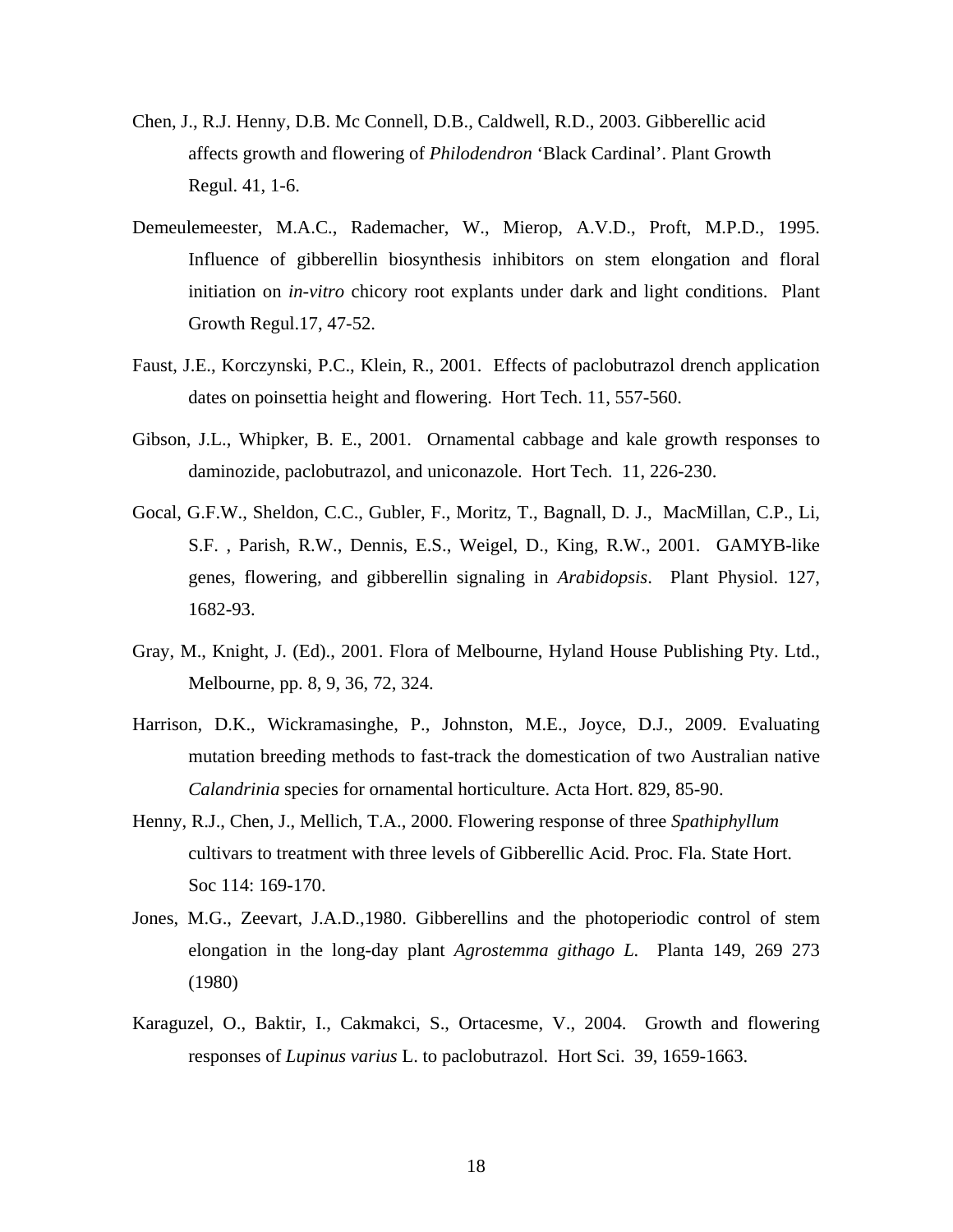- King R.W., Moritz, T., Evans, L.T., Junttila, O., Herlt, A.J., 2001. Long-day induction of flowering in *Lolium temulentum* involves sequential increases in specific gibberellins at the shoot apex. Plant Physiol 127, 624 - 632.
- Kim, S., Hertogh, A.A. Nelson, P.V., 1999. Effects of plant growth regulators applied as sprays or media drenches on forcing of Dutch-grown bleeding heart as a flowering potted plant. Hort Tech 9, 629-633.
- Kozlowska, M., Zajac, M.R., Stachowiak, J. Janowska, B., 2007. Changes in carbohydrate contents of *Zantedeschia* leaves under gibberellin-stimulated flowering. Acta Physiol. Plant 29, 27-32.
- MacMillan, C.P., Blundell, C.A., King, R.W., 2005. Flowering of the grass *Lolium perenne*: Effects of vernalization and long days on gibberellin biosynthesis and signalling. Plant Physiol. 138, 1794-1806.
- Mishra, D.K., Mishtra, H.R., Yadava, L.P., 2005. Influence of paclobutrazol on early flowering and aesthetic value of China aster (*Callistephus chinensis* L. Nees). J. Applied Hort 7, 34-37.
- Mouradov, A., Cremer, F., Coupland, G., 2002. Control of flowering time: interacting pathways as a basis for diversity. Plant Cell 14, s111-s130.
- Rademacher, W., 2000. Growth retardants: effect on gibberellin biosynthesis and other metabolic pathways. Ann. Rev. Plant Physiol. Plant Mol. Biol. 51, 501-531
- Ross, J., O'Neill, D., 2001. New interactions between classical plant hormones. Trends Plant Sci. 6, 2-4.
- Talon, M., Zeevaart, J.A.D., 1992. Gibberellins and stem growth as related to photoperiod in *Silene armeria* L. Plant Physiol. 92, 1094-1100.
- Thompson, D.I., Anderson, N.O., van Staden, J., 2005. Watsonias as container plants: using paclobutrazol for flowering and height control. S. A. J. Bot 73, 426-431.
- Warner, R.M., Erwin, J. E., 2003. Effect of plant growth retardants on stem elongation of *Hibiscus* species. Hort Tech. 13, 293-296.
- Wilfret, G.J., Barrett, J.E.,1994. Effect of growth regulators on growth and flower development of potted azaleas. Proc. Fla. State Hort. Soc 107, 175-177.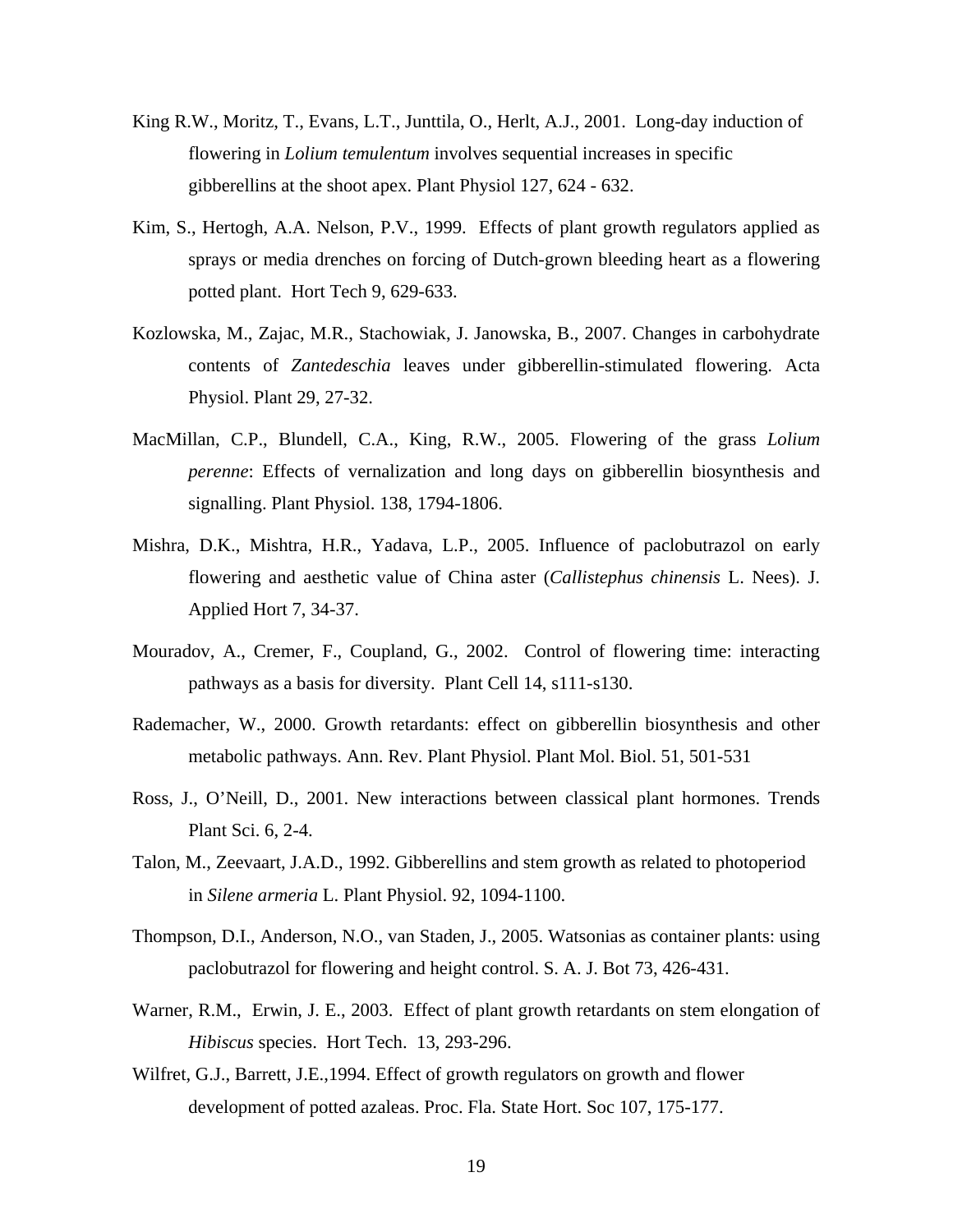- Wilson, R.N., Heckman, J.W., Somerville, C. R., 1992. Gibberellin is required for flowering in *Arabidopsis thaliana* under short days. Plant Physiol. 100, 403-408.
- Wu, K., Li, L., Gage, D.A., Zeevart, J.A.D., 1996. Molecular cloning and photoperiodregulated expression of Gibberellin 20-oxidase from the long day plant Spinach. Plant Physiol 11, 547-554.
- Wulster, G.J., Ombrello, T. M., 2000. Control of height and flowering of *Ixia* hybrids as container plants. Hort Sci. 35, 1087-8.
- Zeevaart, J.A.D., 2006. Florigen coming of age after 70 years. Plant Cell 18, 1783-1789.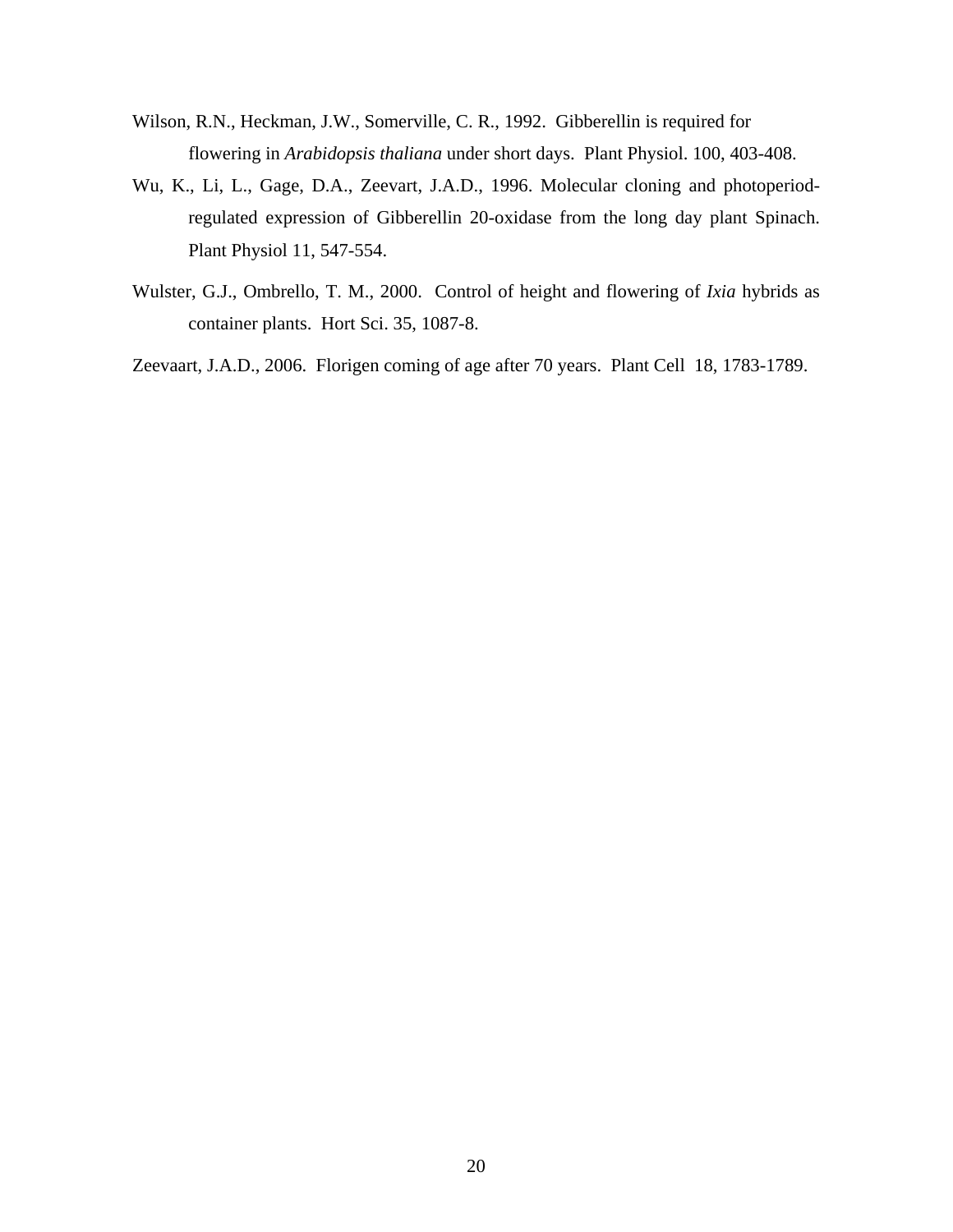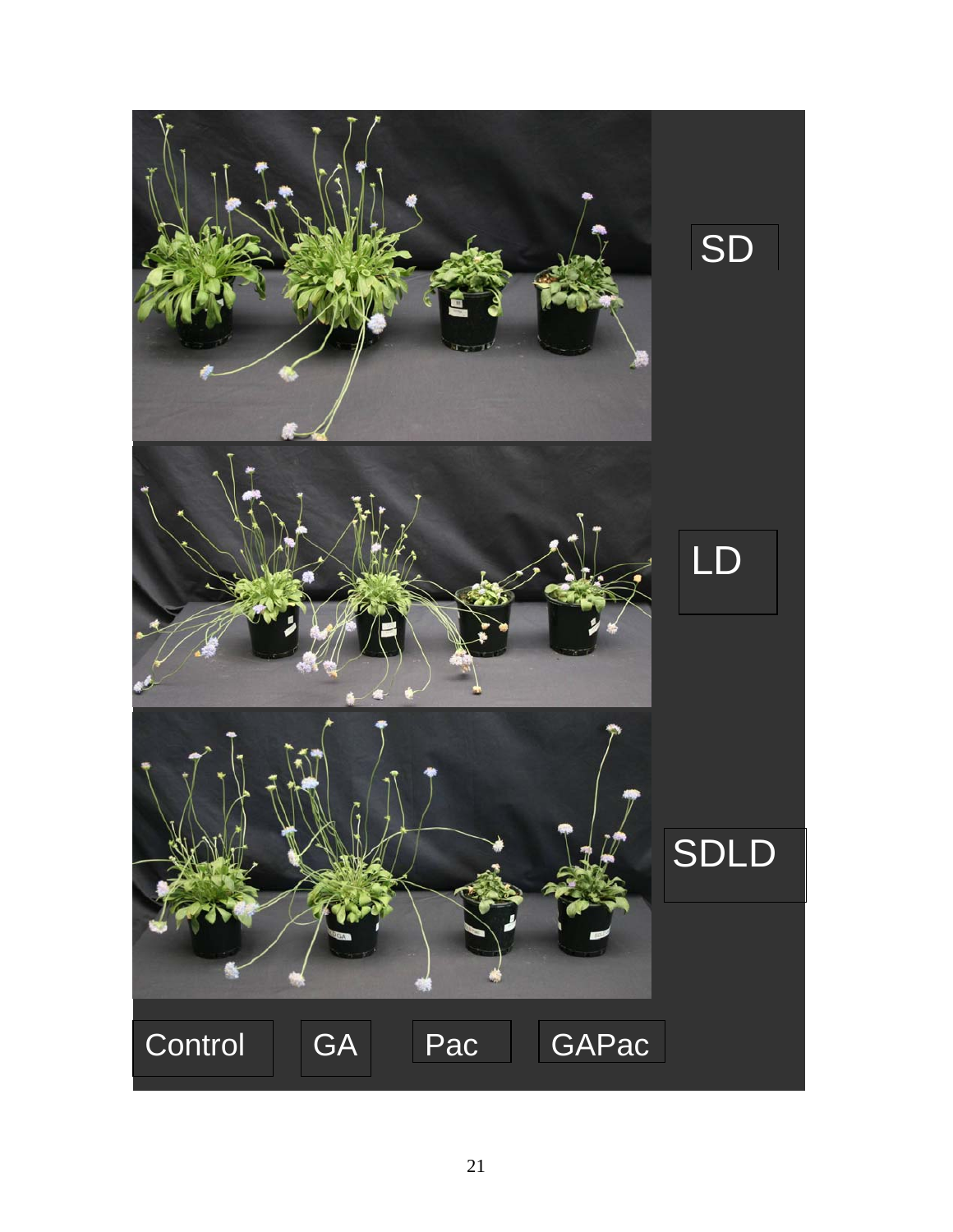

Figure 1.2: Plants of *Brunonia* and *Calandrinia* from each daylength and plant growth regulator treatment.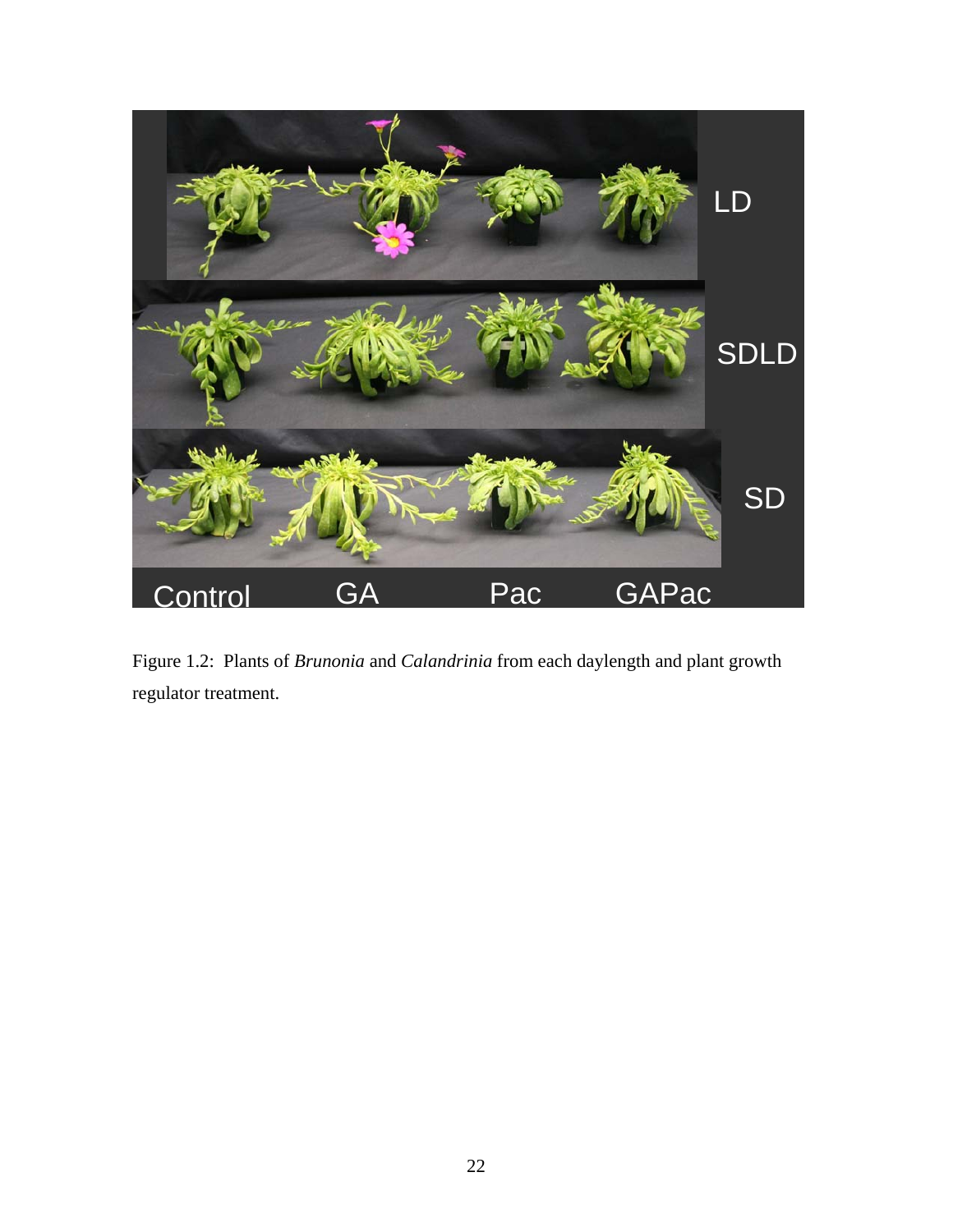## **Section 2: The Effect of Daylength and Temperature on Flowering of** *Pycnosorus thompsonianus*

M.T. Ha<sup>A</sup>, S. Krisantini<sup>B</sup>, M. E. Johnston<sup>AC</sup>

<sup>A</sup> The University of Queensland, School of Agriculture and Food Sciences, Gatton, Australia 4343

<sup>B</sup> Bogor Agricultural University, Department of Agronomy and Horticulture, Bogor, Indonesia 16680

<sup>C</sup> Corresponding author; email:  $\underline{m.johnston@uq.edu.au}$  $\underline{m.johnston@uq.edu.au}$  $\underline{m.johnston@uq.edu.au}$ 

### **Abstract**

The flowering responses of *Pycnosorus thompsonianus,* to daylength and temperature were investigated to study the flowering regulation of this potential ornamental plant at The University of Queensland Gatton, southern Queensland, Australia. Plants were cooled at  $20/10^{\circ}$ C or kept at  $30/20^{\circ}$ C for 21 or 42 days under short day (SD), long day (LD), or short day for six weeks before transfer to long day (SDLD).

LDs promoted earlier flowering and plants under LDs flowered regardless of temperature regimes. Cool temperatures and cooling periods were required for flowering of plants under SDs, but this was not important for plants under LDs and SDLDs. Plants under SDs without cooling only produced 3 inflorescences per plant whereas plants which received 21 or 42 days of cooling had 19. Forty-two percent of the SD plants under 30/20°C remained vegetative after a 20 week growing period. Extending the cooling period from 21 to 42 days induced earlier flowering of plants in all daylengths but did not increase number of inflorescences per plant.

Daylength was more effective than temperatures for promoting earlier flowering and for increasing the flower production. This is the first study about flowering responses of the Australian native species *Pycnosorus thompsonianus* under different growing environment and the only published study on members of the Asteraceae to determine the amount of chilling required by young seedlings to order to promote flowering.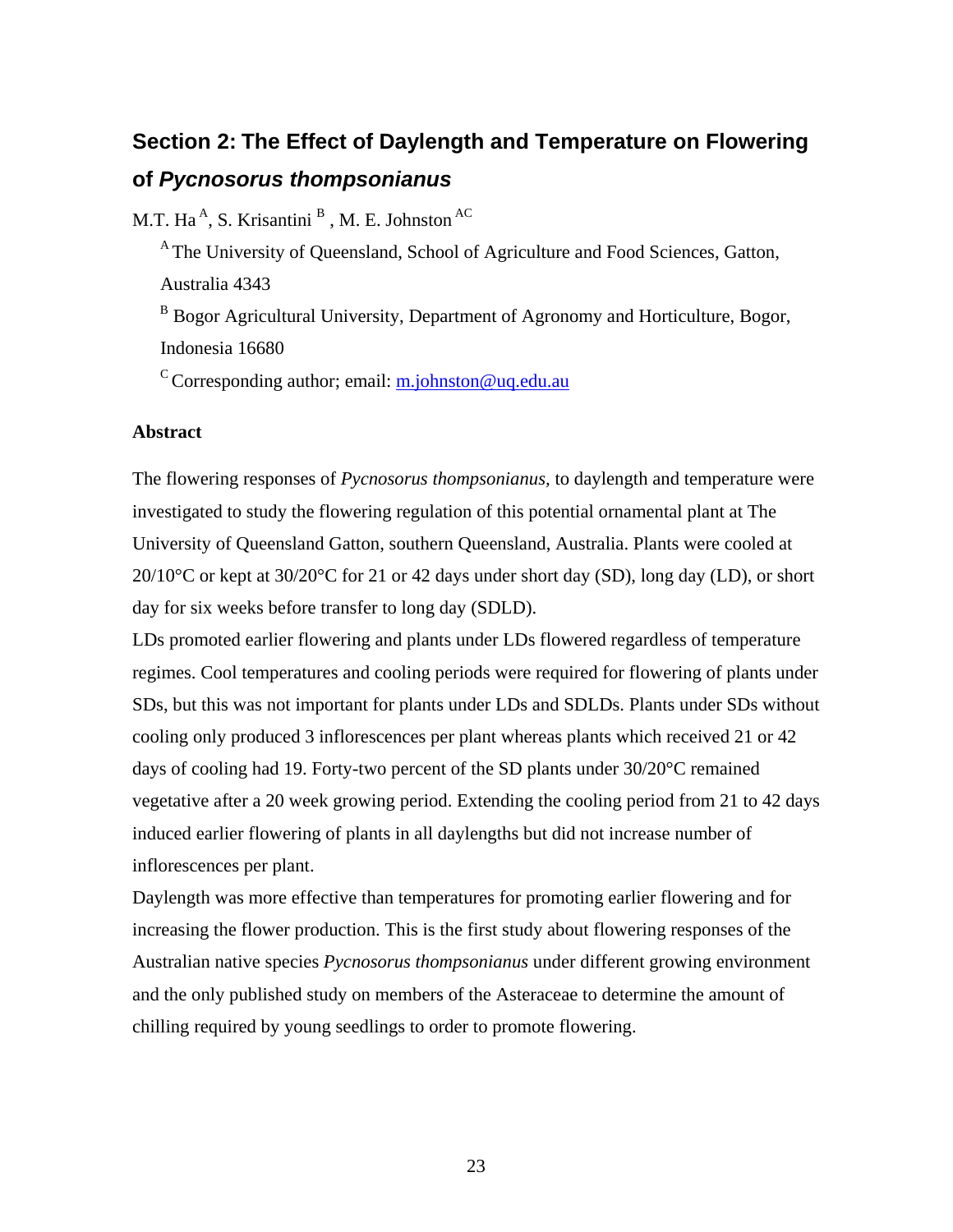Keywords: Anthesis; Australian species; Cooling; Ornamental; Photoperiod; Vernalisation; Visible bud stage.

### **Introduction**

*Pycnosorus thompsonianus* (Asteraceae) is an Australian native annual with green to silver grey narrow leaves. It has small bright yellow egg-shaped flower heads with erect peduncles. *Pycnosorus* normally flowers in spring and summer. *P. thompsonianus* occurs in semi-arid areas and often flower on mass on floodplains after winter rainfall (Everett and Doust 1992).

Daylength and temperature have been reported to affect floral initiation and flower development of members of the Asteraceae family, including the short day plant chrysanthemum (Kofranek 1980). Several Australian species including *Bracteantha bracteata (*syn*. Helichrysum bracteatum)* and *Rhodanthe chlorocephala* subsp. *rosea* (syn. *Helipterum roseum*) (Sharman and Sedgley, 1988; Sharman et al. 1989) response to long days, *Lawrencella davenportii* and *L. rosea* response to short days (Bunker, 1995), whereas *Brachycome halophila* was reported to be day neutral even though it failed to reach anthesis under 8h SDs at 25/25°C (Bunker, 1995) during the 84 day experimental period. Response to temperature is less clear but Mott and McComb (1975) reported that *Schoenia cassiniana (*syn*, Helichrysum cassinianum)* and *Helipterum craspedioides* required 30 days at 15 to 20°C to flower and constant temperature of 25°C inhibited floral initiation of *Rhodanthe chlorocephala* subsp. *rosea (*syn. *Helipterum roseum)* (Sharman et al. 1989a, b and 1990). *Ozothamnus diosmifolius (*syn*. Helichrysum diosmifolium)* flowering was blocked under high temperatures (26/18°C) under LDs and SDs. Plants only flowered under LDs under moderate temperatures (20/12 and 23/15°C), while under low temperatures (17/9°C) plants flowered in both LDs and SDs (Halevy et al. 2001). A summary of the reported daylength and temperature responses of all Australian members of the Asteraceae is reported in Appendix 1. Another factor that may be importance is light intensity. Halevy et al. (2001) reported high solar radiation under LDs greatly increase the number of flowering stems of *Ozothamnus diosmifolius*.

Many other studies have reported a range of diverse flowering responses of Australian species to temperature, daylength and light intensity including *Acacia* (Sedgley 1985),

24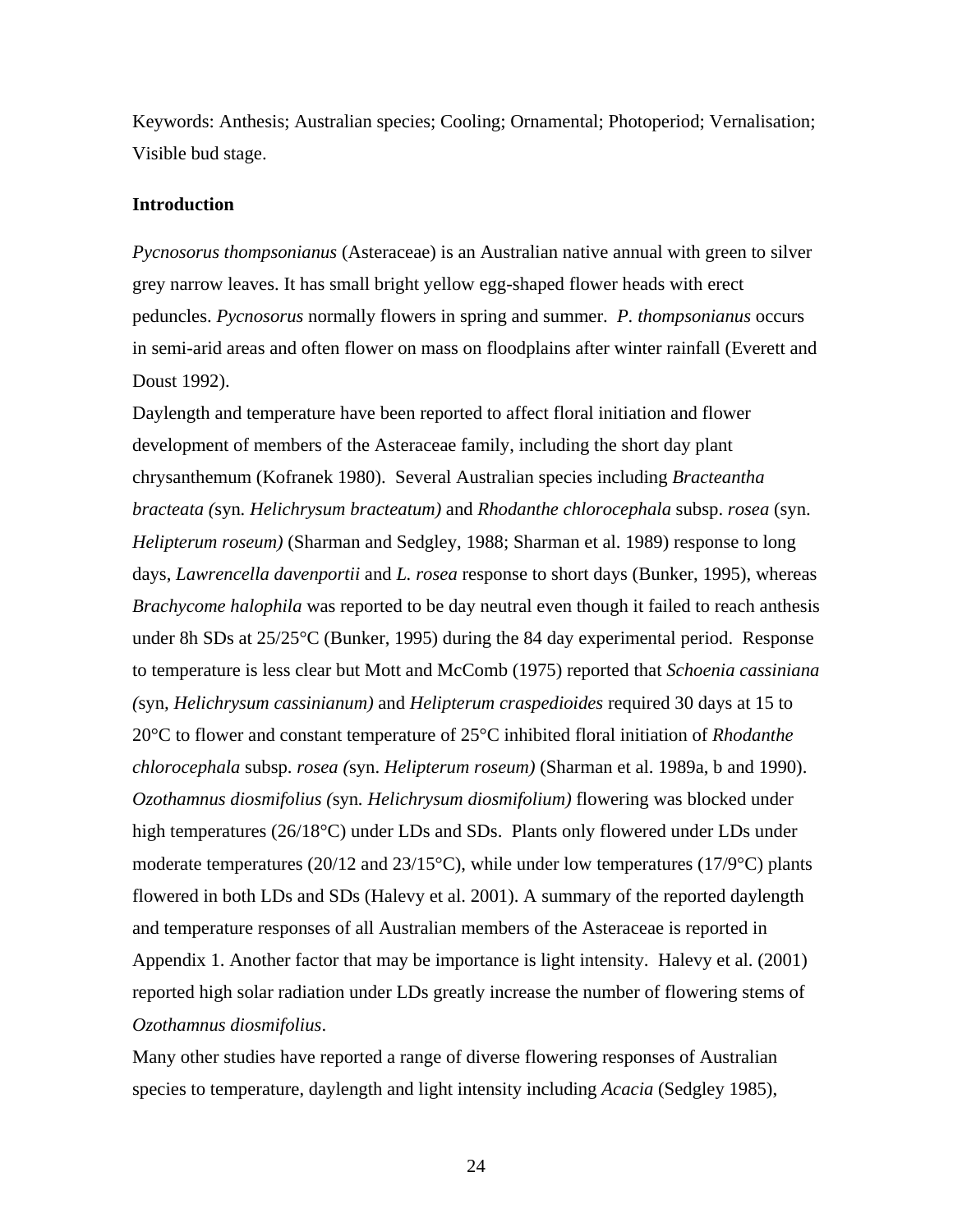*Chamelaucium* (Shillo et al 1984; Dawson and King 1993, *Anigozanthos* (Motum and Goodwin 1987), *Eucalyptus* (Moncur 1992), *Pimelea* (King et al. 1992; King et al. 1995; Seaton and Plummer 2004), *Boronia* and *Hypocalymma* (Day et al. 1994), *Hardenbergia* (King 1998), *Crowea, Lechenaultia* and *Verticordia* (King et al. 2008), *Brunonia* and *Calandrinia* (Cave et al 2010ab; Wahyuni et al. 2011 in press). The diversity of flowering responses reported means that each species requires investigation of their environmental responses if they are to be used as potted colour. In addition it is important to understand when the seedling is able to perceive the flowering signal and to determine how much is required. This study reports the effect of daylength, temperature regimes and their durations on flowering of *Pycnosorus*.

### **Materials and methods**

### *Plant materials*

All seeds used were collected at Wallen Station in south western Queensland (GPS:  $27^{\circ}57'748''S$ ;  $148^{\circ}$  00'834"E) on  $14^{\text{th}}$  September 2003. Seeds were cleaned and stored in the Queensland Seed Technology laboratory cold room at 5°C until required.

For the initial experiment *Pycnosorus* seeds were sterilised with 2  $g L<sup>-1</sup>$  chlorine sown into 9-cm diameter plastic Petri dishes containing 10 g  $L^{-1}$  Agar with 0, 50 and 100 mg  $L^{-1}GA_3$ . Petri dishes were sealed with parafilm to avoid seed desiccation prior to placement in an air conditioned room at  $25^{\circ}$ C and 16 h photoperiod for 3 days. Seeds for other experiments were surface sterilised and germinated on filter paper soaked with 50 mg  $L^{-1}$  GA for 24 hours before transfer to Petri dishes without GA.

Seeds were then planted into 100-cell trays containing propagation medium of peat (TM Marketing Pty Ltd., Torrens Park, SA, Australia), perlite (Chillagoe Perlite, Mareeba, QLD, Australia) and vermiculite (Peter Bacon Enterprises, Rocklea, QLD, Australia) of 1:6:3 with 2 g  $L^{-1}$  Basacote<sup>®</sup> Mini 3 month [N:P:K = 13:6:16] (Compo do Brazil S.A, Brazil).

Seedlings were held for 11 days for Experiment 1 and 21 days for Experiment 3 in a short day bay at  $30/20^{\circ}$ C before transplanting to individual 100 mm (0.5 L) diameter plastic pots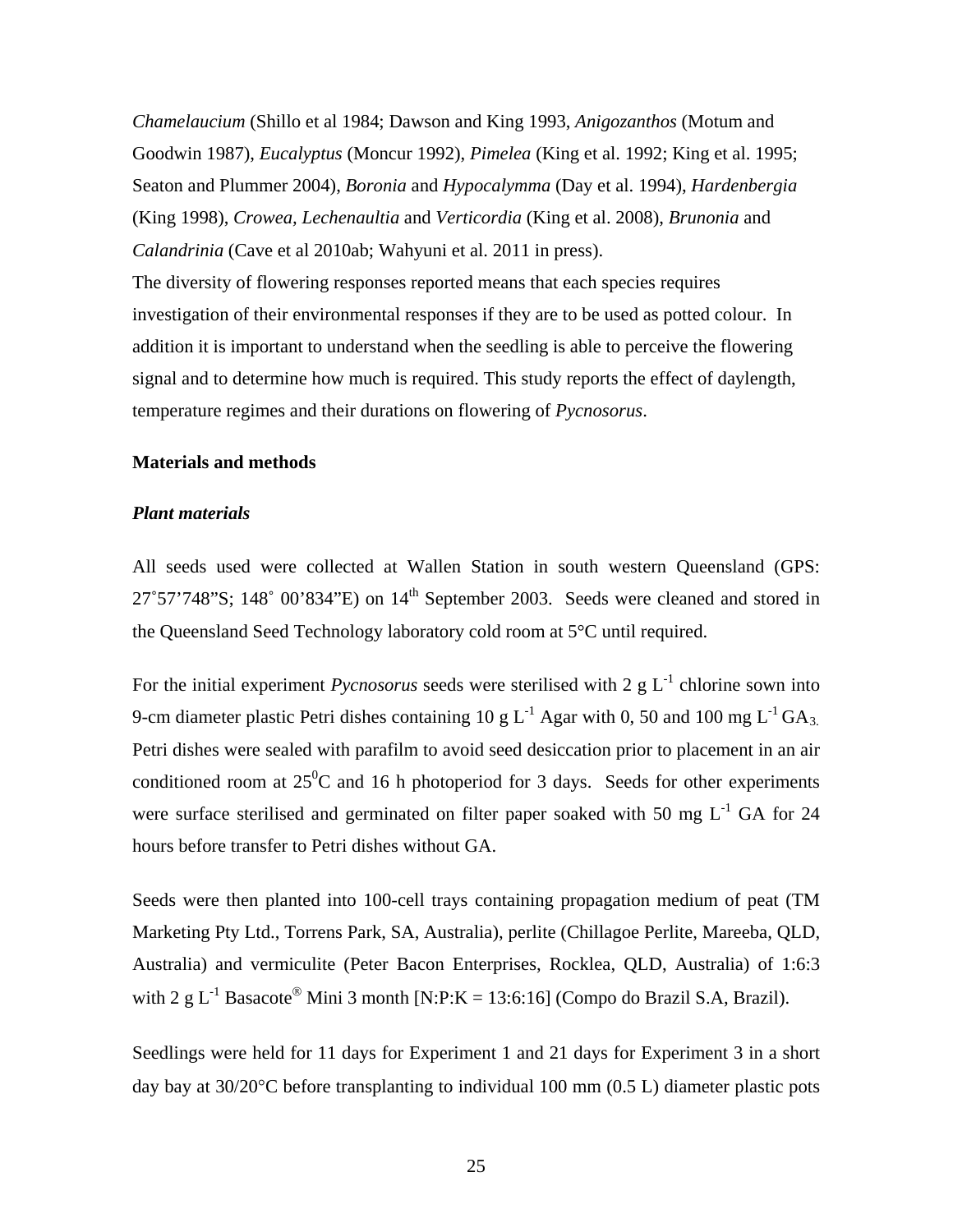containing growth media of 100% composted pine bark (Basset Barks Pty Ltd., Glasshouse Mountains, QLD, Australia) with 2 g  $L^{-1}$  Osmocote<sup>®</sup> plus 8-9 month (NPK: 15 - 3.9 - 9.1) plus 1.5Mg and TE) Osmocote<sup>®</sup> plus 3-4 month [N:P:K 16:5:9.2 + 1.8 Mg and TE], 2 g L<sup>-1</sup> Nutricote<sup>®</sup> [N:P:K 16:4.4:8.3] (Chisso-Asahi Fertilizer Co.,Ltd. Tokyo, Japan), 1.3 g L<sup>-1</sup> Osmoform<sup>®</sup> [N:P:K 18:2.2:11 + 1.2 Mg] (Scotts Australia, Baulkham Hills, NSW, Australia), 1.3 g  $L^{-1}$  Coated iron [Fe:S 28:17], 1.2 gL-1 Dolomite<sup>®</sup> [Ca:Mg 14:8] (Yates, Australia) and  $1.2 \text{ g L}^{-1}$  Saturaid<sup>®</sup> (Debco, Melbourne, Australia).

### *Treatments*

The study consisted of three separate experiments conducted at different times. Four bays in the research greenhouse at University of Queensland Gatton nursery were used and were set at a temperature of  $20/10$  and  $30/20$ °C (day/night, 11 h cycle, 6am-5pm), each with long day (LD) or short day (SD), or 6 weeks SD then LD (SDLD). The SD was 11 hours of sunlight from 6 am-5pm at which time the blackout curtain in each bay closed. The LD was 16 hours (11 hours sunlight + 5 hours incandescent light). Five hours night break for the long day treatment was provided with 100W incandescent lamp;  $\langle 4.5 \text{ }\mu\text{mol}.\text{m}^{-2}\text{sec}^{-1}$ (Sylvania, Indonesia) from 9pm to 2am. Humidity and temperature sensors (Vaisala®, Finland) were used to record the temperature and humidity in each bay every 15 minutes. The light intensity ranged from 300 to 600  $\mu$ mol.m<sup>-2</sup>sec<sup>-1</sup>.

In the first preliminary experiment plants were placed in two different constant temperatures, 20/10°C or 30/20°C each under three different daylengths: SDs, LDs, or 6 weeks under SDs then transferred to LDs. There were 12 plants for each daylength and temperature treatment derived from seed treated with 0 (replicates 1-4), 50 (replicates 5-8) or 100 (replicates 9-12) mg  $L^{-1} GA_3$ .

In the second experiment four age groups of seedlings, i.e. 1, 7, 14 and 28 days old were exposed to different cooling periods under SDs: 0 (without cooling), 3, 7, 14 and 21 days prior to transfer to transfer to  $30/20^{\circ}$ C with seven plants allocated for each treatment. In the third experiment plants were exposed to either 21 or 42 days cooling period under SDs, LDs, or SDLDs prior to transfer to  $30/20^{\circ}$ C at the same daylengths with ten plants per treatment.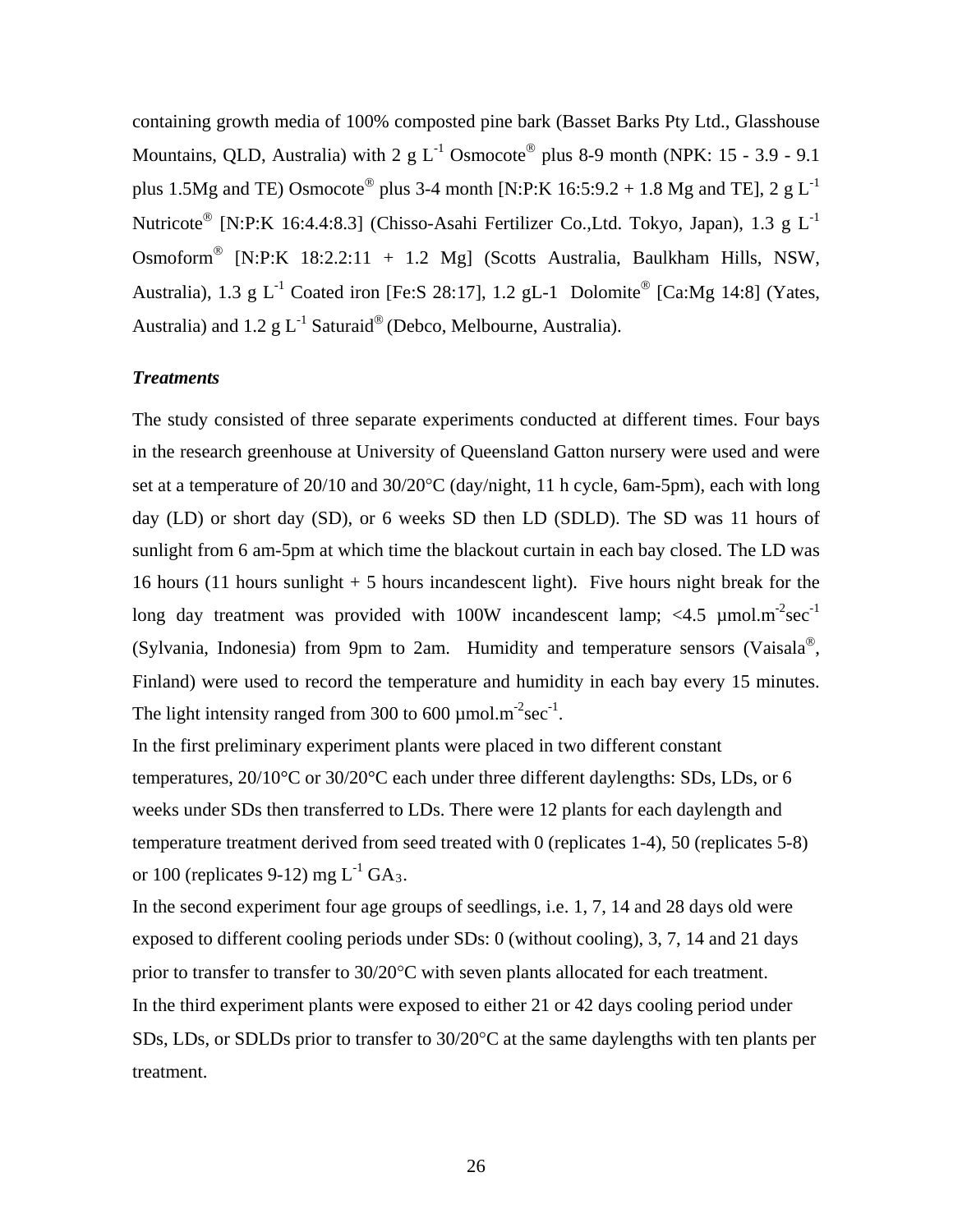Plants were observed every two days and the number of days to first visible floral bud (FVFB), number of branches at visible buds and anthesis was recorded. The number of inflorescences per plant was recorded at week 8, 12, 16 (Experiment 1 only) and 23 (Experiment 2 only). A completely randomized design was used within each three daylength (LD, SD and SDLD). Data obtained were subjected to analysis of variance using the GLM procedure in Minitab $\mathscr P$  version 15.

### **Results**

### *Experiment 1: The effects of temperature and day length on growth and flowering of* **Pycnosorus.**

The GA seed treatment had no effect on flowering. Reproductive growth in long days (LDs) commenced earlier than in short days (SDs) (Table 2.1 and 2.2). Plants under LDs reached FVFB at 27-40 days (Table 2.2) and all plants under warm (30/20°C) LDs had FVFB at week 4 (Table 2.1). Plants under SDs reached FVFB at 52-75 days (Table 2.2). Forty-two percent of the plants under warm SD did not flower until experiments were terminated at week 16 (Table 2.1).

|             | aayichgul aha temperature regimes |                |                  |     |                            |     |     |     |
|-------------|-----------------------------------|----------------|------------------|-----|----------------------------|-----|-----|-----|
| Daylength   | Temperature                       |                |                  |     | Percentage of plants with  |     |     |     |
|             |                                   |                |                  |     | visible flower buds (week) |     |     |     |
|             |                                   | 3              | $\overline{4}$   | 6   | 8                          | 10  | 12  | 16  |
| LD          |                                   |                |                  |     |                            |     |     |     |
|             | $20/10$ °C                        | 17             | 42               | 67  | 100                        | 100 | 100 | 100 |
|             | $30/20$ °C                        | 67             | 100              | 100 | 100                        | 100 | 100 | 100 |
| <b>SD</b>   |                                   |                |                  |     |                            |     |     |     |
|             | $20/10$ °C                        | $\Omega$       | $\boldsymbol{0}$ | 8   | 91                         | 100 | 100 | 100 |
|             | $30/20$ °C                        |                | 0                | 8   | 16                         | 33  | 42  | 58  |
| <b>SDLD</b> |                                   |                |                  |     |                            |     |     |     |
|             | $20/10$ °C                        | $\overline{0}$ | $\theta$         | 25  | 91                         | 100 | 100 | 100 |
|             | $30/20$ °C                        |                | 0                | 8   | 33                         | 100 | 100 | 100 |

Table 2.1. Percentage of *Pycnosorus* plants with visible flower buds under different daylength and temperature regimes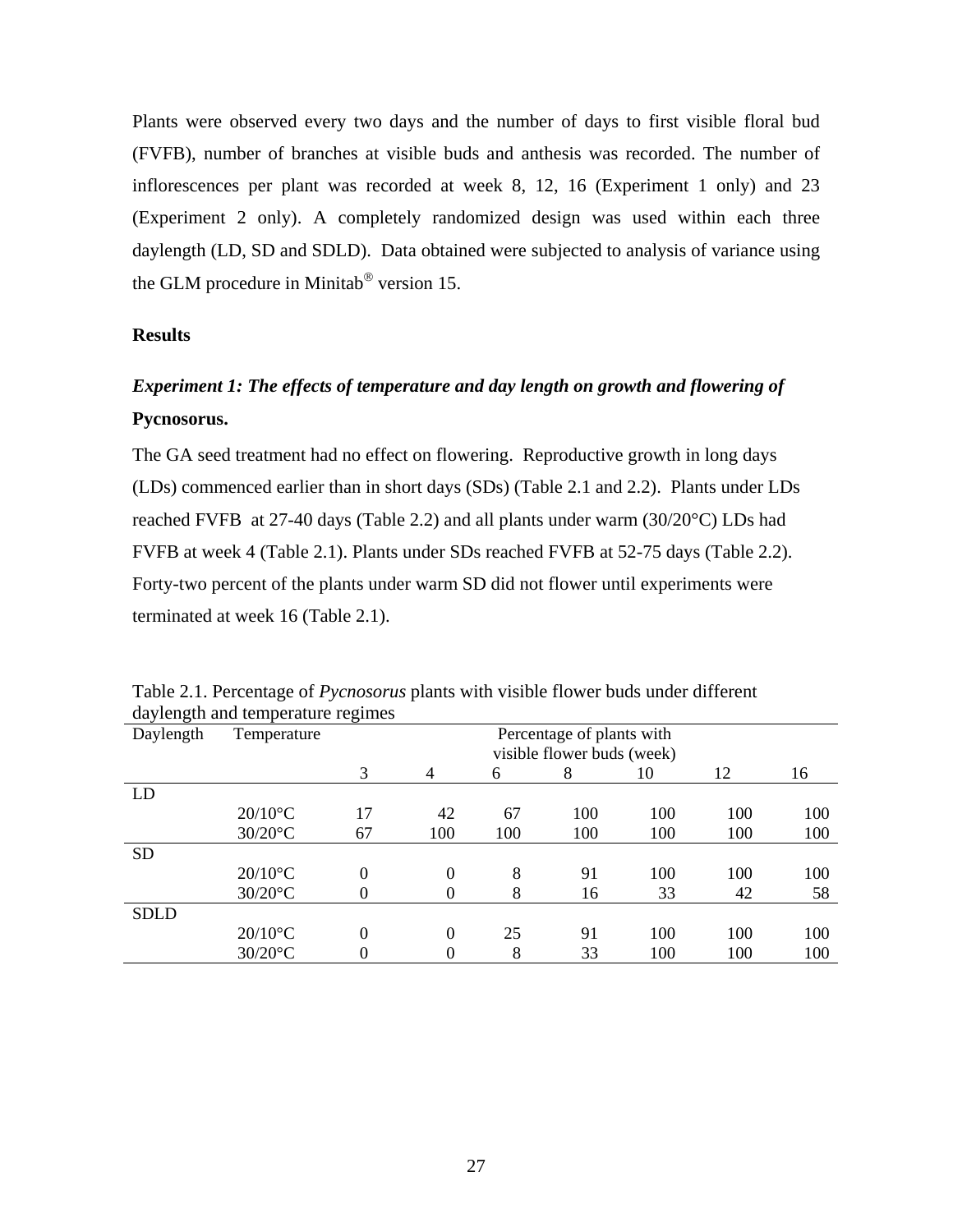| Daylength<br>(DL) | Temperatures<br>(T) | Days to<br>first VB | Days to<br>Anthesis | VB to<br>Anthesis<br>(days) | at week           | Number of inflorescences/plant |                   |
|-------------------|---------------------|---------------------|---------------------|-----------------------------|-------------------|--------------------------------|-------------------|
|                   |                     |                     |                     |                             | 8                 | 12                             | 16                |
| LD                |                     |                     |                     |                             |                   |                                |                   |
|                   | $20/10$ °C          | 40.2 <sub>b</sub>   | 57.9 b              | 17.8 <sub>b</sub>           | 18.1 <sub>b</sub> | 37.6 e                         | 47.8 c            |
|                   | $30/20$ °C          | 27.5a               | 39.7 a              | 12.2c                       | 19.1 <sub>b</sub> | 44.2 f                         | 75.2 e            |
| <b>SD</b>         |                     |                     |                     |                             |                   |                                |                   |
|                   | $20/10$ °C          | 52.6 c              | 77.5 cd             | 24.9 a                      | 5.1 a             | 19.6 <sub>b</sub>              | 38.1 <sub>b</sub> |
|                   | $30/20$ °C          | 75.4 $f^{2}$        | 84.2 de $3)$        | 7.4 $d^{3}$                 | 1.5a              | 7.8 a                          | 15.0a             |
| <b>SDLD</b>       |                     |                     |                     |                             |                   |                                |                   |
|                   | $20/10$ °C          | 56.0d               | 80.8 d              | 24.8 a                      | 3.8a              | 26.6c                          | $42.5$ bc         |
|                   | $30/20$ °C          | 63.5 e              | 74.1 c              | 10.6c                       | 1.0a              | 31.0 <sub>d</sub>              | 68.8 d            |
| DL                |                     | $**$                | $***$               | <sub>ns</sub>               | $**$              | $**$                           | $**$              |
| T                 |                     | $\ast$              | $\ast$              | $**$                        | ns                | ns                             | $\ast$            |
| DL x T            |                     | **                  | $***$               | $\ast$                      | ns                | ns                             | $**$              |

Table 2.2. Days to first visible bud, to anthesis and number of inflorescences per plant under different daylengths and temperature regimes  $1$ )

Notes:

1) Values followed by different letters within a column are significantly different according to Tukey test and simple t-test. n.s.: not significant, \*P<0.05, \*\*P<0.01, \*\*\*P<0.001.

2) Only 58 % of the plants initiated floral buds when the experiment was terminated at 16 weeks

3) Only 50% of the plants had reached anthesis when the experiment was terminated at 16 weeks

Flower buds appeared earlier under LDs (Table 2.1 and 22) and the plants had more inflorescences under warm temperatures (30/20°C) than under cool temperatures of 20/10°C at week 16 (Table 2). In contrast, plants under SDs flowered earlier and had more inflorescences per plant under low temperatures (Table 2.1 and 2.2). All plants under warm SDLDs had FVFBs four weeks after transferred to LDs (SD was applied up to week 6) whereas only 33% of plants kept under warm SDs had FVFBs at the same time (Table 2.1).

### *Experiment 2: Effects of cooling duration and plant ages on floral development of* **Pycnosorus***.*

The results of the first experiment demonstrated that cooling is important for *Pycnosorus* flowering grown under SDs. A further study was then conducted to determine the optimum cooling periods for flowering under SDs, and whether or not seedling age prior to cooling affect flowering responses.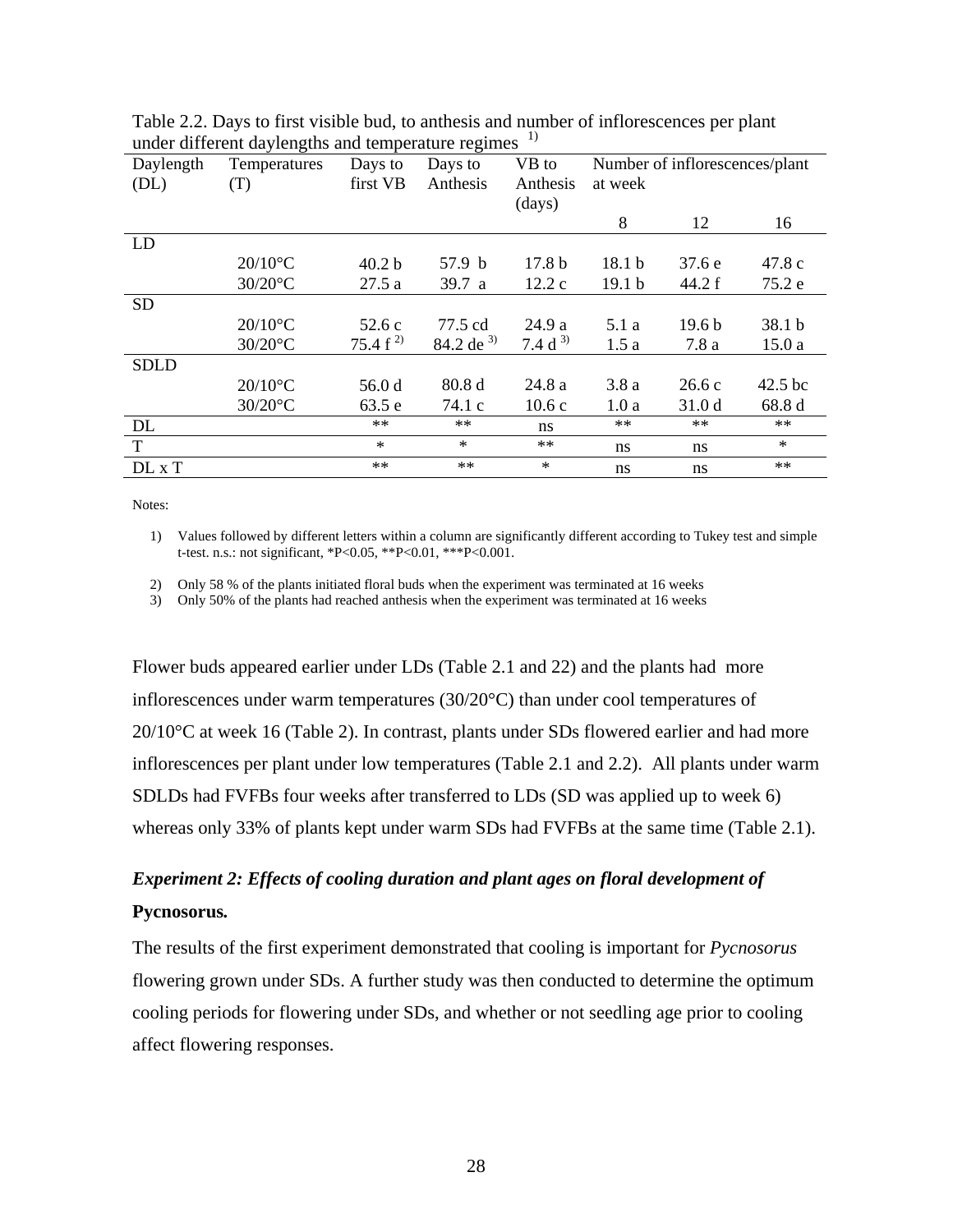Similar to the results on the first experiment, there were plants that did not flower under the SDs. Generally, number of flowering plants increased with the age of plants prior to cooling, or with the increases in cooling duration (Table 2.3). Twenty-days old seedlings had more flowering plants than the younger age groups (Table 2.3) and more inflorescences per plant at week 12 and 23 (Table 2.3). The longest cooling period of 21 days had more flowering plants (Table 2.3) and had more inflorescences per plant at week 23 compared to those had shorter cooling periods (Table 2.3).

Table 2.3. Effects of age and cooling duration on floral development of *Pycnosorus* under short days.

| Treatment               | Percentage<br>of flowering<br>plants $(\%)$ | Days to first<br>VB | Days to<br>anthesis | Number of<br>inflorescences/plant at week |                  |
|-------------------------|---------------------------------------------|---------------------|---------------------|-------------------------------------------|------------------|
|                         |                                             |                     |                     | 12                                        | 23               |
| Plant Age (days)        |                                             |                     |                     |                                           |                  |
| 1                       | 33.3                                        | 79.6                | 91.5                | 0.7                                       | 1.5a             |
| $\overline{7}$          | 37.1                                        | 82.0                | 93.6                | 0.7                                       | 1.7a             |
| 14                      | 57.1                                        | 82.1                | 88.3                | 1.4                                       | $3.9$ ab         |
| 28                      | 71.4                                        | 84.9                | 95.2                | 1.0                                       | 6.4 <sub>b</sub> |
| Cooling duration (days) |                                             |                     |                     |                                           |                  |
| $\boldsymbol{0}$        | 28.6                                        | 90.7                | 94.3                | 0.3a                                      | 1.5a             |
| 3                       | 36.0                                        | 73.3                | 83.6                | 0.5a                                      | 2.3a             |
| $\overline{7}$          | 29.6                                        | 87.7                | 97.7                | 0.4a                                      | 1.3a             |
| 14                      | 67.9                                        | 85.8                | 97.6                | 1.1a                                      | $4.4$ ab         |
| 21                      | 85.7                                        | 73.2                | 87.5                | 2.4 <sub>b</sub>                          | 7.4 <sub>b</sub> |
| Plant Age               |                                             | ns                  | ns                  | <sub>ns</sub>                             | $\ast$           |
| Cooling duration        |                                             | ns                  | ns                  | ***                                       | $**$             |
| Plant Age *             |                                             | ns                  | ns                  | ns.                                       | ns               |
| Cooling duration        |                                             |                     |                     |                                           |                  |

Note: Experiment was terminated at week 23 after planting. Values followed by different letters within a column are significantly different according to Tukey test and simple t-test. n.s.: not significant, \*P<0.05, \*\*P<0.01, \*\*\*P<0.001.

None of the plants flowered up to week 11. Plants cooled for 21 days had visible bud at 73 days, whereas plants received cooling of less than 21 days did not have visible buds until 85 to 90 days (Table 2.3). However, there were no significant differences in the time to first VB and time to anthesis among plants of age levels and different cooling periods (Table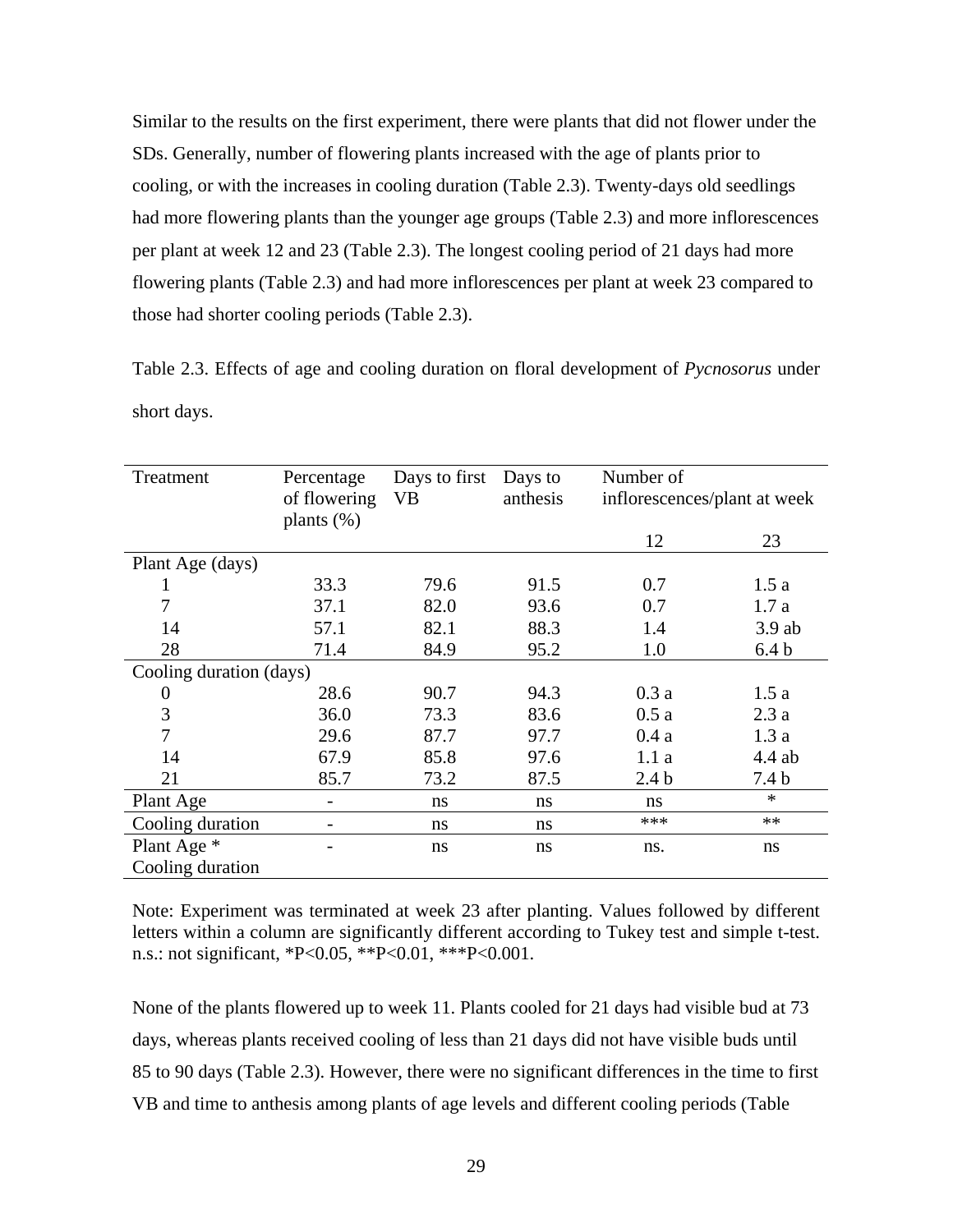2.3). This might be related to the large number of plants across all treatments that remained vegetative during the course of the experiment even though the experiment was extended to 23 weeks. In addition, there was variation in the time to FVFB and to anthesis among plants within a treatment. *Pycnosorus* were competent to perceive chilling as one day old seedlings, but cooling for seedlings at 4 week old stage was found to be the most effective for growth and flowering.

This experiment has confirmed the results of the first experiment on the requirement of cooling for *Pycnosorus* flowering grown under SDs, and that the longest period of cooling (21 days) was the most effective to promote development and flower production of *Pycnosorus* grown under SDs. However, the plants cooled for 21 days under SDs in this experiment only produced two inflorescences at week 12 and seven inflorescences per plant at week 23. In addition, 14 % of the plants received 21 days cooling remained vegetative till the end of experiment. A further study was then conducted to determine whether or not extension of cooling periods from 21 to 42 days would enhance flowering of *Pycnosorus* grown under different day lengths: SDs, LDs, SDLDs.

### **Experiment 3: The Effect of Cooling Periods under Different Day Lengths on**  *Pycnosorus* **Flowering**

Extending the cooling period from 21 to 42 days promoted earlier flowering and anthesis in plants under SDs (Table 2.4). All plants under LDs had visible floral buds at 25-30 days (Table 2.4) with 8 branches per plant (Table 2.5). Under SDs 70 % of the plants were still vegetative at week 12 (data not shown). Plants under SDs had 19 branches per plant at the first visible floral bud (Table 2.5). All plants under SD flowered in this experiment. Daylength had the greatest effect on flowering while the extension of the cooling period did not increase number of inflorescences per plant at week 12 and 16, and did not significantly affect flower development in all daylengths (Tables 2.4 and 2.5).

30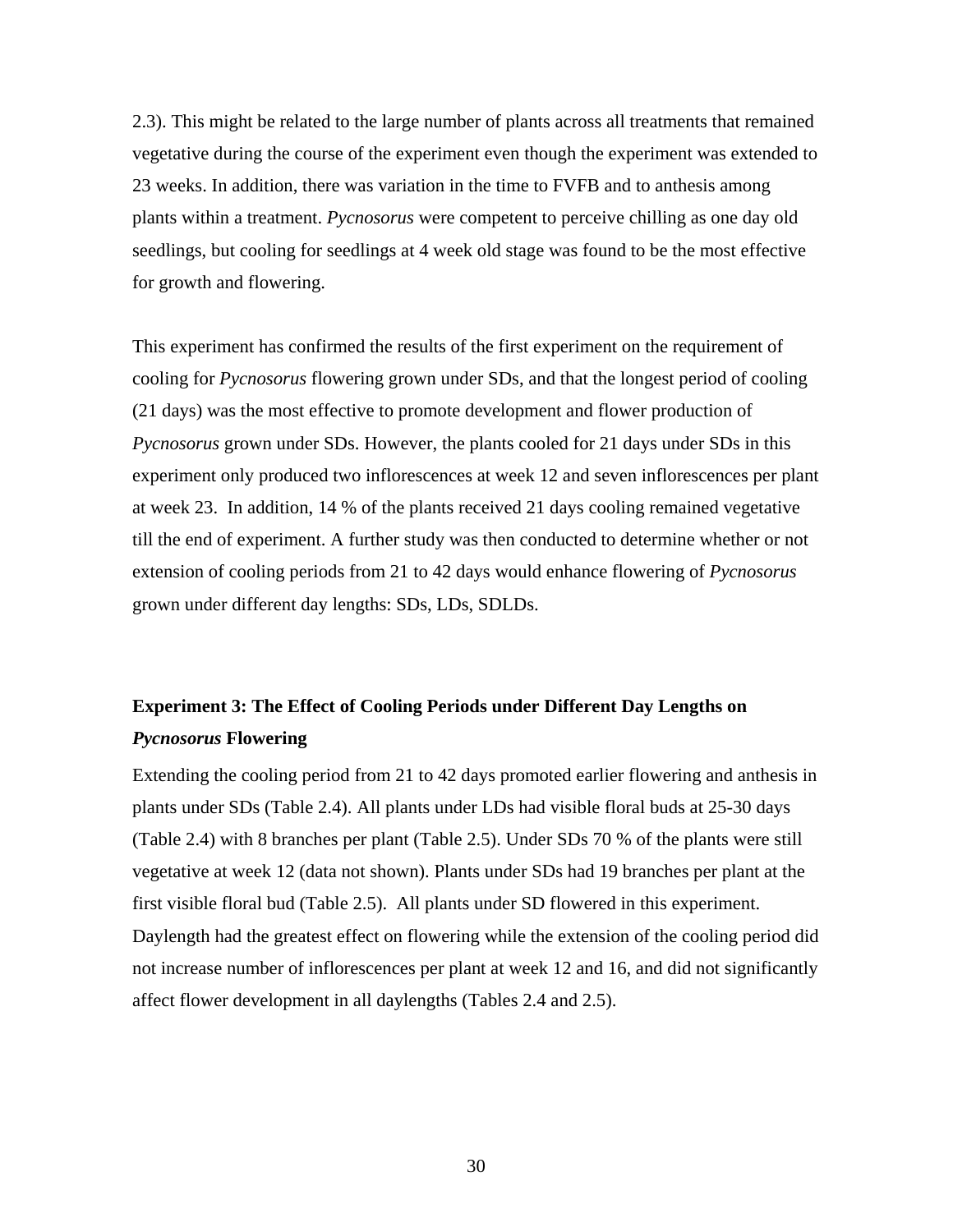| Cooling Period $(C)$  | Daylength (D) | Days to first<br>visible bud<br>(VB) | Days to<br>anthesis | VB to anthesis<br>(days) |
|-----------------------|---------------|--------------------------------------|---------------------|--------------------------|
| 3 weeks               |               |                                      |                     |                          |
|                       | LD            | 25.0a                                | 39.0a               | 14.0                     |
|                       | <b>SD</b>     | 66.0 f                               | 84.0 f              | 17.7                     |
|                       | $SDLD^*$      | 41.8c                                | $56.2\text{ c}$     | 14.4                     |
| 6 weeks               |               |                                      |                     |                          |
|                       | LD            | 30.7 <sub>b</sub>                    | 48.9 b              | 18.2                     |
|                       | <b>SD</b>     | 55.8 e                               | 74.3 e              | 18.5                     |
|                       | $SDLD^*$      | 48.5d                                | 62.9d               | 14.2                     |
| <b>Cooling Period</b> |               | ns                                   | ns                  | ns                       |
| Daylength             |               | **                                   | **                  | ns                       |
| $C \times D$          |               | $\ast$                               | $**$                | ns                       |

Table 2.4. Effects of cooling duration on floral development of *Pycnosorus* at different daylengths

\*) Six weeks of SDs followed by LDs

| Table 2.5. The effect of cooling period on number of branches at visible bud stage and |
|----------------------------------------------------------------------------------------|
| number of inflorescences/plant at different daylengths                                 |

|                       | Number of inflorescences/<br>Number of |                   |        |
|-----------------------|----------------------------------------|-------------------|--------|
|                       | Branches at                            | plant at week     |        |
|                       | first VB                               |                   |        |
|                       |                                        | 12                | 16     |
| <b>Cooling Period</b> |                                        |                   |        |
| 3 weeks               | 12.7                                   | 15.3              | 32.9   |
| 6 weeks               | 14.0                                   | 16.2              | 35.8   |
| Daylengths            |                                        |                   |        |
| LD                    | 8.3 a                                  | 28.5c             | 54.9 c |
| <b>SD</b>             | 19.5c                                  | 4.1a              | 13.4a  |
| <b>SDLD</b>           | 13.6 <sub>b</sub>                      | 14.6 <sub>b</sub> | 34.7 b |
| <b>Cooling Period</b> | ns                                     | ns                | ns     |
| Daylengths            | $**$                                   | **                | $**$   |
| Cooling Period X      | ns                                     | ns                | ns     |
| Daylength             |                                        |                   |        |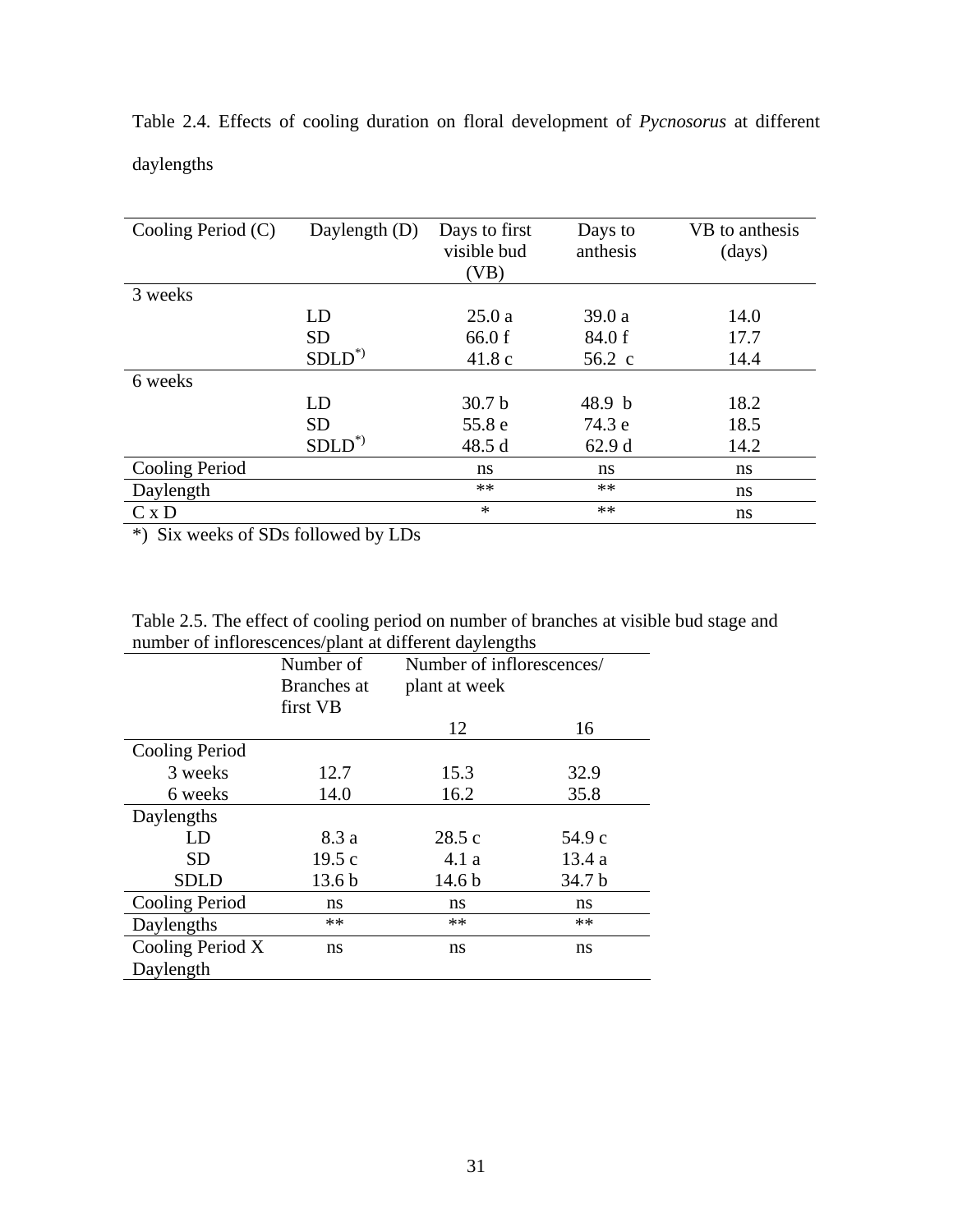### **Plant morphology**

Plants grown under LDs elongated as they became floral compared to those grown under  $SDs$  (Fig 1).



Figure 1. Sixteen-week-old *Pycnosorus thompsonianus* plants under SDs (left) and LDs (right). Plants grown under LDs (right) flowered earlier and were more elongated than plants under SDs.

### **Discussion**

LDs reduced the time to the FVFB and to anthesis (Table 2 and 4) and increased number of inflorescences per plant compared to SDs. However, flowering occurred under SDs, suggesting that *Pycnosorus* is a quantitative LD plant. This is similar to the reports for *Bracteantha bracteata (*syn*. Helichrysum bracteatum)* and *Rhodanthe chlorocephala*  subsp. *rosea* (syn. *Helipterum roseum)* (Sharman and Sedgley, 1988; Sharman *et al* 1989a,b). Enhanced flowering of Australian native species *Calandrinia* and *Brunonia* under LDs have been reported (Cave and Johnston, 2010). This is the first study about the flowering responses of another Australian native *Pycnosorus thompsonianus* to daylengths. Daylength interacted with temperatures in affecting time to the first visible floral buds and to anthesis (Table 2.2 and 2.4). Plants under warm LDs flowered earlier (Table 2.1) and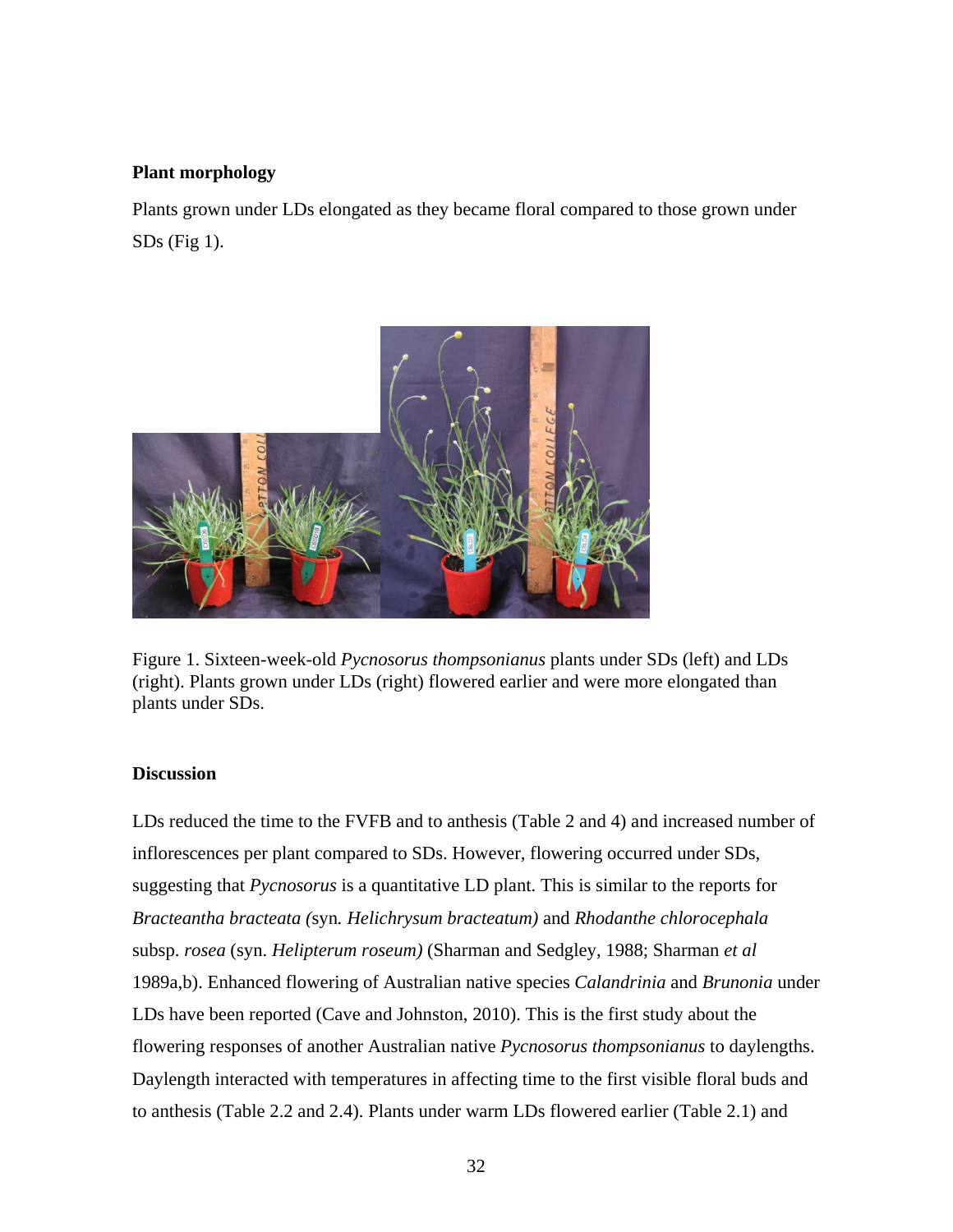produced more inflorescences per plant (Table 2.2) than plants under cool LDs, whereas the effects of temperatures on plants under SDs were the opposite (Table 2.1 and 2.2). Once floral initiation has occurred warm temperature accelerates floral development. Cooling is important for flowering of plants under SDs and flowering was inhibited under warm SDs (Table 2.2). Twenty-one days of cooling at the start of SDs was sufficient; to flower (Table 2.2) compared to plants exposed to only 21 or 42 days of cooling followed continuous cooling was not required for flowering under SDs, indicated by the longer time by warm temperatures in the third experiment (Table 2.4).

(Table 2.4), but did not increase number of inflorescences per plant (Table 2.5). The a short-term cooling period followed by warm temperatures has been previously reported in Extended cooling period from 21 to 42 days under SDs promoted time to FVFB by 11 days promotion of earlier visible floral buds and anthesis and higher flower production following qualup bell (*Phymelea physodes*), a Western Australia native species (Seaton and Plummer, 2004). Therefore subjecting plants to a lower temperature pulse might be a useful method for scheduling flowering for the potted plant trade.

percentage of plants that flowered as the period of cooling under SDs shortened (Table 2.3). Warm SDs promoted vegetative growth of plants, resulting in significantly more branches Temperature regimes at the onset of SDs was important for flower initiation of the SD plant There have been a number of studies reporting the importance of vernalisation for flowering. The temperatures required for vernalisation vary with plant species, e.g.  $5^{\circ}C$  for radish (Yoo, 1977), 15° C for *Centradenia* (Friis and Christensen, 1989) and below 15°C in The inhibition of flowering under warm SDs was further confirmed by the decreased per plant at FVFB stage, i.e. 19 branches in SDs in contrast to 8 under LDs (Table 2.5). *Chrysanthemum* (Asteraceae); high temperatures during the first 42 days at SDs significantly delayed floret initiation and differentiation (Cockshull et al, 1994). *Heliotrope* (Park and Pearson, 2000). The temperature ranges used in this experiment (20/10°C) were effective to induce flowering in *Pycnosorus.* 

Plants under LDs flowered regardless of temperature regimes, suggesting that LDs could replace cooling requirement of *Pycnosorus*. Similar results were reported by Cave and Johnston (2010) for *Brunonia*.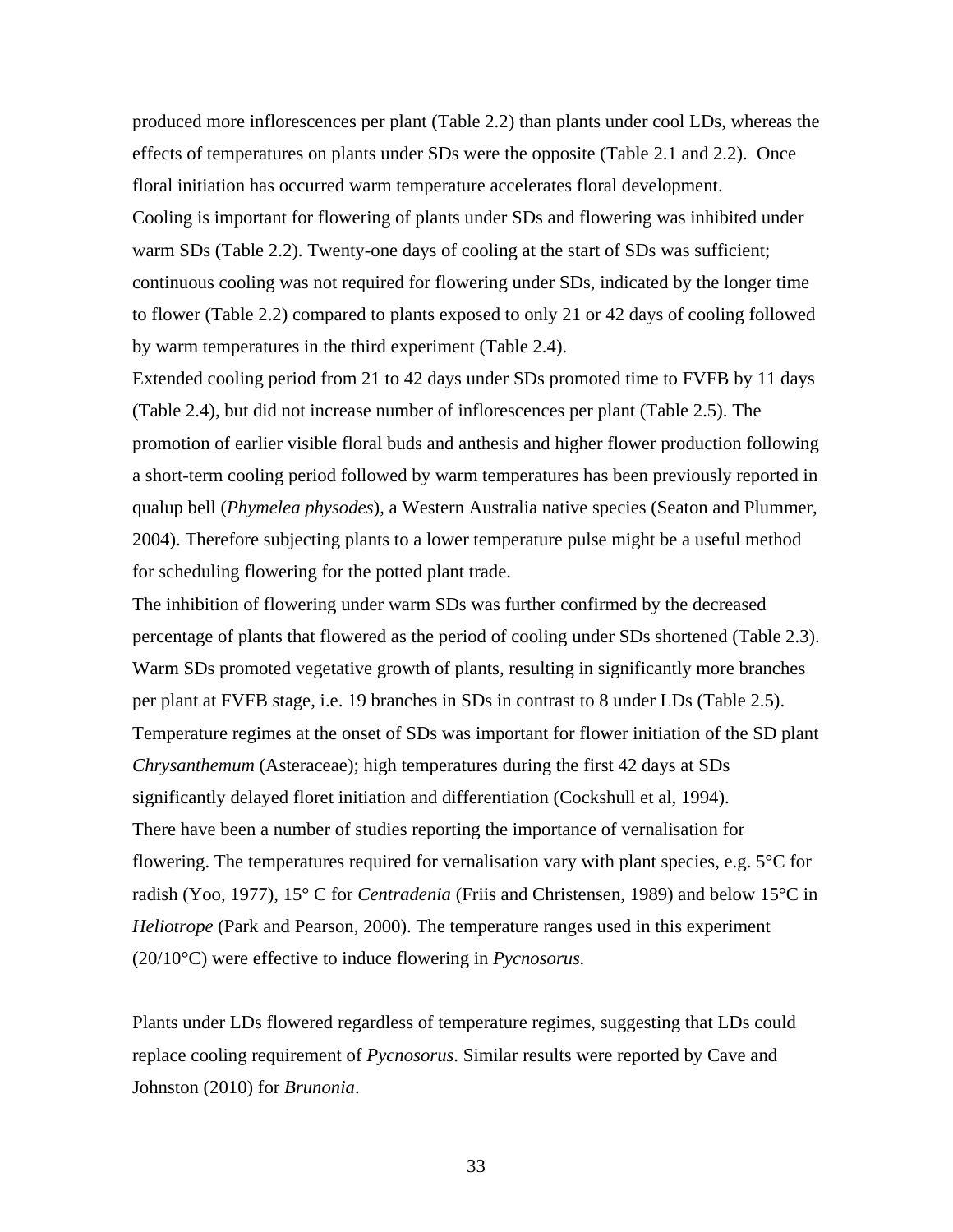Number of inflorescences per plant in the second experiment (Table 2.3) were by far fewe r than in the plants under cool SDs in the first experiment (Table 2.2), probably because seedlings in the second experiment were exposed to cool temperatures when very young (1 21 days of chilling  $(20/10^{\circ}C)$  needs to be applied when seedlings are about 28 days old. A day to 4 weeks old) and they received little chilling (0 to 21 days). To optimise flowering question that remains is whether returning the seedlings to warm temperatures  $(30/20^{\circ}C)$ after the short chilling periods used in Experiment 2 resulted in devernalisation and explains the lower flower numbers recorded in this experiment.

Daylength is more important than temperatures for *Pycnosorus* flowering. Plants under LDs and SDLDs consistently flowered earlier with more number of inflorescences per plant compared to SDs at the same time (Table 2.1, 2.2, 2.4 and 2.5). All plants under warm SDLD flowered at week 10, i.e. 4 weeks after transfer from SDs to LDs, whereas 67% plants remained vegetative under warm SD (Table 2.1).

The duration of flower development was affected by the interaction between daylength and temperature (30/20 $^{\circ}$ C) compared to cool temperatures (20/10 $^{\circ}$ C), but under SDs, and warm temperatures (Table 2.2). Generally flower rate development was more rapid under warm temperatures flowering was delayed. Commercially it is recommended that plants be grown under cool temperatures (20/10˚C) and SDs for 6 weeks to promote vegetative growth before transfer to LDs to promote flowering.

### **Conclusion**

LDs promoted earlier flowering and increased the number of inflorescence compared to SDs or SDLDs, but flowering occurred under SDs, suggesting that *Pycnosorus* is a quantitative LD plant. Plants under LDs flowered well regardless of temperature regimes, but cool temperatures was required for flowering of plants under SD; 40% of plants under constant 30/20°C SD failed to initiate floral buds. *Pycnosorus* were competent to perceive chilling as one day old seedlings, but cooling at the 4 week old stage was most effective for flowering. Cooling period to induce flowering under SDs should not be less than 21 days. Extending the cooling period from 21 to 42 days induced earlier flowering but did not increase number of inflorescences in all daylengths.

34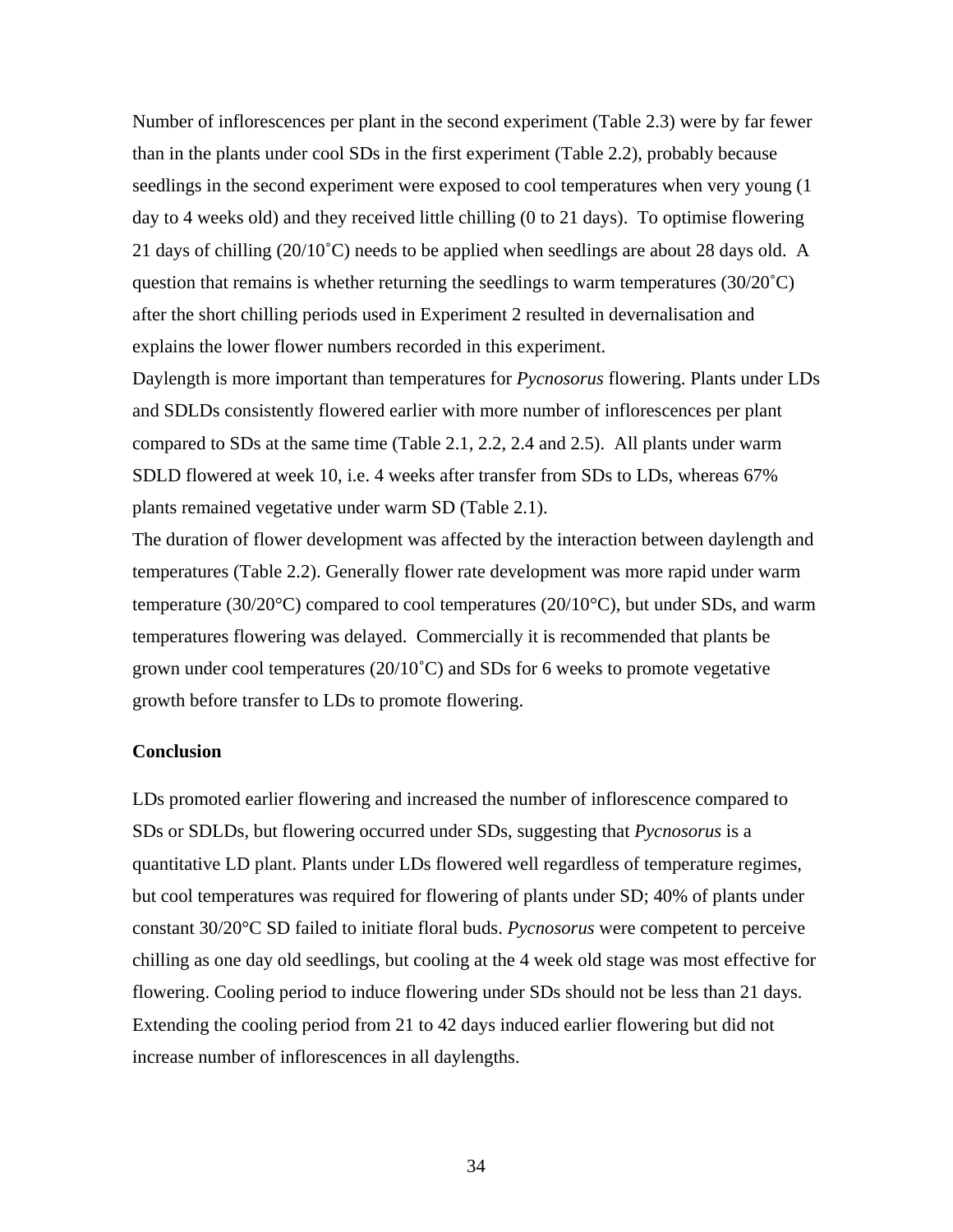### **Acknowledgements**

This project was funded by The Australian Flora Foundation and The University of Queensland. We thank Mr. Allan Lisle for support with statistical analysis and Mrs Vishu Wickramasinghe for data collection and plant maintenance.

### **References**

- Bunker K.V., 1995. Year-round production of Australian daisies (Asteraceae) as flowering pot plants. Sci. Hort. 61 (1-2), 101-113.
- Cave R.L., Johnston M.E., 2010. Vernalization promotes flowering of a heat tolerant *Calandrinia* while long days replace vernalization for early flowering of *Brunonia*. Sci. Hort. 123 (3), 379-384.
- Day S., Loveys B.R., Aspinall, D., 1994. Manipulation of flowering and vegetative growth of Brown Boronia (*Boronia megastigma* Nees.) and White Myrtle (*Hypocalymma angustifolium* Endl.) using plant growth regulators. Sci. Hort. 56, 309-320.
- Dawson, I.A., King, R.W., 1993. Effect of environment and applied chemicals on the flowering and form of Geraldton Wax (*Chamelaucium uncinatum* Schauer). Sci Hort. 54, 233-246.
- Everett J., Doust, A.N.L., 1992. New species and a new combination in *Pycnosorus* (Asteraceae: Gnaphalieae). Telopia 5 (1), 39-43.
- Friis, K ., Christensen, O.V., 1989. Flowering of *Centradenia inaequilateralis* `Cascade' as influenced by temperature and photoperiod. Sci. Hort. 41, 125-130.
- Halevy, A.H., Shlomo, E., Shvartz, M., 2001. Environmental factors affecting flowering of rice flower (*Ozothamnus diosmifolius* Vent.). Sci. Hort. 87, 303-309.
- King , R.W., Dawson, I.A., Speer, S.S., 1992. Control of growth and flowering in two Western Australian species of *Pimelea*. Aust. J. Bot. 40 (3), 377-388
- King, R.W., Pate, J.S., Johnston, J., 1996. Ecotypic differences in the flowering of *Pimelea ferruginea* (Thymelaceae) in response to cool temperatures. Aust. J. Bot. 44 (1), 47- 55.
- King, R.W., 1998. Dual Control of Flower Initiation and Development by Temperature and Photoperiod in *Hardenbergia violacea*. Aust. J. Bot. 46, 65-74.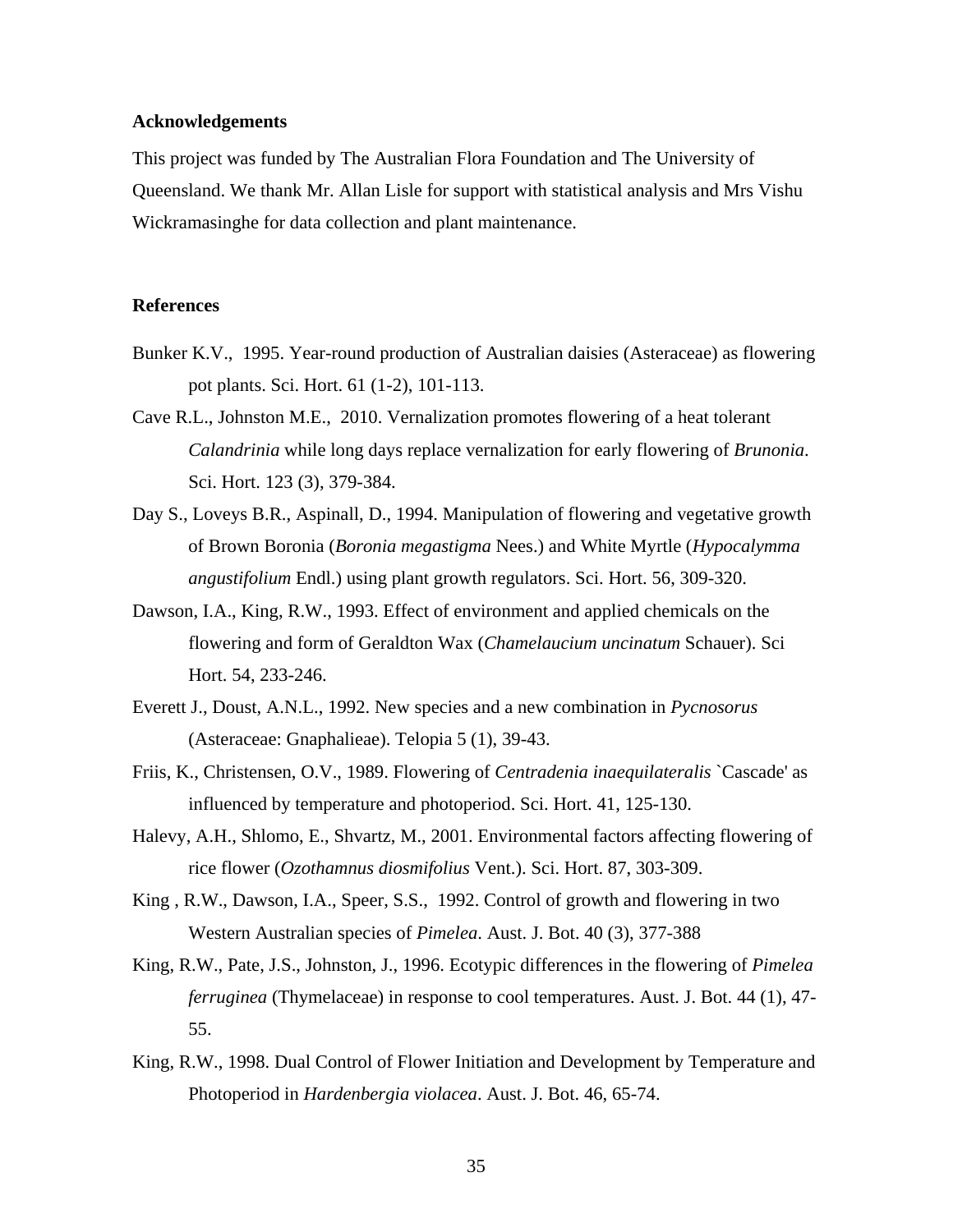- Kofranek, A.M ., 1980. Cut Chrysanthemums. In *Introduction to Floriculture* (Ed Larsen, RA) pp. 14-33. Academic Press Inc., New York.
- Motum, G.J., Goodwin, P.B., 1987. The control of flowering in kangaroo paw (*Anigozanthos* spp.). Sci. Hort. 32 (1-2), 123-133.
- Mott J.J., McComb A.J., 1975. Role of photoperiod and temperature in controlling phenology of three annual species from an arid region of Western Australia. J. Ecol. 63 (2), 633-641.
- Moncur, M.W., 1992. Effect of low temperature on flora induction of *Eucalyptus* lansdowneana F. Muell & J. Brown subsp. *lansdowneana*. Aust. J. Bot. 40, 157-67.
- Pearson S., Parker A., Hadley P., Kitchener H.M., 1995. The effect of photoperiod and temperature on reproductive development of Cape Daisy (Osteospermum jucundum cv 'Pink Whirls'). Sci. Hort. 62, 225-235.
- Sedgley M., 1985. Some effects of temperature and light on floral initiation and development of *Acacia pycnantha*. Aust. J. Plant Physiol. 12, 109-118.
- Seaton, K.A., Plummer J.A., 2004. Observations on environmental control of flowering of Qualup bell (*Pimelea physodes*). Aust. J. Exp. Agric. 44, 821- 826.
- Sharman K.V., Sedgley M., 1988. Floral initiation and development in *Helipterum roseum* (Hook.) Benth. and *Helichrysum bracteatum* (Vent.) Andrews (Asteraceae). Aust. J. Bot. 35 (5), 575-587.
- plant age on floral initiation and inflorescence quality in the Australian native Sharman K.V., Sedgley M., Aspinall D., 1989. Effects of photoperiod, temperature and Daisies *Helipterum roseum* and *Helichrysum bracteatum* in relation to cut-flower production. J. Hort. Sci. 64 (3), 351-359.
- Wahyuni , S., Krisantini, S., Johnston, M.E., in press. Plant Growth Regulators and Flowering of *Brunonia* and *Calandrinia* sp. Sci. Hort. (In press)
- Yeh D. M., Atherton J.G., Craigon J., 1997. Manipulation of flowering in cineraria. III. Cardinal temperatures and thermal times for vernalization. J. Amer, Soc. Hort. Sci. 72, 379-387.
- Yoo, K.C., 1977. Studies on the physiology of bolting and Flowering in *Raphanus sativus* L. J. Korean Soc. Hort. Sci.18, 157-161.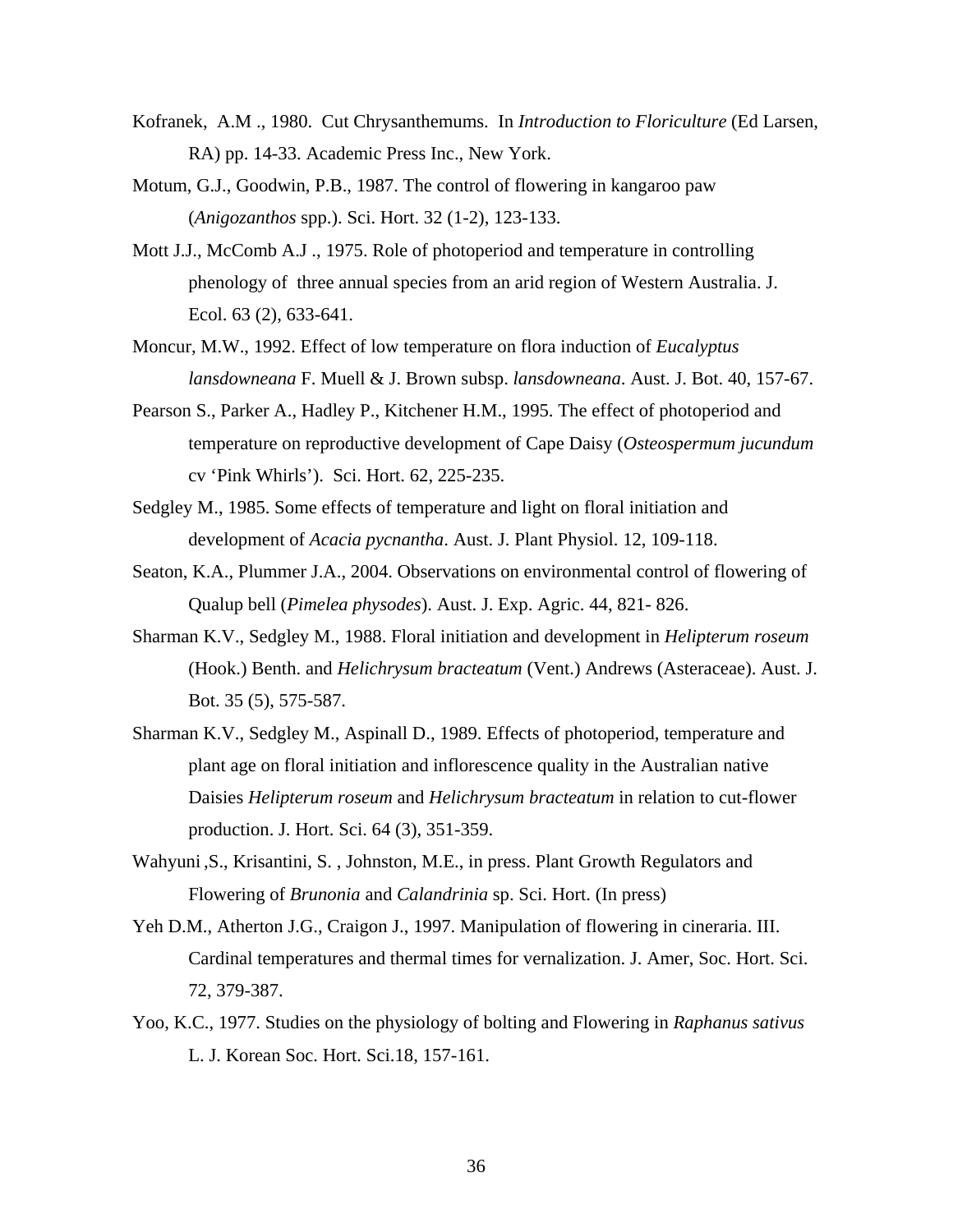## **Section 3: The Effect of Low Temperature on Flowering of**  *Rhodanthe floribunda*

### **Abstract**

### **Introduction**

*Rhodanthe floribunda* (DC) Wilson (syn. *Helipterum floribundum*) commonly called the white sunray or white paper daisy is found in semi-arid areas of Qld, NSW, SA, WA and NT (Barker et al. 2002). It is a floriferous and attractive plant with potential as potted colour species. Bunker (1995) reported that *R. floribunda* was a facultative LD plant. An earlier study by Roberts (2005) showed that low minimum temperatures (below 10˚C) experienced in April, May and June plantings in south east Queensland were found to reduce the time to the first visible bud (Roberts 2005). The aim of the following study was to quantify the amount of chilling required and to determine whether the seedling age at chilling influenced flowering.

### **Materials and methods**

### *Plant materials*

All seeds used were collected at Wallen Station in south western Queensland (GPS:  $27^{\circ}57'748''S$ ;  $148^{\circ}$  00'834"E) on  $14^{\text{th}}$  September 2003. Seeds were cleaned and stored in the Queensland Seed technology laboratory cold room at 5°C until required.

*Rhodanthe* seeds were surface sterilised and germinated on agar plates  $1gL^{-1}$  with 50 mg  $L^{-1}$  $GA<sub>3</sub>$  for 1 week. Seeds were planted sequentially to provide seedlings of the appropriate ages for the experiment.

Seeds were then planted into 100-cell trays containing propagation medium of peat (TM Marketing Pty Ltd., Torrens Park, SA, Australia), perlite (Chillagoe Perlite, Mareeba, QLD,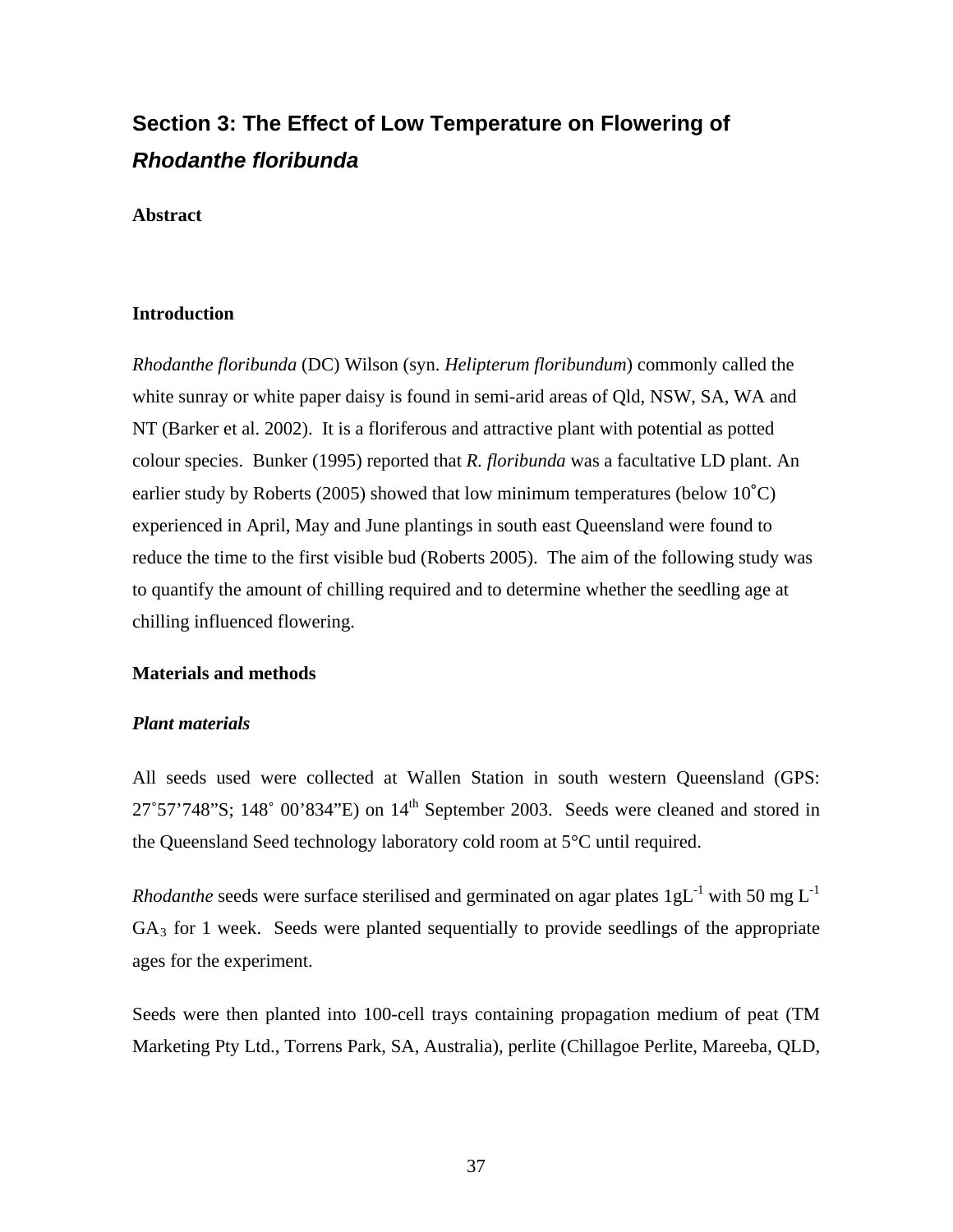Australia) and vermiculite (Peter Bacon Enterprises, Rocklea, QLD, Australia ) of 1:6:3 with 2 g  $L^{-1}$  Basacote<sup>®</sup> Mini 3 month [N:P:K = 13:6:16] (Compo do Brazil S.A, Brazil).

Seedlings were held for in a short day bay at  $30/20$  °C before transplanting to individual 100 mm (0.5 L) diameter plastic pots containing growth media of 100% composted pine bark (Basset Barks Pty Ltd., Glasshouse Mountains, QLD, Australia) with 2  $g L^{-1}$ Osmocote<sup>®</sup> plus 8-9 month (NPK: 15 - 3.9 - 9.1 plus 1.5Mg and TE) Osmocote<sup>®</sup> plus 3-4 month [N:P:K 16:5:9.2 + 1.8 Mg and TE], 2 g  $L^{-1}$  Nutricote<sup>®</sup> [N:P:K 16:4.4:8.3] (Chisso-Asahi Fertilizer Co., Ltd. Tokyo, Japan), 1.3 g  $L^{-1}$  Osmoform<sup>®</sup> [N:P:K 18:2.2:11 + 1.2 Mg] (Scotts Australia, Baulkham Hills, NSW, Australia), 1.3 g L-1 Coated iron [Fe:S 28:17], 1.2 gL-1 Dolomite<sup>®</sup> [Ca:Mg 14:8] (Yates, Australia) and 1.2 g L<sup>-1</sup> Saturaid<sup>®</sup> (Debco, Melbourne, Australia).

### *Treatments*

with short day  $(SD)$ . The SD was 11 hours of sunlight from 6 am-5pm at which time the blackout curtain in each bay closed. Humidity and temperature sensors (Vaisala®, Finland) were used to record the temperature and humidity in each bay every 15 minutes. The light intensity of the greenhouse bay was  $380 \pm 44$  µmol m<sup>-2</sup> s<sup>-1</sup>. Two bays in the research greenhouse at University of Queensland Gatton nursery were used and were set at a temperature of  $20/10$  and  $30/20^{\circ}$ C (day/night, 11 h cycle, 6am-5pm), each

to different cooling periods at  $20/10^{\circ}$ C under SDs: 0 (without cooling), 3, 7, 14 and 21 days prior to transfer to transfer to  $30/20^{\circ}$ C with 10 plants allocated for each treatment. Plants per plant was recorded at week 6, 12 and 23. A completely randomized design was used. Data obtained were subjected to analysis of variance using the GLM procedure in Minitab<sup>®</sup> In the experiment four age groups of seedlings, i.e. 1, 7, 14 and 28 days old were exposed were observed every two days and the number of days to first visible floral bud (FVFB) and anthesis, and the number of branches at FVFB was recorded. The number of inflorescences version 15.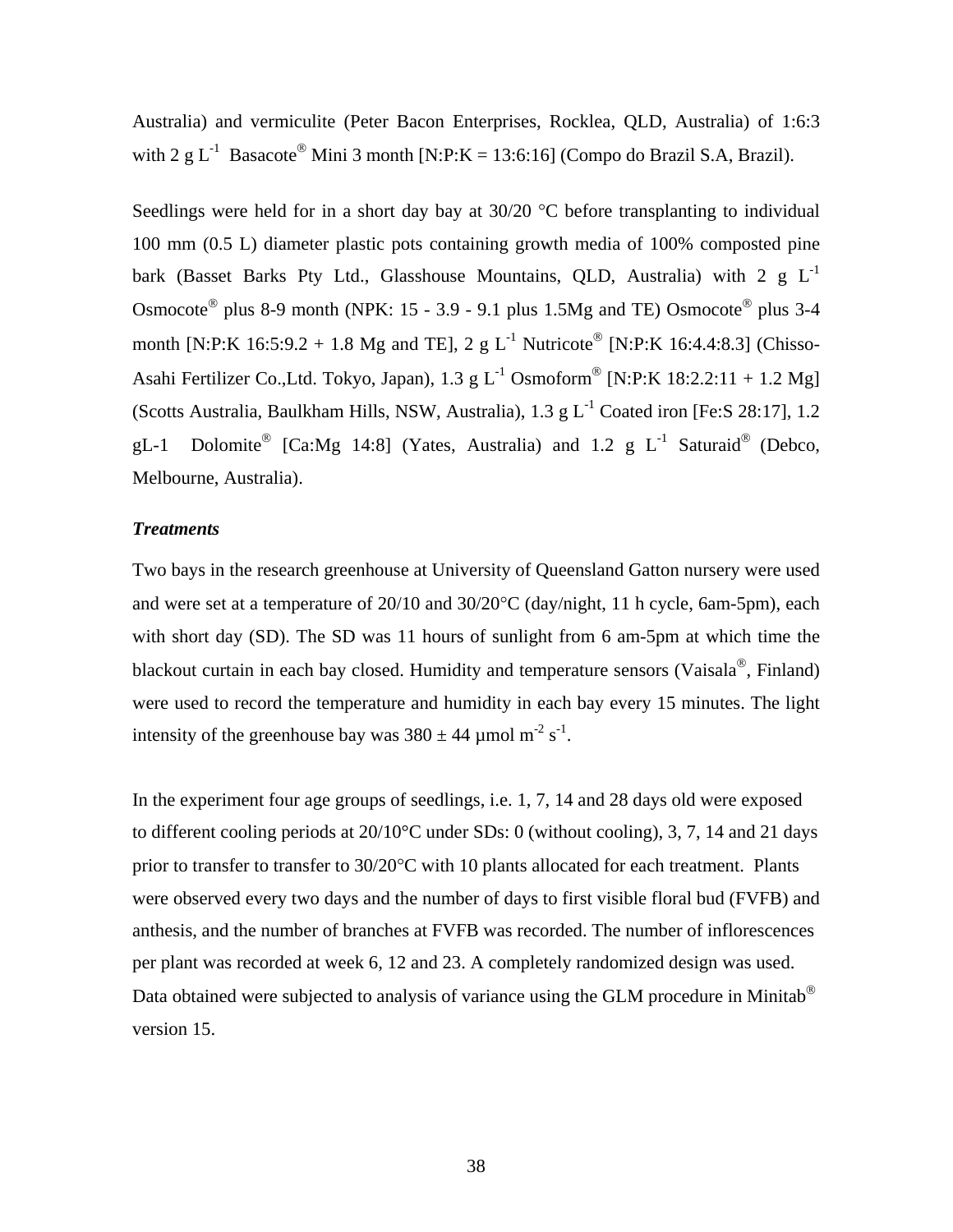### **Results**

### *Effects of ages and chilling duration on floral development of* **Rhodanthe**

Seedlings that were chilled for 7 to 21 days reached the FVFB stage in 42 - 47 days, significantly earlier ( $P < 0.05$ ) than the control (54 days) and those were chilled for 3 days (62 days) (Table 3.1).

Chilling for 21 days significantly reduced  $(P < 0.05)$  the time to anthesis (60 days) compared to the control (67 days) and chilling for 3 days which greatly delayed time to anthesis (81 days) (Table 3.1).

Plants that received the chilling treatment as 1 day old seedlings reached the FVFB in 55 days, significantly more ( $P < 0.05$ ) than 1 week old seedlings (47 days) but similar to 2 and 4 week old seedlings. However, time to anthesis of 4 weeks old (62 days), 2 week old (67 days) and 1 week old seedlings (65 days) were significantly shorter ( $P < 0.05$ ) than that of 1 day old seedlings (74) (Table 3.1).

In addition, 5% plants chilled for 0, 3 and 7 days did not reach the VB stage by the end of experiment (23 weeks from planting); and 12.5%, 17.5% and 2.5% plants initiated flower buds but did not reach anthesis, respectively.

Plants chilled for 3 days had an average of 0.2 inflorescences per plant, significantly lower  $(P < 0.05)$  than that of plants chilled for 21 days (1.3) but similar to other treatments at inflorescences/plant (52.3), significantly greater ( $P < 0.01$ ) than the 14 day cold treated when the experiment ended, non-chilled plants, and 3 and 7 day cold induced plants had chilled for 21 days had the higher number  $(P < 0.05)$  (69 inflorescences/plant) which was higher but not significantly higher than and 14 day chilled plants which had 50 inflorescences/plant (Table 3.1). week 6. At week 12, plants that received 21 day chilling had the highest number of plants (32.8 inflorescences/plant) which was significantly higher than 3 day chilled plants (13.8) but similar to control (18.9) and plants receiving 7 day chilling. However at week 23 similar number with 32, 34 and 38 inflorescences/plant, respectively; while plants that were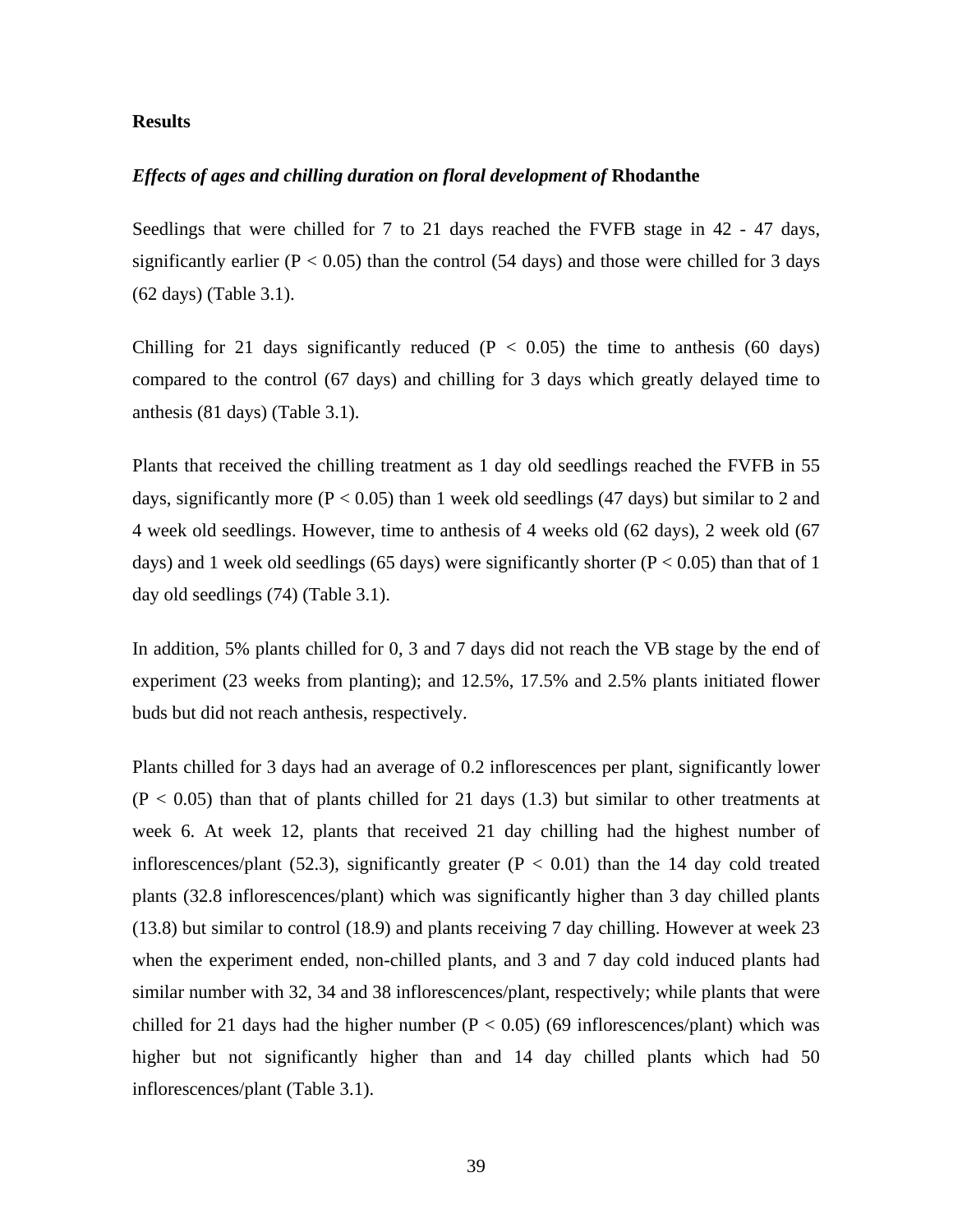When averaged over chilling duration plants from each age group had a similar number of inflorescences at week 6 after planting with 0.5 - 0.8 inflorescence/plant. At week 12, plants that were chilled as 4 week old seedlings had the highest number ( $P < 0.001$ ) of chilled as 1 week old seedlings (24). Similar results were obtained at the end of the experiment (23 weeks) with plants chilled as 4 week old seedlings having 83 week old seedling (24) (Table 3.1). inflorescences/plant (46), while those chilled as 1 day seedlings had 15 inflorescences/plant had significantly fewer than those chilled as 2 week old seedlings (31) but similar to those inflorescences/plant followed by plants chilled as 2 week old seedlings (53), while there were no significant difference between plants chilled as 1 day old seedlings (18) and 1

| Treatment               | Days to<br>first<br>visible<br>bud (VB) | Days to<br>anthesis | Inflorescences<br>per plant at<br>week 6 | <b>Inflorescences</b><br>per plant at<br>week 12 | Inflorescences<br>per plant at<br>week 23 | Top dry<br>weight per<br>plant (gram) |
|-------------------------|-----------------------------------------|---------------------|------------------------------------------|--------------------------------------------------|-------------------------------------------|---------------------------------------|
| Chilling duration       |                                         |                     |                                          |                                                  |                                           |                                       |
| $0 \, day$              | 54.52(a)                                | 67.13(b)            | $0.6$ (ab)                               | $18.9$ (ab)                                      | $31.82$ (a)                               | 0.115(a)                              |
| 3 days                  | 61.73(b)                                | 80.84(c)            | 0.2(a)                                   | 13.8(a)                                          | 34.40(a)                                  | 0.106(a)                              |
| 7 days                  | 47.01 $(c)$                             | 62.85<br>(ab)       | $0.7$ (ab)                               | $29.1$ (ab)                                      | 38.39(a)                                  | 0.130(a)                              |
| 14 days                 | 47.48 $(c)$                             | 64.78<br>(ab)       | $0.8$ (ab)                               | 32.8(b)                                          | $50.16$ (ab)                              | $0.159$ (ab)                          |
| 21 days                 | 42.60 $(c)$                             | 59.63 $(a)$         | 1.3(b)                                   | 52.3 $(c)$                                       | 68.52(b)                                  | 0.224(b)                              |
| P-value                 | $\ast$                                  | $\ast$              | $\ast$                                   | ***                                              | $\ast$                                    | $\ast$                                |
| Age                     |                                         |                     |                                          |                                                  |                                           |                                       |
| 1 day                   | $55.23$ (a)                             | 74.11 $(c)$         | 0.7(a)                                   | 14.9(a)                                          | 18.33(a)                                  | $0.041$ (a)                           |
| 1 week                  | 47.42(b)                                | 64.92<br>(ab)       | 0.7(a)                                   | $24.1$ (ab)                                      | $24.44$ (a)                               | $0.060$ (ab)                          |
| $\overline{2}$<br>weeks | 49.69<br>(ab)                           | 67.32(b)            | 0.5(a)                                   | 30.9(b)                                          | 52.48 $(b)$                               | 0.146(b)                              |
| $\overline{4}$<br>weeks | 50.34<br>(ab)                           | $61.83$ (a)         | 0.8(a)                                   | 47.5 $(c)$                                       | 83.38 (c)                                 | 0.340(c)                              |
| P-value                 | $\ast$                                  | $\ast$              | n.s.                                     | $***$                                            | $***$                                     | $***$                                 |
| Chilling*<br>Age        | n.s.                                    | n.s.                | n.s.                                     | n.s.                                             | n.s.                                      | n.s.                                  |

Table 3.1. Effects of ages and chilling duration on floral development of *Rhodanthe*.

Experiment was terminated after 23 weeks from planting. Flowers were dried at  $60^{\circ}$ C for 24h. Values followed by different letters wit hin a column are significantly different according to Tukey test and simple t-test. n.s.: not signifi cant, \* P<0.05, \*\*P<0.01, \*\*\*P<0.001.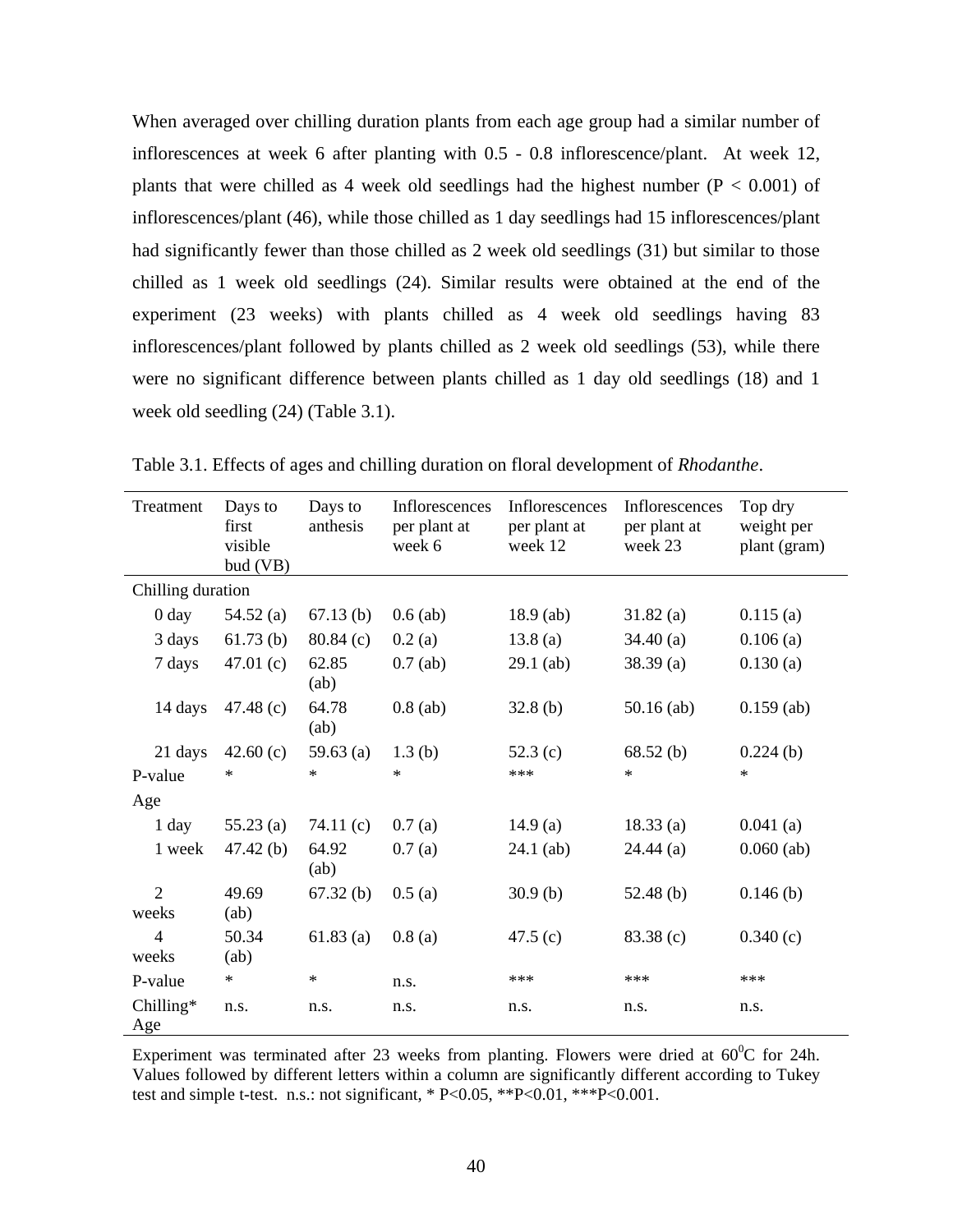As expected, top dried weight of plants that were chilled for 21 days  $(0.224g)$  was significantly higher ( $P < 0.05$ ) than that those chilled 0, 3 and 7 days with 0.115, 0.106 and 0.130g/plant respectively, but similar to plants chilled for 14 days (1.159g/plant) (Table 3.1). Moreover, chilling was more effective for older plants. Plants that were chilled as 4 week old seedlings showed the highest  $(P < 0.001)$  top dry weight  $(0.340g)$ , followed by 2 week old seedlings (0.146g) which was higher than 1 day old seedlings (0.041g), but similar to that of 1 week old seedling  $(0.060g)$  (Table 3.1).

There were no interaction between chilling duration and plant age in relation to floral development parameters of *R. floribunda* (Table 3.1).

### *Thermal time*

Chilling for 21 days gave the lowest number of growing degree days (GDD) for time to FVFB  $(419)$  and anthesis  $(623)$ , while 3 day chilling period induced the highest figures with 744 and 979 degree days respectively (Table 3.2).

Table 3.2. Growing degree days (GDD) for time to first visible floral bud and anthesis of *Rhodanthe.*

| Chilling duration | GDD for time to FVFB | GDD for time to anthesis |
|-------------------|----------------------|--------------------------|
| 0 day             | 670.1                | 825.14                   |
| 3 days            | 743.8                | 978.66                   |
| 7 days            | 542.8                | 737.53                   |
| 14 days           | 513.6                | 726.25                   |
| 21 days           | 418.6                | 627.95                   |

*Note: Average age of seedlings was 11 days (for all age treatments) at transplanting.*  $n = 40$ *.* 

### **Discussion**

### *<i>Effects of chilling duration on flowering*

for low temperature (Finnegan et al. 1998; Michaels and Amasino 2000; McDonald and Plants of *R. floribunda* flowered without chilling and hence have a facultative requirement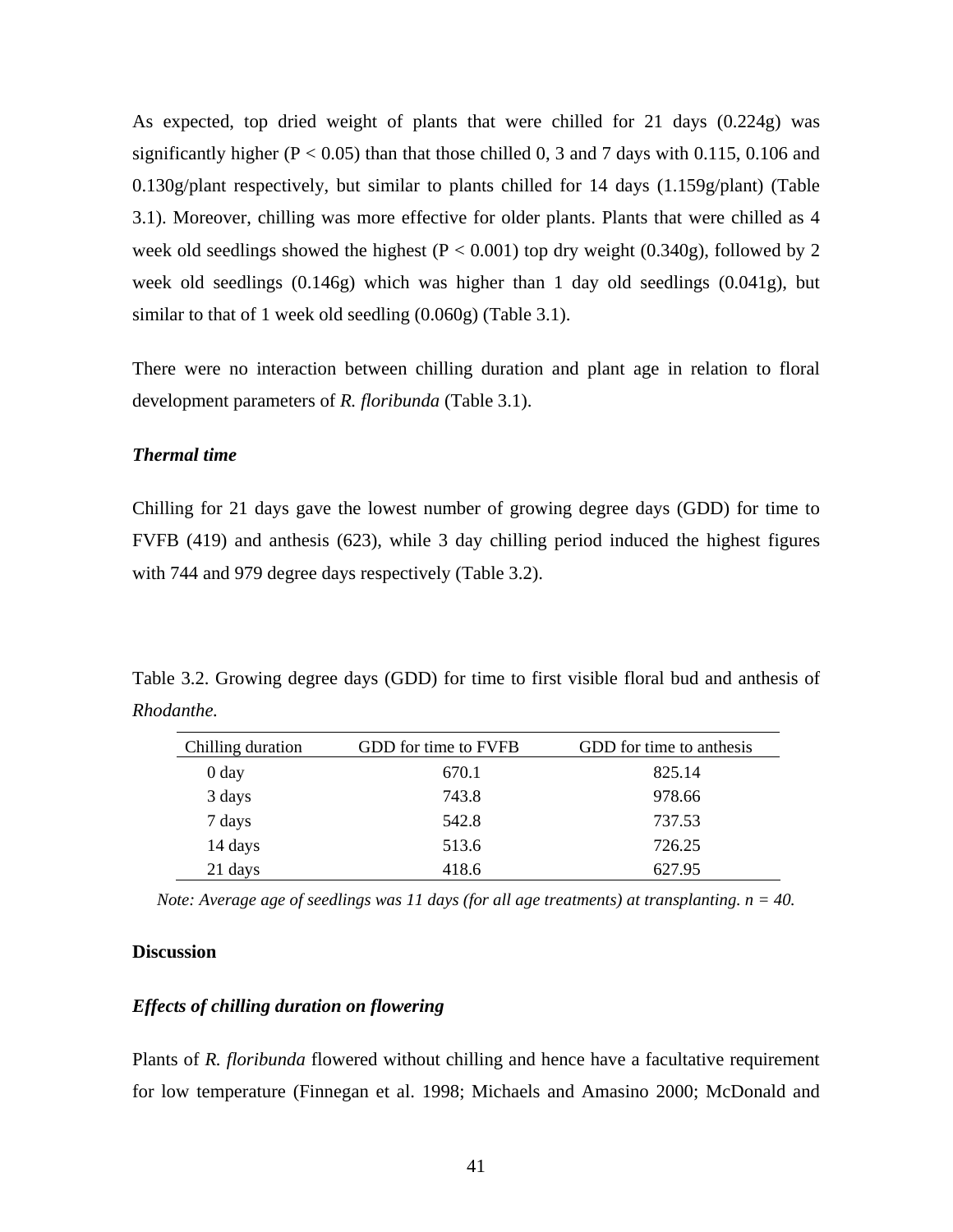Kwong 2005). Five percent of plants remained vegetative in the non-chilled control and those plants chilled for 3 and 7 days, and 12.5%, 17.5% and 2.5% plants, respectively, did not reach anthesis; while all plants that received 14 and 21 day chilling flowered, reaching FVFB in shorter time than control and plants chilled for 3 days. These results are in agreement with Gleichsner and Appleby (1996) who found that longer chilling duration (to a limit) reduces the time to flowering of ripgut brome (*Bromus diandrus*). Pearson *et al.*  (1995) also found that at least 2 week duration of cold at  $12^{\circ}$ C accelerated floral development of Cape daisy *Osteospermum jucundum* cv 'Pink Whirls'. The results presented in this study further confirmed the role of low temperature in promoting early flowering of *R. floribunda* reported by Roberts (2005).

Chilling for 3 days resulted the longest time to FVFB and anthesis (Table 3.1), suggesting and Kwong 2005; Taiz and Zaiger 2006) where the common temperature range of  $0$  -  $7^0C$ were used as vernalization treatment, while chilling temperature  $(20/10^{0}C)$  used in this study was not in the range reported. that a short duration of chilling might not be enough to induce a stable floral induction stage as is reported in many vernalization studies (Michaels and Amasino 2000; McDonald

following a short period of vernalization (usually less than five days). Further, the devernalizing effect of hot temperature decreases in accordance with the increase of vernalization duration (Michaels and Amasino 2000; Taiz and Zaiger 2006), thus plants might not be devernalized if they have achieved a saturated and stable status. Some authors suggested that devernalization can be prevented by placing plants that has just been vernalized into a 'neutral' temperature (around  $15^{\circ}$ C) for several days (Yeh et al. 1997; Hopkins and Hüner 2009; Cave and Johnston 2010). Further, Sun et al. (2008) showed that reduction of photosynthesis and stomatal conductance of chrysanthemum resulted from sudden change of temperature from  $23/18^0C$  to  $33/28^0C$  (D/N). In this study, plants that were transferred to  $30/20^0$ C after 3 day chilling were younger than other plant groups under 7, 14 and 21 days, thus, they might have been more susceptible to this abrupt change of McDonald and Kwong (2005) state that plants can be devernalized under hot temperature temperature.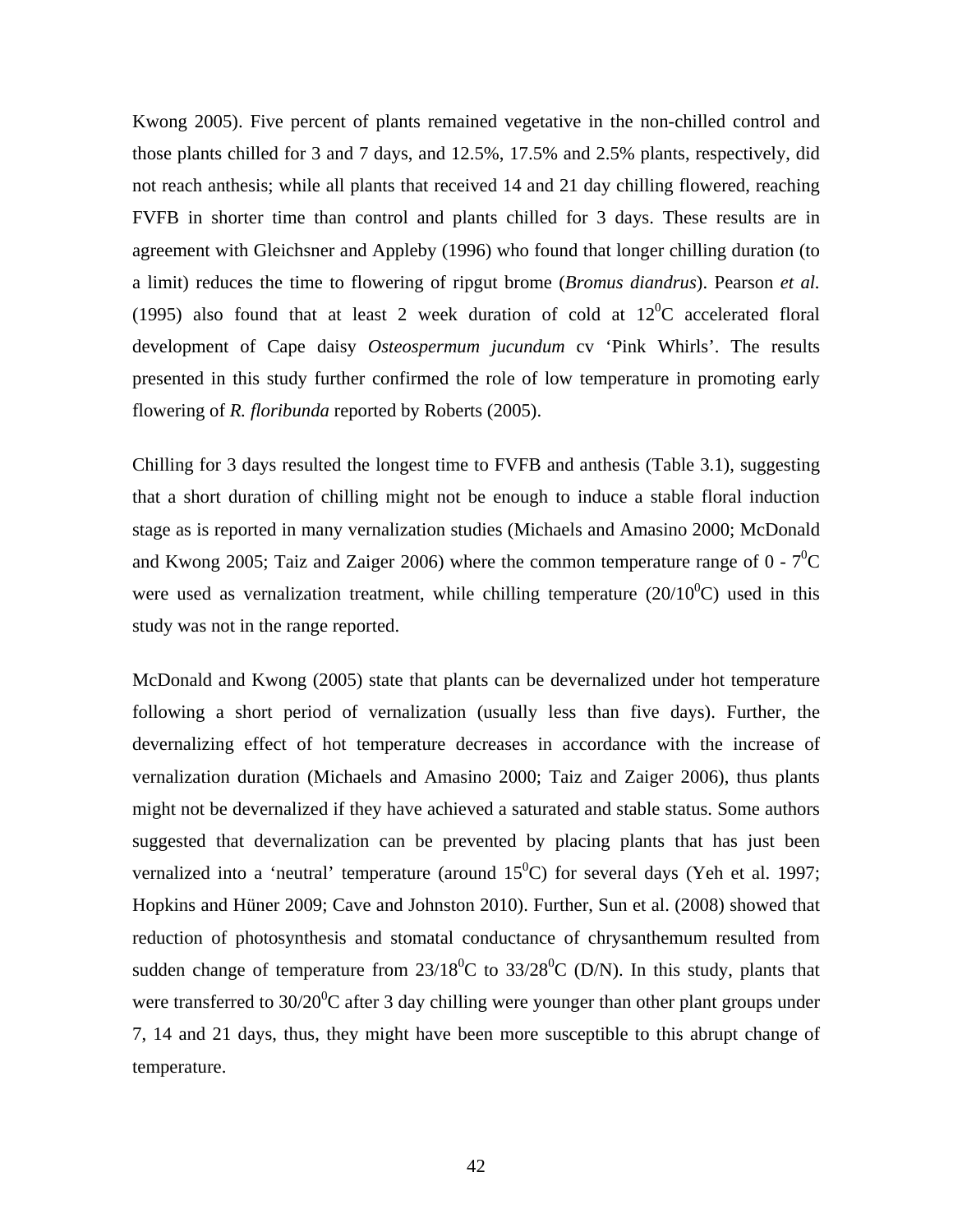In addition to the effect on flower development, chilling influenced total inflorescence number. Plants that received chilling as 21 day old seedlings had more inflorescences and a higher inflorescence weight than the control plants and plants chilled for 3 and 7 days (Table 3.1). This result is consistent with the results reported by several authors who concluded that a certain period of low temperature is needed to promote flower development; shorter durations do not influence flowering (Pearson et al. 1995; Horva´th et al. 2003) or flowering development is less (King et al. 1992; Michaels and Amasino 2000).

### *Effects of plant maturity prior to chilling on flowering*

Plants of *R. floribunda* were competent to perceive chilling as one day old seedlings and leaves (cv. 'Cindy Blue') or 7 - 8 leaves (cv. 'Cindy Dark Red') (Yeh & Atherton 1997). they did flower. This suggests a short juvenile phase of these species. Cave and Johnston (2010) stated that the short juvenility stage maybe an ephemeral trait. The capacity to promote flowering by exposing plants to chilling can be utilized for commercial production by shortening production time. In other ornamental species such as cineraria*,* plants were not be able to perceive chilling stimulus for floral development until the plants reach 6 - 7

Although there was not clear difference for *R. floribunda* with regards to time to FVFB and inflorescence number at week 6 among age groups, the number of days to anthesis and inflorescence numbers at 12 and 23 weeks indicated that older plants prior to chilling, showed more floral development (Table 3.1). In addition, top dry weight was higher for older plants. These are consistent with the study results of Markowski and Ryka (1981) and Townsend (1982) in which the older plants prior to cold induction showed higher floral production. According to Cave and Johnston (2010), the increased floral production in older plant group might be due to the longer periods for branching and development.

### *Thermal time*

Lee et al. 2008). The results of this study for *R. floribunda* suggests that for a rapid and efficient flowering, chilling treatment of 3 weeks at  $20/10^0$ C should be included as time to The number of GDD required for flowering can be used as a benchmark to predict time to floral development in commercial production of an ornamental crop (Huang et al. 1999;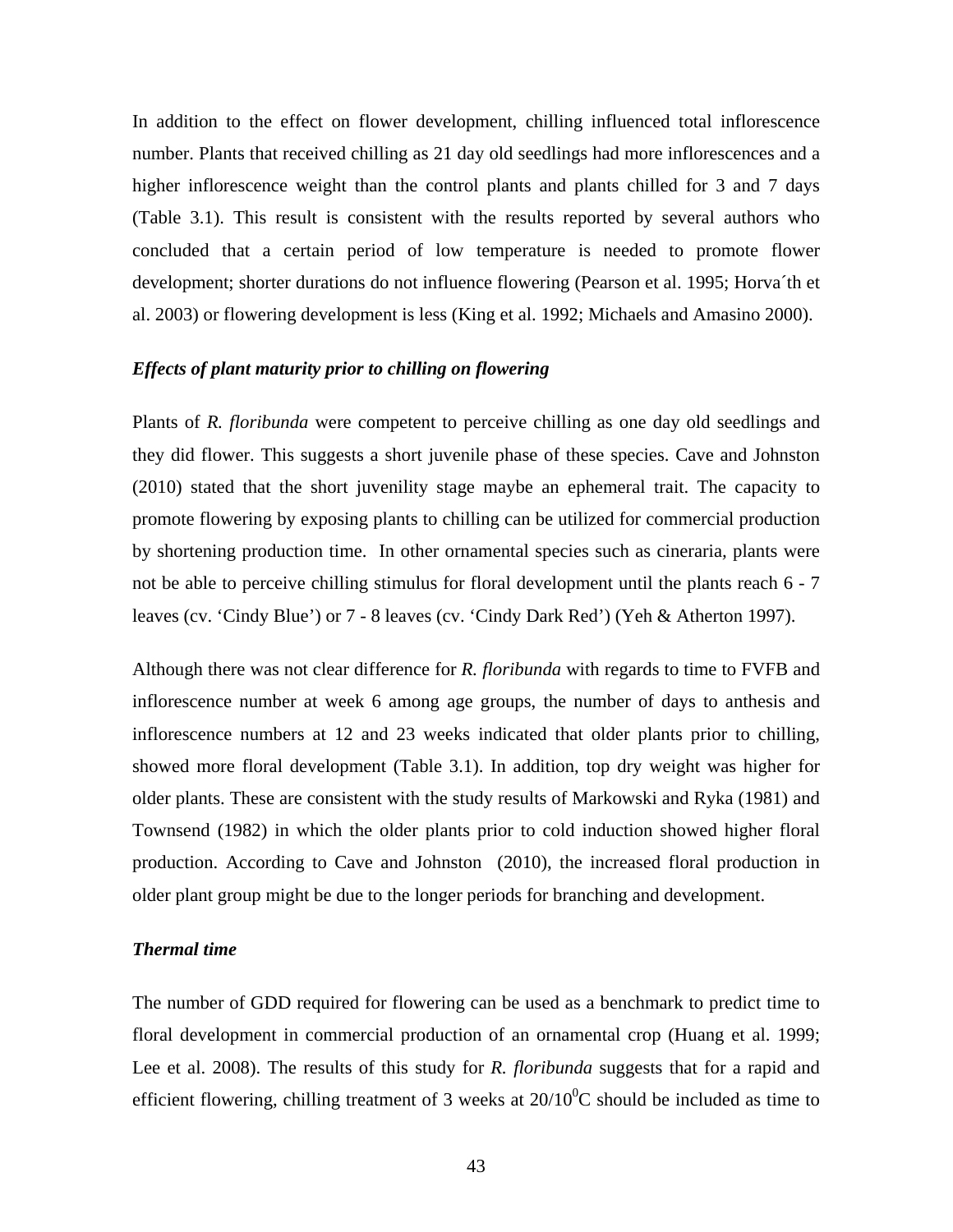FVFB and anthesis could be reduced to 419 and 628 GDD, respectively, under SD (11h daylength).

### **Acknowledgements**

This project was funded by The Australian Flora Foundation and The University of Queensland. We thank Mr. Allan Lisle for support with statistical analysis.

### **References**

- Bunker K.V., 1995. Year-round production of Australian daisies (Asteraceae) as flowering pot plants. Sci. Hort. 61 (1-2), 101-113.
- Cave R.L., Johnston M.E., 2010. Vernalization promotes flowering of a heat tolerant *Calandrinia* while long days replace vernalization for early flowering of *Brunonia*. Sci. Hort. 123 (3), 379-384.
- Finnegan, E.J., Genger, R.K., Kovac, K., Peacock, W.J., Dennis, E.S. 1998, DNA methylation and the promotion of flowering by vernalization, Proc. Nat. Acad. Sciences USA., 95(10), 5824-9.
- Gleichsner, J.A., Appleby, A.P. 1996, Effects of vernalization on flowering in ripgut brome (*Bromus diandrus*). Weed Sci. 44(1), 57-62.
- Hopkins, W.G., Hüner, N.P.A. (Eds) 2004, *Introduction to Plant Physiology*, 3rd Edn, John Wiley & Sons, Inc., London.
- Horva´th, E., Szalai, G., Janda, T., Pa´ldi, E., Ra´cz, I., La´sztity, D. 2003, Effect of vernalisation and 5-azacytidine on the methylation level of DNA in wheat (*Triticum aestivum L.,* cv. Martonva´sa´r 15)', Plant Sci. 165, 689 - 92.
- requirements for flowering of *Thalictrum delavayi* 'Hewitt's double', HortSci. 34(1), Huang, N., Funnell, K.A., MacKay, B.R. 1999, Vernalization and growing degree-day 59-61.
- King, R.W., Dawson, I.A., Speer, S.S., 1992. Control of growth and flowering in two Western Australian species of *Pimelea*. Aust. J. Bot. 40 (3), 377-388
- King, R.W., Pate, J.S., Johnston, J., 1996. Ecotypic differences in the flowering of *Pimelea ferruginea* (Thymelaceae) in response to cool temperatures. Aust. J. Bot 44 (1), 47- 55.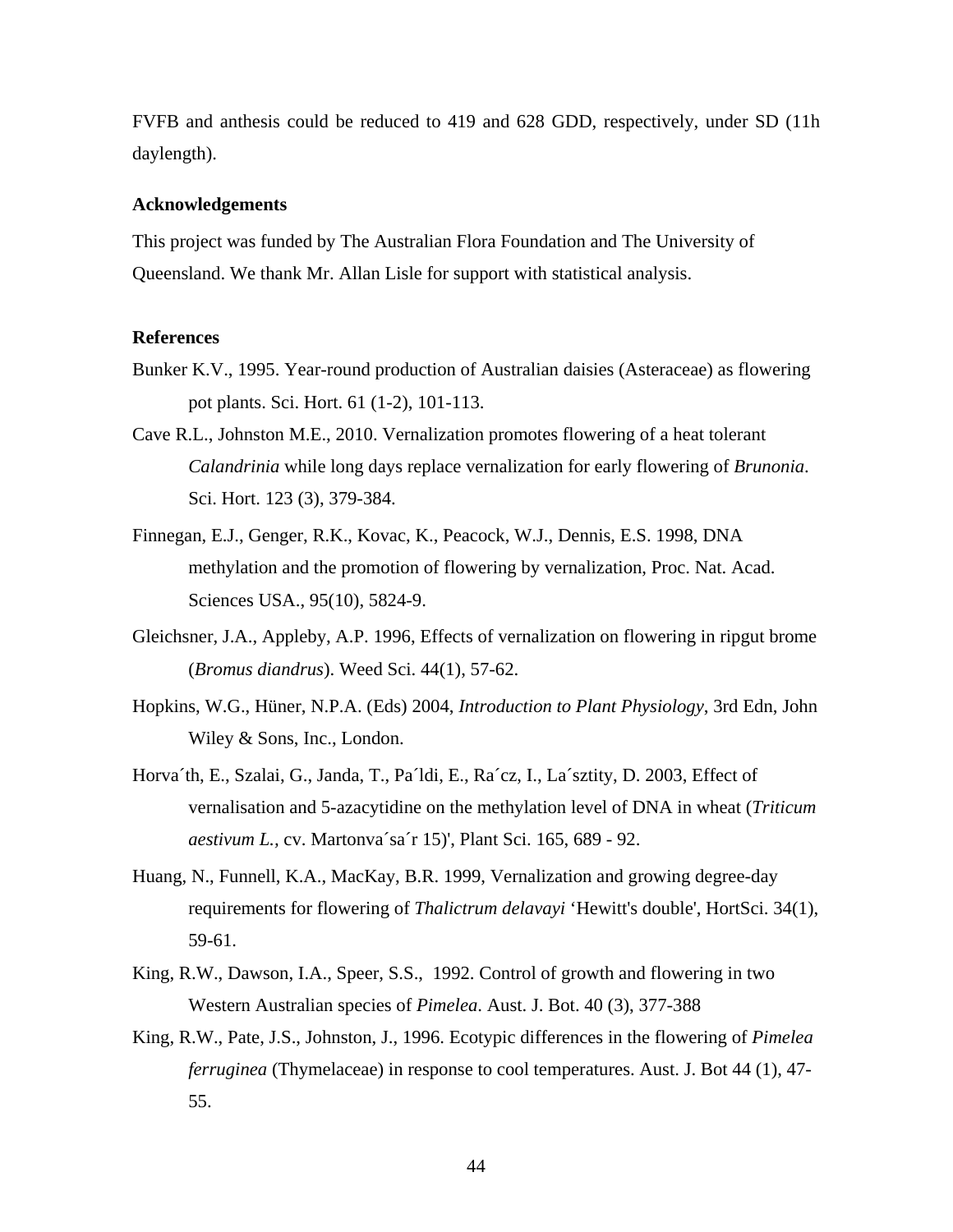- King, R.W., 1998. Dual control of flower initiation and development by temperature and photoperiod in *Hardenbergia violacea*. Aust. J. Bot., 46, 65-74.
- Kofranek, A.M ., 1980. Cut Chrysanthemums. In *Introduction to Floriculture* (Ed Larsen, RA) pp. 14-33. Academic Press Inc., New York.
- 41. Lee, K.K., Johnston, M.E., Harrison, D.K.,Williams, R.R. 2008, Evaluation of key horticultural traits for *Ptilotus nobilis* in sub-tropical regions, Sci. Hort.118(3), 236-
- vernalization on generative development of winter rape (*Brassica-napus*-Oleifera) Markowski, A., Ryka, C. 1981, Effect of age of plants and other factors during under controlled growth conditions, *Bulletin de l'Academie Polonaise des Sciences Serie des Sciences Biologiques*, 29(9-10), 415-22# Abstract only.
- McDonald, M.B., Kwong, FY (eds) 2005, *Flower Seeds Biology and Technology*, CABI publishing, Oxfordshire, UK.
- Michae ls, S.D., Amasino, R.M. 2000, Memories of winter: vernalization and the competence to flower, Plant Cell and Environ. 23(11), 1145-53.
- temperature on reproductive development of Cape Daisy (Osteospermum jucundum cv 'Pink Whirls'). Sci. Hort 62, 225-235. Pearson S., Parker A., Hadley P., Kitchener H.M., 1995. The effect of photoperiod and
- habit of Rhodanthe floribunda. Honours Thesis, The University of Queensland Roberts, J. M., 2005. The effect of planting date and daylengthon flowering and growth Gatton Campus, Gatton, Queensland Australia.
- Seaton, K.A., Plummer J.A., 2004. Observations on environmental control of flowering of Qualup bell (Pimelea physodes). Aust. J. Exp. Agric. 44, 821-826.
- *nthema grandiflora* 'Jinba'), *Yingyong Shengtai Xuebao*, 19(10), 2149-54. (*Dendra* Sun, X.Z, Meng, C.S., Wang, X.F., 2008, Effects of high temperature stress on photosynthesis and chlorophyll fluorescence of cut flower chrysanthemum
- Taiz, L., Zeiger, E., 2006. *Plant Physiology*, 4th edn, Sinauer Associates, Inc., Massachusetts.
- Townsend, C.E. 1982, Influence of seedling age and duration of vernalization on flowering of Cicer milkvetch, *Crop Sci.* 22(6), 1242-5.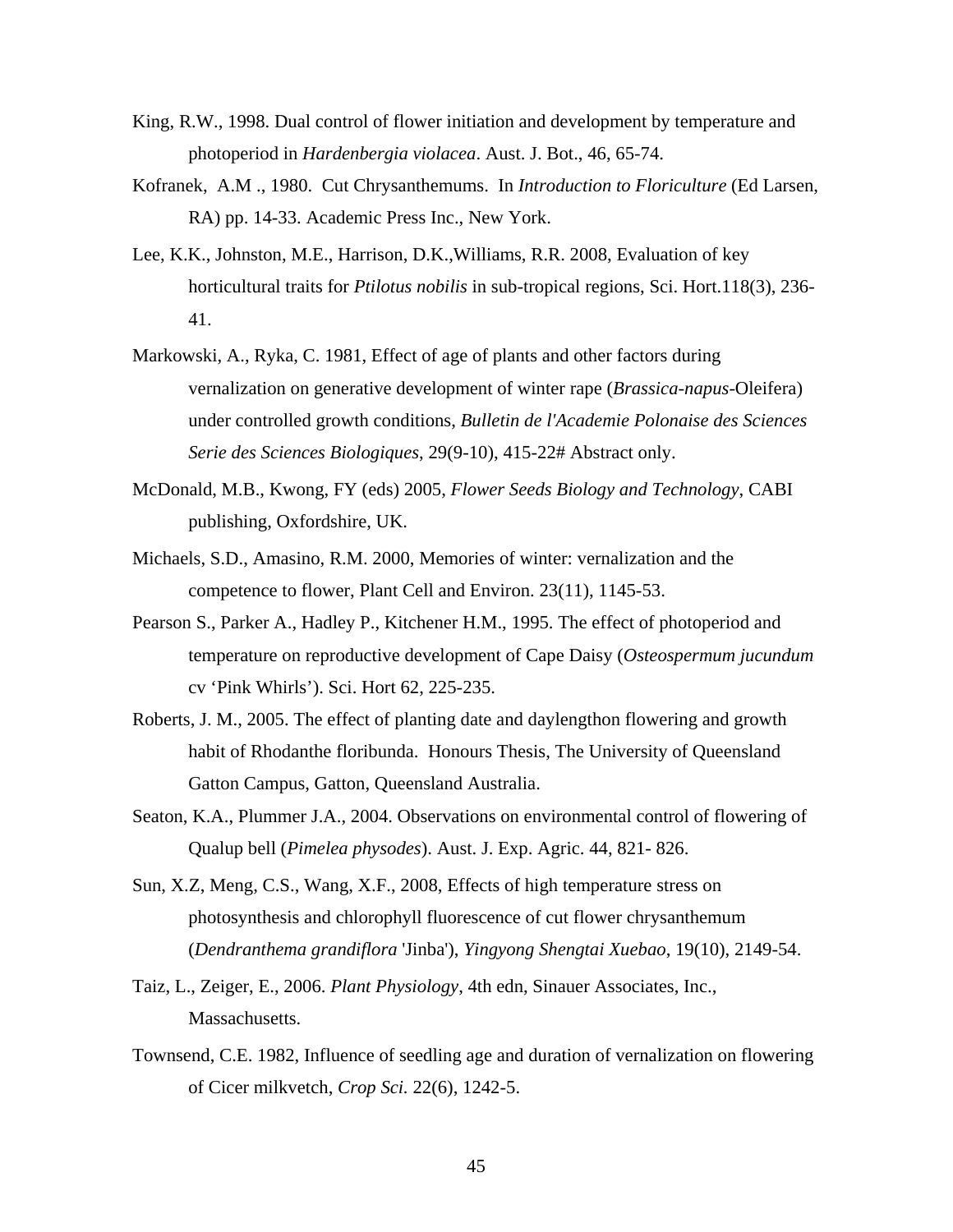- (Hook.) Benth. and *Helichrysum bracteatum* (Vent.) Andrews (Asteraceae). Aust. J. Sharman K.V., Sedgley M., 1988. Floral initiation and development in *Helipterum roseum* Bot. 35 (5), 575-587.
- Sharman K.V., Sedgley M., Aspinall D., 1989. Effects of photoperiod, temperature and plant age on floral initiation and inflorescence quality in the Australian native production. J. Hort. Sci. 64 (3), 351-359. Daisies *Helipterum roseum* and *Helichrysum bracteatum* in relation to cut-flower
- Wahyuni ,S., Krisantini, S., Johnston, M.E., Plant growth regulators and flowering of *Brunonia* and *Calandrinia* sp. Sci. Hort (In press)
- Yeh D. M. and Atherton J.G., 1997. Manipulation of flowering in cineraria. 11. Juvenility. J. Hort. Sci 72, 55-66.
- Cardinal temperatures and thermal times for vernalization. J. Amer, Soc. Hort. Sci. 72, 379-387. Yeh D.M., Atherton J.G., Craigon J., 1997. Manipulation of flowering in cineraria. III.
- Yeh, D.M., Atherton, J.G., Craigon, J. 1997., Manipulation of flowering in cineraria .IV. Devernalization', J. Hort. Sci. and Biotech. 72(4), 545-51.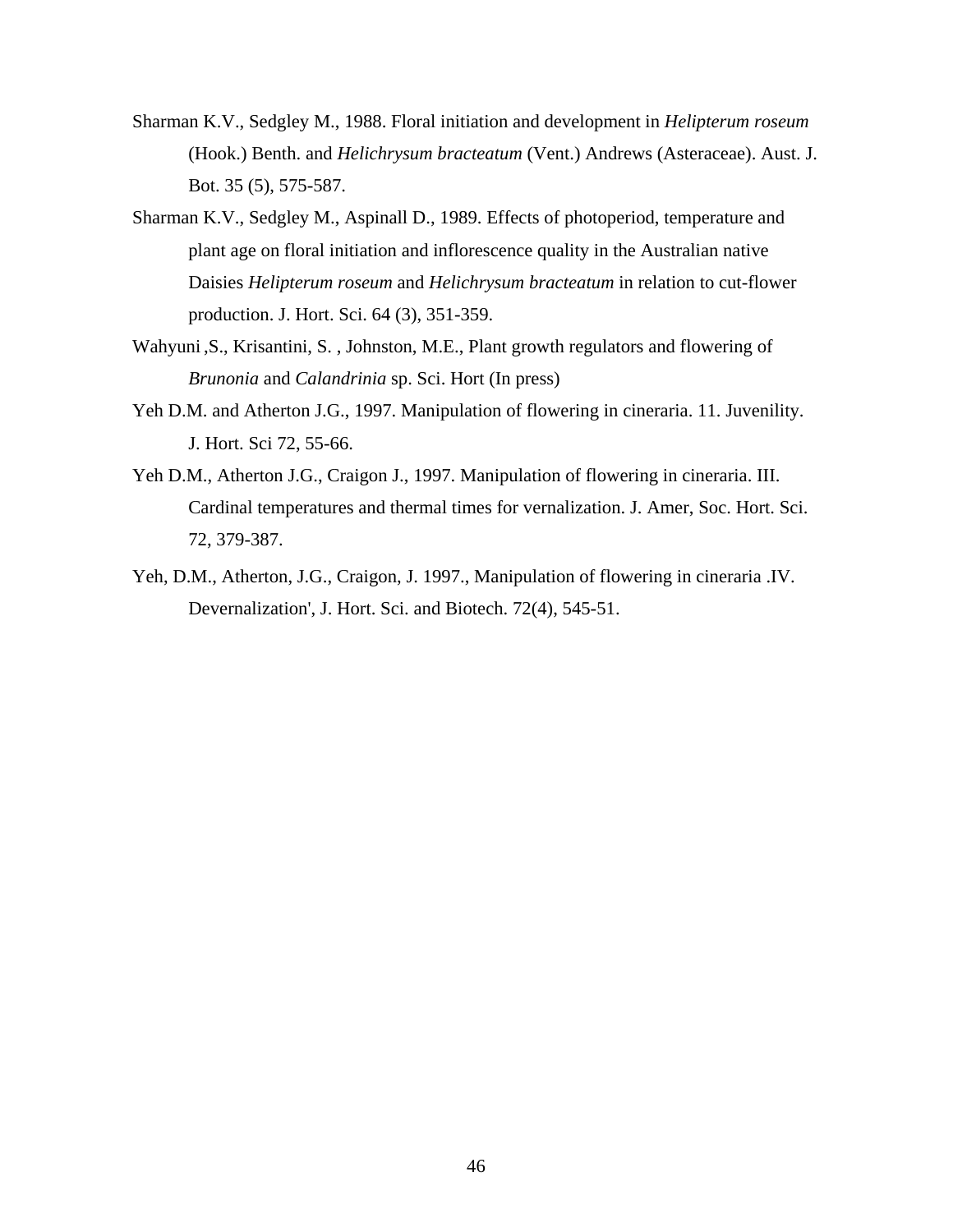### **Appendix 1:** Summary of reported daylength and temperature responses of Australian Asteraceae species.

| <b>Species</b>                             | Syn.                             | Days to floral initiation<br>(FI) or visible first floral<br>bud (FVFB) | Days to anthesis                        | <b>Temperature regime</b>                                                                       | <b>Daylength</b><br>response | <b>Reference</b>                                              |
|--------------------------------------------|----------------------------------|-------------------------------------------------------------------------|-----------------------------------------|-------------------------------------------------------------------------------------------------|------------------------------|---------------------------------------------------------------|
| <b>Bracteantha</b><br><i>bracteata</i>     | Helichrysum<br><b>bracteatum</b> | 66 (FI)                                                                 | 121                                     | 28.8 and 16°C<br>(Max and Min.)                                                                 | Facultative<br><b>LDP</b>    | Sharman and<br>Sedgley 1988                                   |
| <b>Bracteantha</b><br>bracteata            | Helichrysum<br><i>bracteatum</i> | 38-90 (FVFB) glasshouse<br>69-154 (field0                               | 63-121 (glasshouse)<br>93-207(field)    | 28.9 and 15.2<br>(glasshouse)<br>25.8 and 8.7 (field)<br>(Max and Min)                          | Facultative<br><b>LDP</b>    | Sharman and<br>Sedgley 1989a                                  |
| <b>Bracteantha</b><br><i>bracteata</i>     | Helichrysum<br><b>bracteatum</b> | 34-73 (FVFB)                                                            | 59-96                                   | $20^{\circ}$ C                                                                                  | Facultative<br><b>LDP</b>    | Sharman and<br>Sedgley<br>1989b                               |
| Rhodanthe<br>chlorocephala<br>subsp. rosea | Helipterum<br>roseum             | 39 (FI)                                                                 | 66                                      | 28.8 and 16°C<br>(Max and Min.)                                                                 | Facultative<br><b>LDP</b>    | Sharman and<br>Sedgley 1988                                   |
| Rhodanthe<br>chlorocephala<br>subsp. rosea | Helipterum<br>roseum             | 43-78 (FVFB) glasshouse<br>36-91 (field)                                | 66-123 (glasshouse)<br>$61-169$ (field) | 28.9 and 15.2<br>(glasshouse)<br>25.8 and 8.7 (field)<br>(Max and Min)                          | Facultative<br><b>LDP</b>    | Sharman and<br>Sedgley 1989a                                  |
| Rhodanthe<br>chlorocephala<br>subsp. rosea | Helipterum<br>roseum             | 20-61 (FVFB)                                                            | 39-86                                   | $20^{\circ}$ C<br>Flowering inhibited at<br>constant 25°C, 12 h<br>photoperiod and 250<br>$Wm-$ |                              | Sharman and<br>Sedgley<br>1989b and<br>Sharman et al.<br>1990 |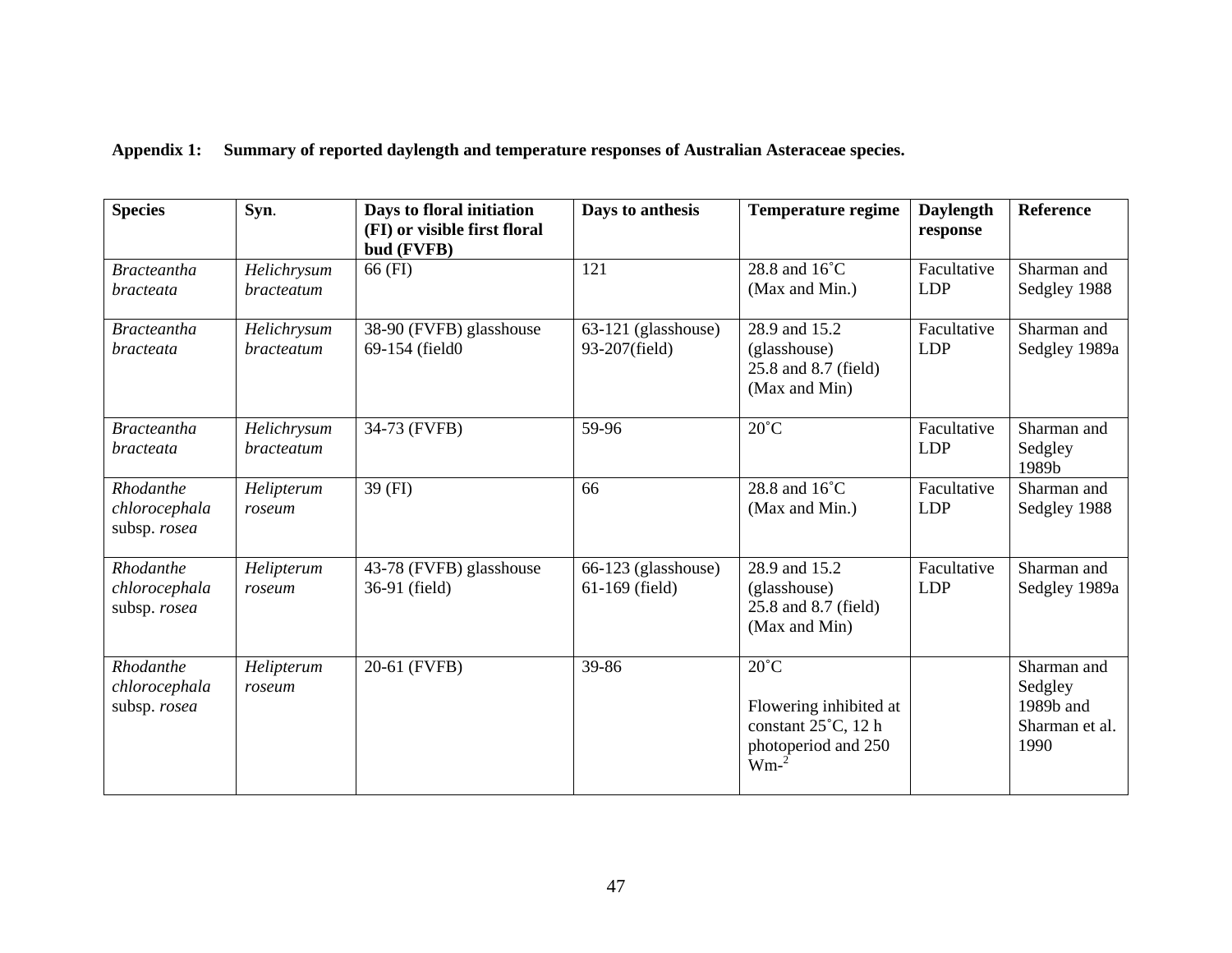| <b>Brachycome</b><br>halophila<br><b>Brachycome</b> |                            | Growth cabinet 25/25°C<br>(FVFB), in 54 (8h) SDs and<br>45 (16h) LDs<br>24 days at $25/15^{\circ}$ C<br>(glasshouse)<br>18 days at $23/10^{\circ}$ C (field)<br>Growth cabinet $25/25^{\circ}$ C | not in SD<br>56 LDs, at 25/25°C<br>42 days at 25/15°C<br>51 days at 23/10°C<br>not in SD | $25/25$ °C<br>$25/15^{\circ}$ C<br>$23/10^{\circ}$ C<br>Daylength in<br>glasshouse and field<br>was 11 h and<br>increasing<br>As above | Day neutral<br>Facultative | Bunker 1995<br>Bunker 1995 |
|-----------------------------------------------------|----------------------------|--------------------------------------------------------------------------------------------------------------------------------------------------------------------------------------------------|------------------------------------------------------------------------------------------|----------------------------------------------------------------------------------------------------------------------------------------|----------------------------|----------------------------|
| iberidifolia                                        |                            | (FVFB), in 88 SDs and 52-<br>56 (12 or 16h) LDs, 53 days<br>at $25/15^{\circ}$ C (glasshouse)<br>54 days at $23/10^{\circ}$ C (field)                                                            | 70-76 LDs at<br>$25/25^{\circ}$ C<br>70 days at 25/15°C<br>79 days at 23/10°C            |                                                                                                                                        | <b>LDP</b>                 |                            |
| Chrysocephalum<br>apiculatum                        | Helichrysum<br>apiculatum  | Growth cabinet $25/25^{\circ}$ C<br>(FVFB), in 26 in 12 h SDs<br>and 62 16h LDs                                                                                                                  | Not in SDs (8h)<br>52 in 12h SDs<br>73LDs at 25/25°C                                     | As above                                                                                                                               | Facultative<br><b>LDP</b>  | Bunker 1995                |
| Lawrencella<br>davenportii                          | Helichrysum<br>davenportii | Growth cabinet 25/25°C<br>(FVFB), in 48 (8h) SDs and<br>73 (16h) LDs                                                                                                                             | 74 SDs<br>89 LDs at 25/25°C                                                              | As above                                                                                                                               | Facultative<br><b>SDP</b>  | Bunker 1995                |
| Lawrencella<br>rosea                                | Helichrysum<br>lindleyi    | Growth cabinet 25/25°C<br>(FVFB), in 36 (8h)SDs and<br>47 (16h) LDs<br>13 days at 25/15°C<br>(glasshouse)<br>14 days at $23/10^{\circ}$ C (field)                                                | 68 in SD<br>78 LDs at 25/25°C<br>37 days at 25/15°C<br>38 days at 23/10°C                | As above                                                                                                                               | Facultative<br><b>SDP</b>  | Bunker 1995                |
| Rhodanthe<br>floribunda                             | Helipterum<br>floribundum  | Growth cabinet 25/25°C<br>(FVFB), in 73 (8h)SDs 56<br>$(12h)$ and $31(16h)$ LDs<br>62 days at $25/15^{\circ}$ C<br>(glasshouse)<br>48 days at $23/10^{\circ}$ C (field)                          | Not in SD (8 or 12h)<br>57 LDs at 25/25°C<br>78 days at 25/15°C<br>79 days at 23/10°C    | As above                                                                                                                               | Facultative<br><b>LDP</b>  | Bunker 1995                |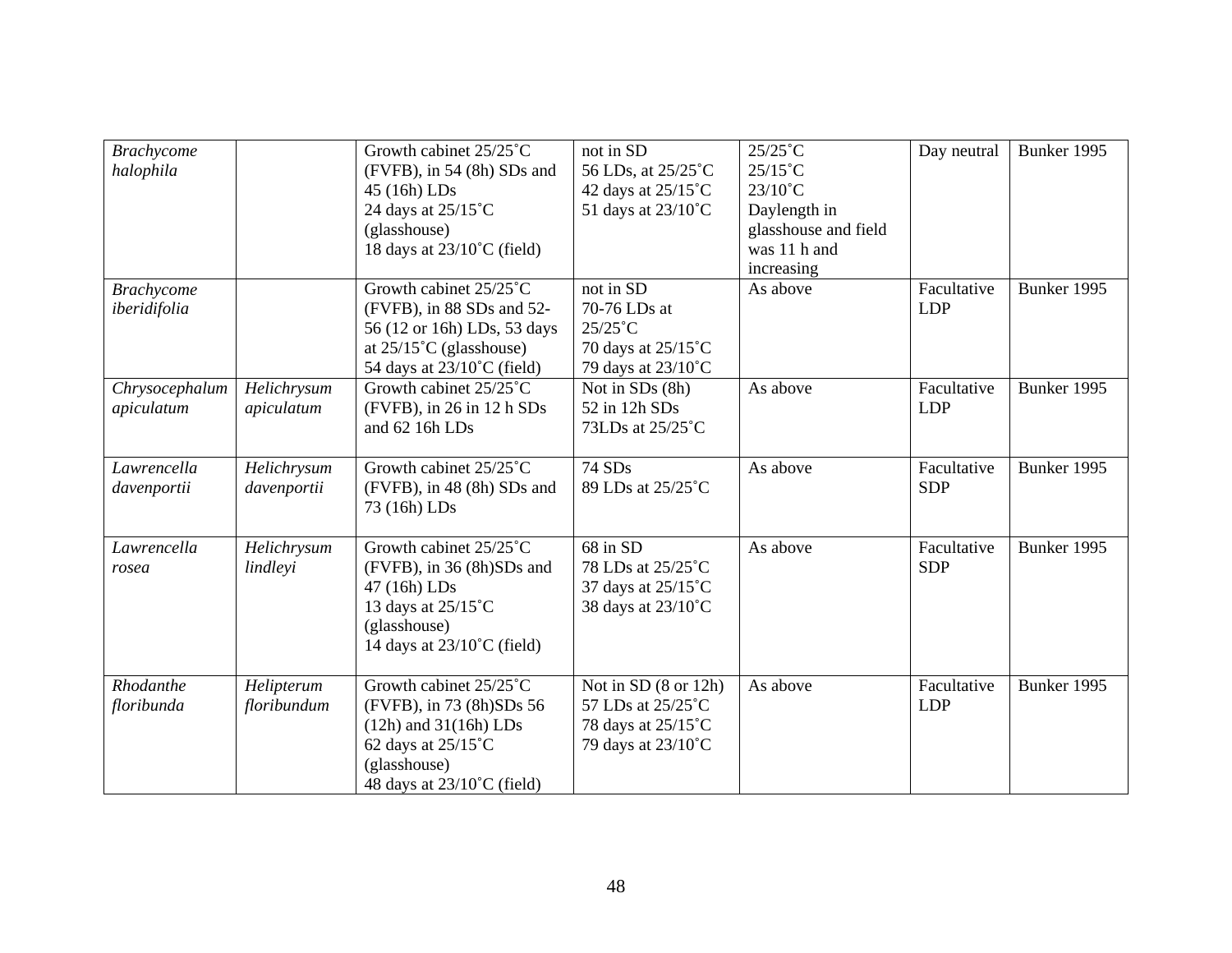| Rhodanthe<br>manglesii                    | Helipterum<br>manglesii        | Growth cabinet 25/25°C<br>(FVFB), in 78 (8h)SDs 50<br>$(12h)$ and $49(16h)$ LDs<br>51 days at 25/15°C<br>(glasshouse)<br>47 days at $23/10^{\circ}$ C (field)    | 104 SD (8h)<br>89LDs at 25/25°C<br>77 days at 25/15°C<br>68 days at $23/10^{\circ}$ C                           | As above                                                                                                                   | Facultative<br><b>LDP</b>                                     | Bunker 1995                                |
|-------------------------------------------|--------------------------------|------------------------------------------------------------------------------------------------------------------------------------------------------------------|-----------------------------------------------------------------------------------------------------------------|----------------------------------------------------------------------------------------------------------------------------|---------------------------------------------------------------|--------------------------------------------|
| Schoenia<br>cassiniana                    | Helichrysum<br>cassinianum     |                                                                                                                                                                  |                                                                                                                 | 15-20°C for 30 days                                                                                                        | Facultative<br><b>LDP</b>                                     | Mott and<br>McComb<br>1975                 |
| Schoenia<br>cassiniana                    | Helichrysum<br>cassinianum     | Growth cabinet 25/25°C<br>(FVFB), in 80 (8h), SDs 68<br>$(12h)$ and 70 $(16h)$ LDs<br>25 days at 25/15°C<br>(glasshouse)<br>40 days at $23/10^{\circ}$ C (field) | 106 SD (8h)<br>85LDs at 25/25°C<br>50days at $25/15^{\circ}$ C<br>70 days at 23/10°C                            | $25/25$ °C<br>$25/15^{\circ}$ C<br>$23/10^{\circ}$ C<br>Daylength in<br>glasshouse and field<br>was 11 h and<br>increasing | Facultative<br><b>LDP</b>                                     | Bunker 1995                                |
| Schoenia<br>filifolia subsp.<br>fififolia |                                | Growth cabinet 25/25°C<br>(FVFB), in 73 (8h), SDs 32<br>$(12h)$ and 44 $(16h)$ LDs<br>28 days at 25/15°C<br>(glasshouse)<br>47 days at $23/10^{\circ}$ C (field) | 112 SD (8h)<br>60 (12h) and 58<br>$(16h)$ LDs at $25/25$ °C<br>55days at 25/15C<br>66 days at $23/10^{\circ}$ C | As above                                                                                                                   | Facultative<br><b>LDP</b>                                     | Bunker 1995                                |
| Helipterum<br>craspedioides               | Myriocephalus<br>morrisonianus |                                                                                                                                                                  |                                                                                                                 | 15-20°C for 30 days                                                                                                        | Facultative<br><b>LDP</b>                                     | Mott and<br>McComb<br>1975                 |
| <b>Ozothamnus</b><br>diosmifolius         | Helichrysum<br>diosmifolium    |                                                                                                                                                                  | 143 days $(17/9^{\circ}C)$<br>108 days (23/15°C,<br>LD)                                                         | Under 20/12 and<br>$23/15$ °C                                                                                              | Absolute<br>LDP and<br>did not<br>flower<br>under SD<br>(10h) | Halevy,<br>Shlomo and<br>Shvartz<br>(2001) |